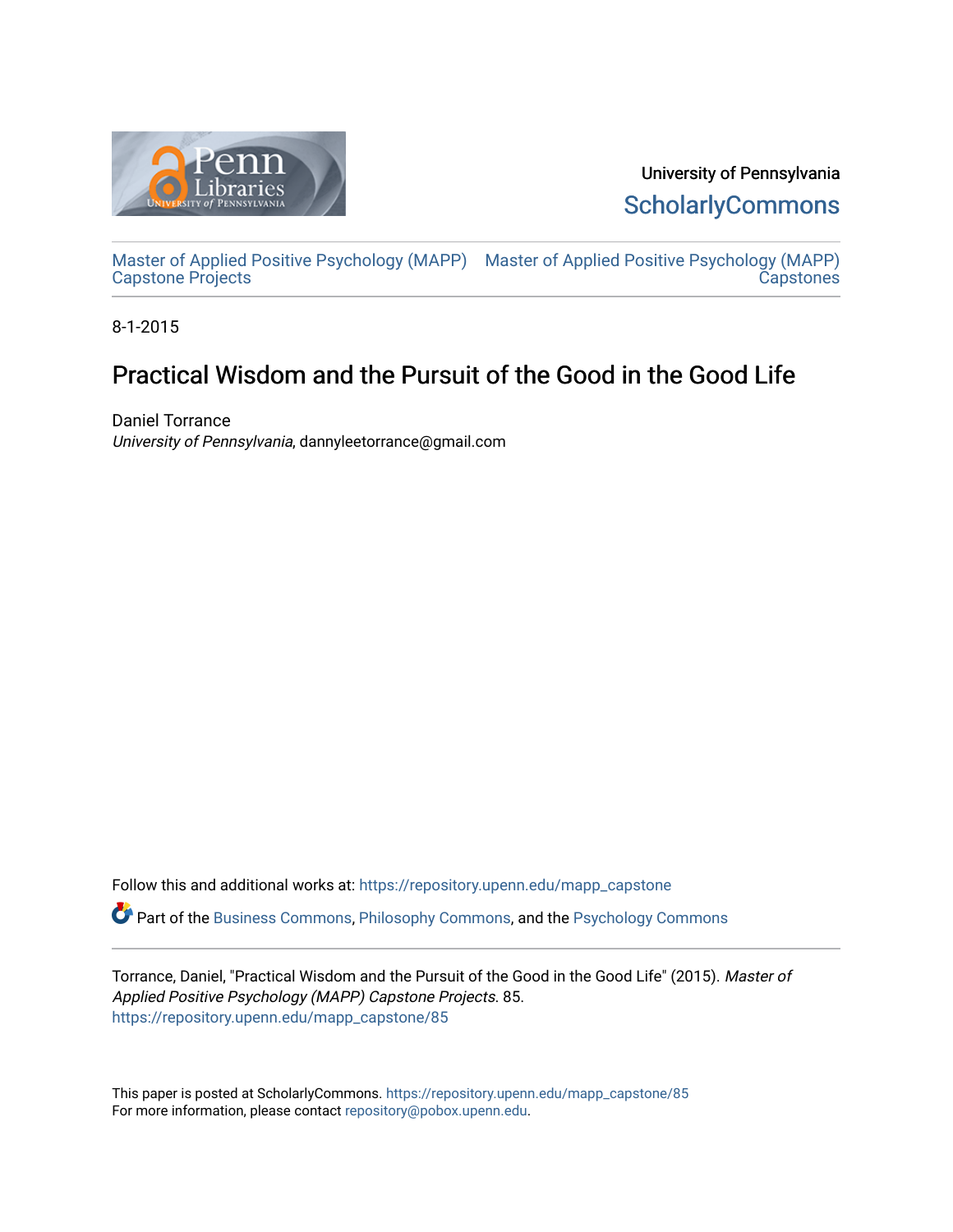# Practical Wisdom and the Pursuit of the Good in the Good Life

# **Abstract**

Positive psychology can help individuals do the right thing. Doing the right thing is embedded in Aristotle's definition of human flourishing (eudaimonia), which entails both being good and feeling good. This paper does not attempt to provide a formal definition of what is good, but argues that discussing goodness in abstraction is important for any examination of the good life. Acting well is not always easy and we often fail to do what is right despite our best intentions. This is why we need practical wisdom (phronesis). Practical wisdom is defined as a master virtue that allows one to be morally perceptive, to deliberate between courses of action, and to make a reasoned choice that is aligned with worthwhile ends. It guides individuals towards human excellence by exerting our strengths in moderation to establish good habits, which ultimately forms a good character. Practical wisdom is needed to help individuals deliberate between internal and external goods and to find balance between conflicting aims. This paper argues that practical wisdom is necessary for any individual or professional to become the best that he/she can be and to truly flourish. Additionally, practical wisdom has the potential to bolster other constructs in positive psychology, including resilience, and is ripe for future research endeavors. By adopting practical wisdom as a master virtue, positive psychology can fulfill its original aims of making the lives of all people better and of building flourishing communities.

# Keywords

Practical Wisdom, Phronesis, Eudaimonia, Flourishing, Virtue, Virtue Ethics, Positive Psychology, Character Strengths

# **Disciplines**

Business | Philosophy | Psychology | Social and Behavioral Sciences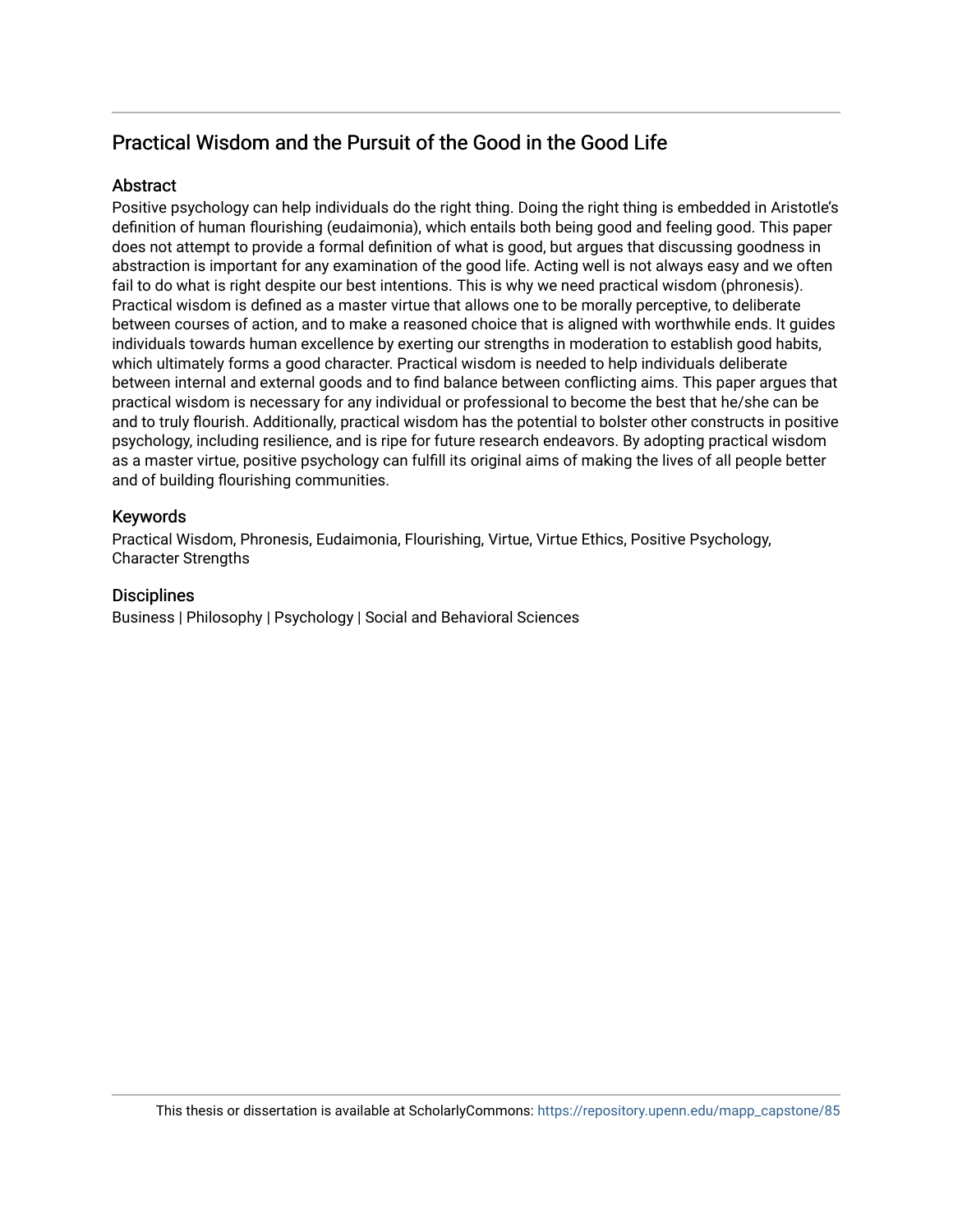Practical Wisdom and the Pursuit of the Good in the Good Life

Daniel L. Torrance

University of Pennsylvania

A Capstone Project Submitted

In Partial Fulfillment of the Requirements for the Degree of

Master of Applied Positive Psychology

Advisor: Dan Tomasulo

August 1, 2015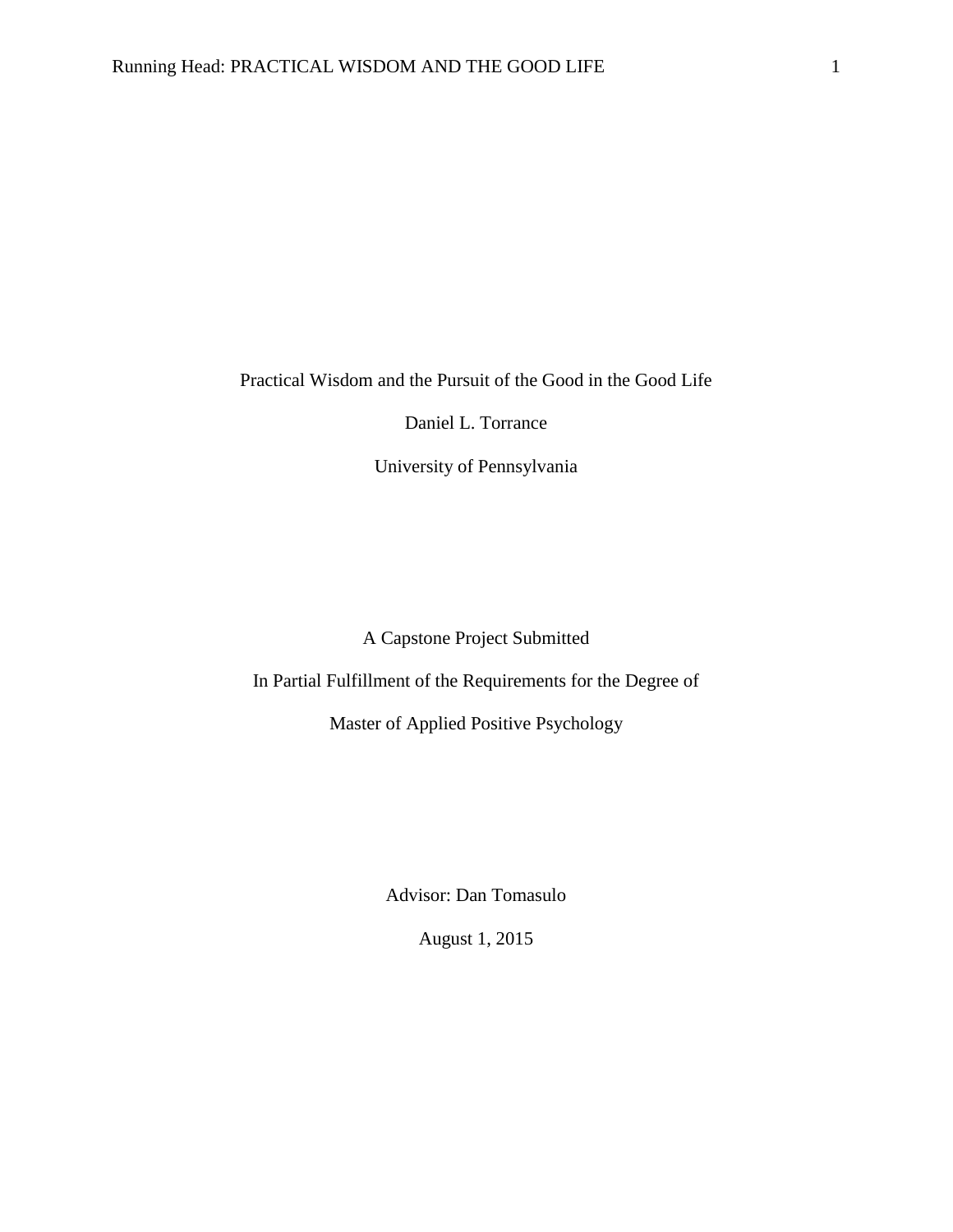# Practical Wisdom and the Pursuit of the Good in the Good Life Daniel L. Torrance Dannyleetorrance@gmail.com

Capstone Project Master of Applied Positive Psychology University of Pennsylvania Advisor: Dan Tomasulo August 1, 2015

#### Abstract

Positive psychology can help individuals do the right thing. Doing the right thing is embedded in Aristotle's definition of human flourishing (eudaimonia), which entails both being good and feeling good. This paper does not attempt to provide a formal definition of what is good, but argues that discussing goodness in abstraction is important for any examination of the good life. Acting well is not always easy and we often fail to do what is right despite our best intentions. This is why we need practical wisdom (phronesis). Practical wisdom is defined as a master virtue that allows one to be morally perceptive, to deliberate between courses of action, and to make a reasoned choice that is aligned with worthwhile ends. It guides individuals towards human excellence by exerting our strengths in moderation to establish good habits, which ultimately forms a good character. Practical wisdom is needed to help individuals deliberate between internal and external goods and to find balance between conflicting aims. This paper argues that practical wisdom is necessary for any individual or professional to become the best that he/she can be and to truly flourish. Additionally, practical wisdom has the potential to bolster other constructs in positive psychology, including resilience, and is ripe for future research endeavors. By adopting practical wisdom as a master virtue, positive psychology can fulfill its original aims of making the lives of all people better and of building flourishing communities.

Keywords: Practical Wisdom, Phronesis, Eudaimonia, Flourishing, Virtue, Virtue Ethics, Positive Psychology, Character Strengths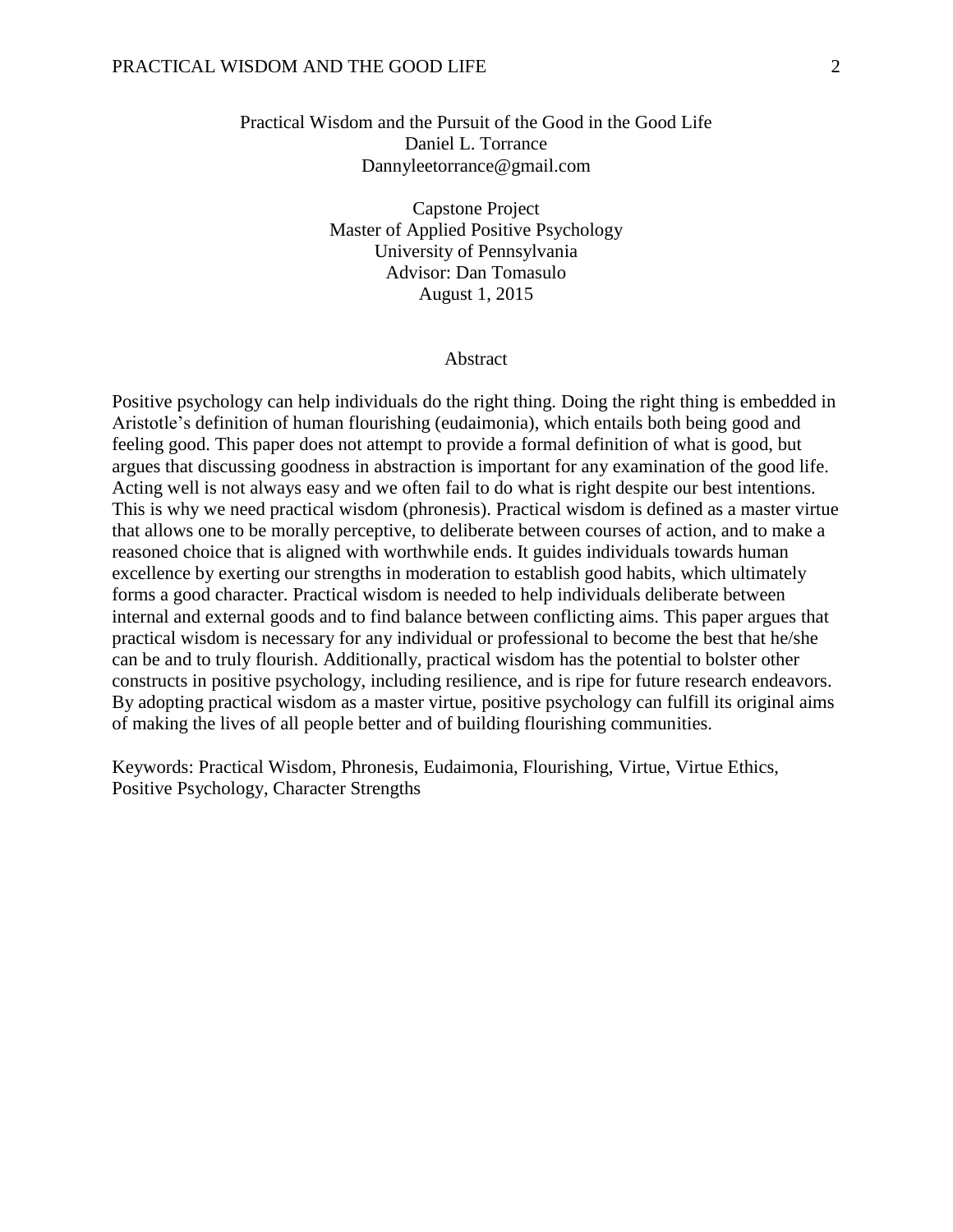#### **Acknowledgements**

I am reminded of John Dunne's saying, "No man is an island," as I finish this capstone and reflect back on my time as a MAPP student. I am forever grateful for the love, support, and encouragement from family and friends as I've worked towards this moment. Truly, I could not have made it to this point on my own.

First and foremost, I want thank Dan Tomasulo for being an amazing advisor who, I can confidently say, has honed the skills of practical wisdom to a T. Thank you for challenging me when I needed to be challenged and providing support and encouragement when I needed it most. Special thanks to Amy Rebele for helping me formulate early thoughts on my capstone and for always being available to talk about wisdom and related concepts throughout the year. Thank you to the MAPP instructors and my classmates for the engaging conversations and for creating such an intellectually rich and supportive environment.

To my family, words cannot express my gratitude for your love and support. Mom and Donn, you've always encouraged me to follow my passions and take appropriate risks in the pursuit of my dreams. I would have never moved to Philadelphia or considered applying to MAPP without your support. To my sister Tina, thank you for showing me what it means to be a good sibling. You've always been one of my academic and personal heroes. You also taught me that it's possible to be a successful academic and a cool person. Grandpa, thank you for your unconditional love and for always filling our home with books. Man's Search for Meaning sparked my interest in positive psychology, and I still find it as inspiring as ever.

To each and every one of my friends and family, thank you for making this year possible for me. Christopher Peterson said, "other people matter." You matter so much, so I simply say, thank you.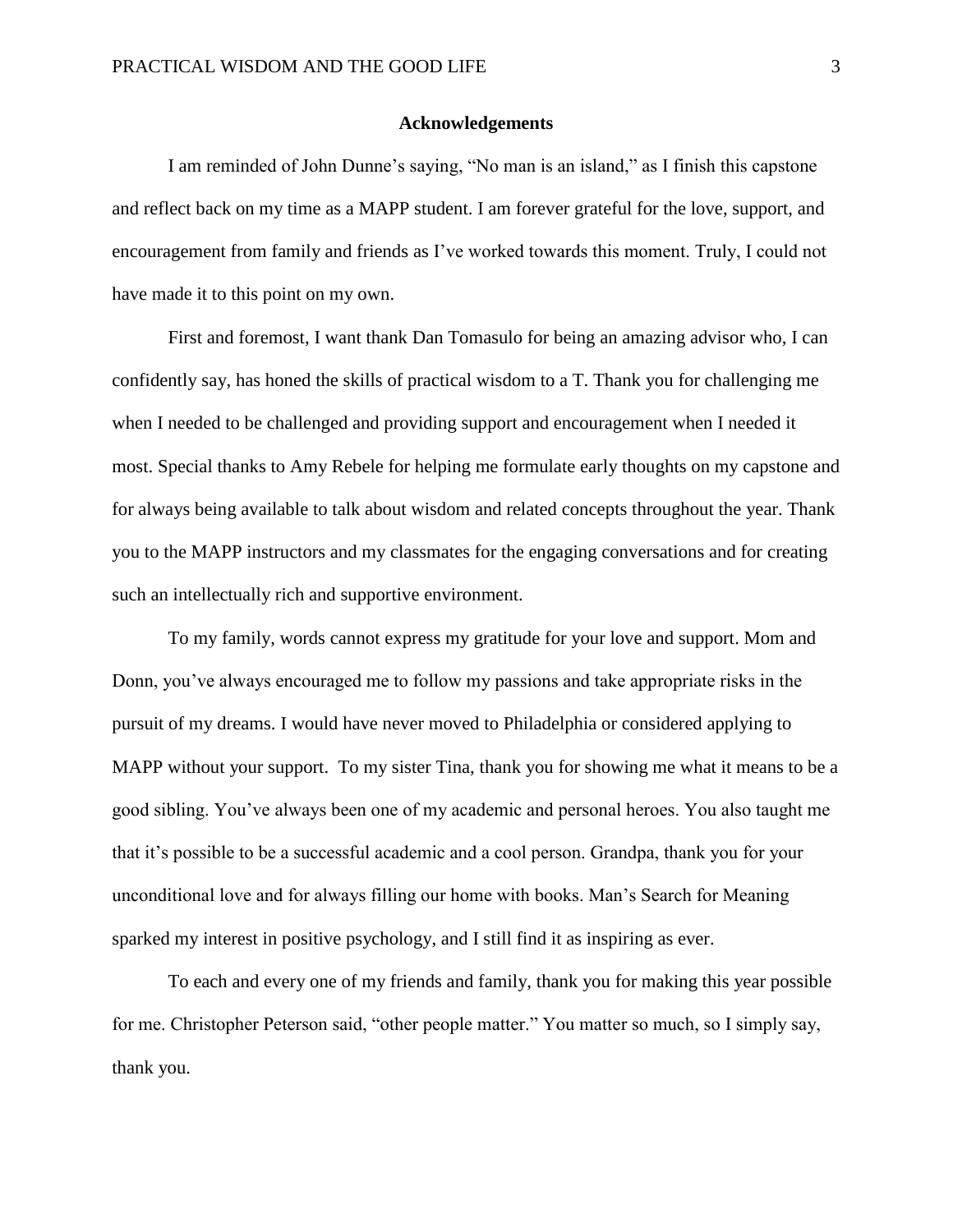# **Table of Contents**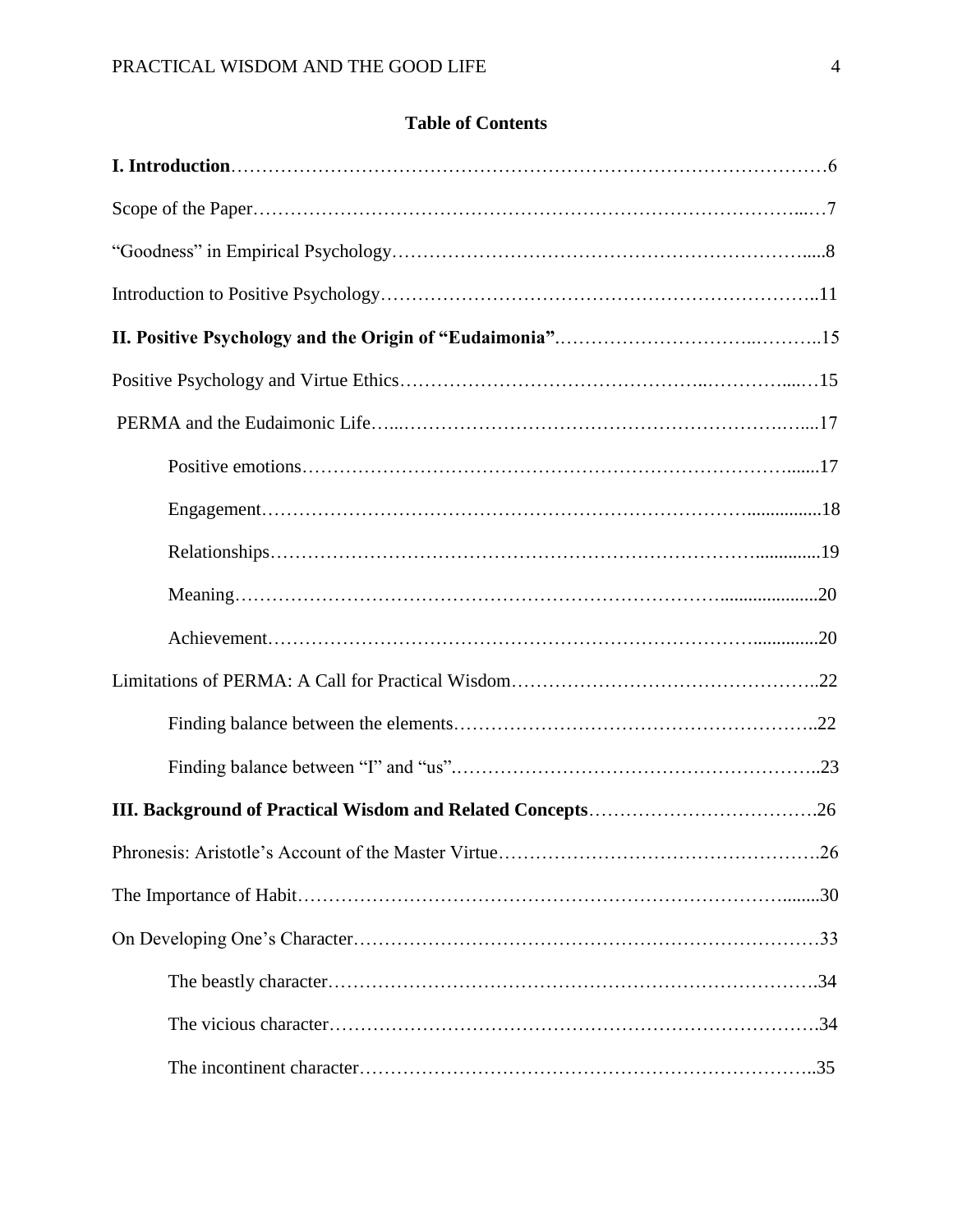| Pursuing Worthwhile Ends: An Exploration of External, Internal, and Shared Goods53 |  |
|------------------------------------------------------------------------------------|--|
|                                                                                    |  |
|                                                                                    |  |
|                                                                                    |  |
|                                                                                    |  |
|                                                                                    |  |
|                                                                                    |  |
|                                                                                    |  |
|                                                                                    |  |
|                                                                                    |  |
|                                                                                    |  |
|                                                                                    |  |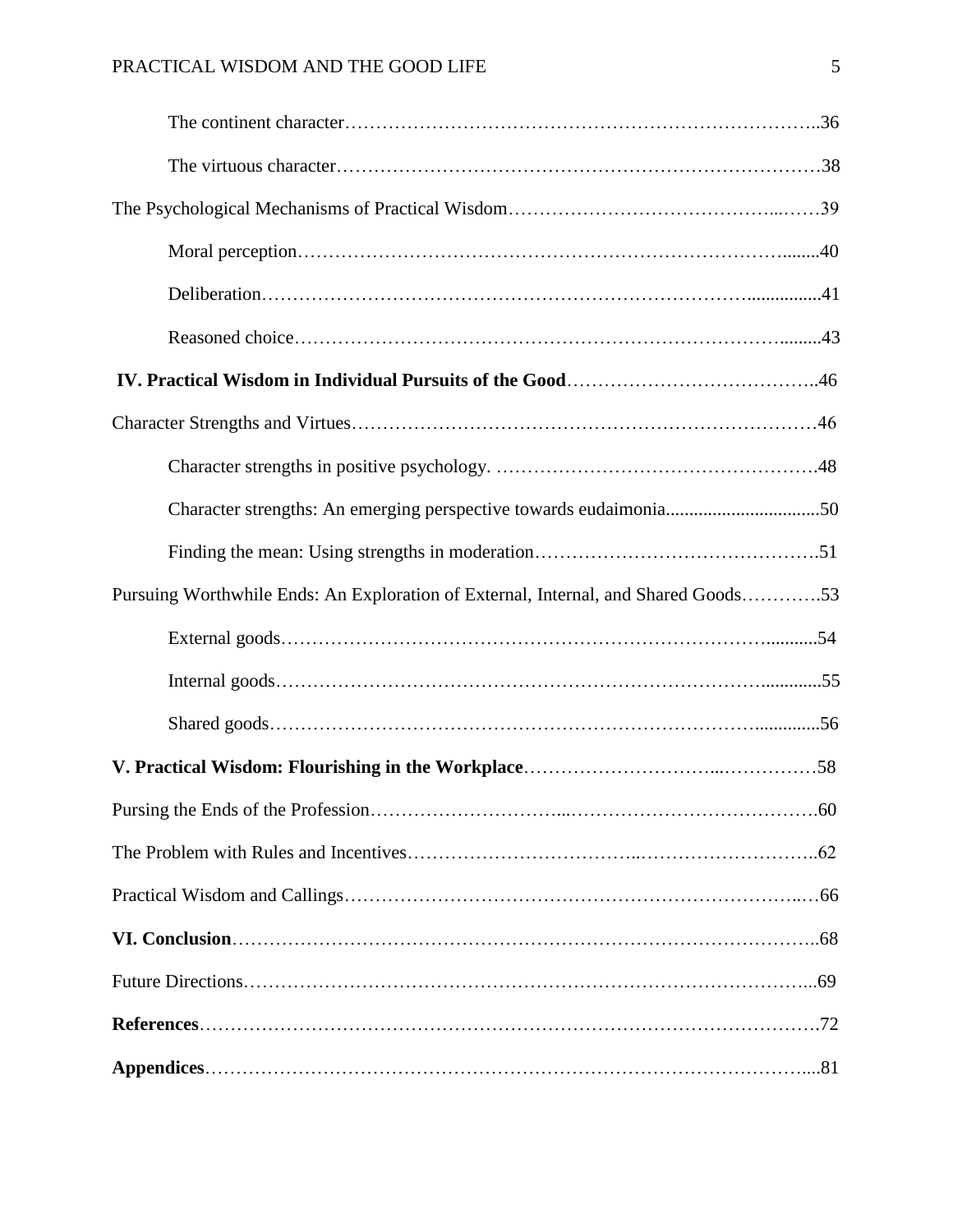"Positive psychology should study doing the right thing. All too often this is not the focus of research. Rather, studies look at what makes people happy, healthy, or wealthy. Sometimes the right thing produces none of these wonderful outcomes. But the right thing remains the right thing."

– Christopher Peterson, Pursuing the Good Life

#### **I. Introduction**

We don't need a complex psychological theory or empirical research to tell us that navigating through life can be complicated. As much as we might want to act appropriately, it's not always easy to do the right thing. That is why we have old adages like "the road to hell is paved with good intentions." Many of us strive to be good, or at least work towards becoming better versions of ourselves, but are unsure of how to translate this abstract goal into our daily actions and decisions. We adopt rules and principles to abide by and set goals to work towards, yet still get caught in moral dilemmas about how to act in a particular circumstance or context. Intuitively, we understand that these rules and formulas are good starting points but ultimately fall short when it comes to the specific actions that a situation calls for (Schwartz & Sharpe, 2006). In these scenarios, we are not talking about discerning between right and wrong, although that is certainly important. Rather, the difficulty lies in deciding how to act rightly given two good aims to pursue. Schwartz and Sharpe (2010) describe the following example: imagine you are at a friend's wedding and your friend is wearing an unflattering dress. She asks you how she looks. In this particular situation, is it right to respond with honesty or kindness? Both options are considered strengths (Peterson & Seligman, 2004), yet each will produce greatly different outcomes. To begin figuring out how to respond, we need to ask ourselves what it means to be a "good friend." Does a good friend always tell the truth, or are good friends supposed to boost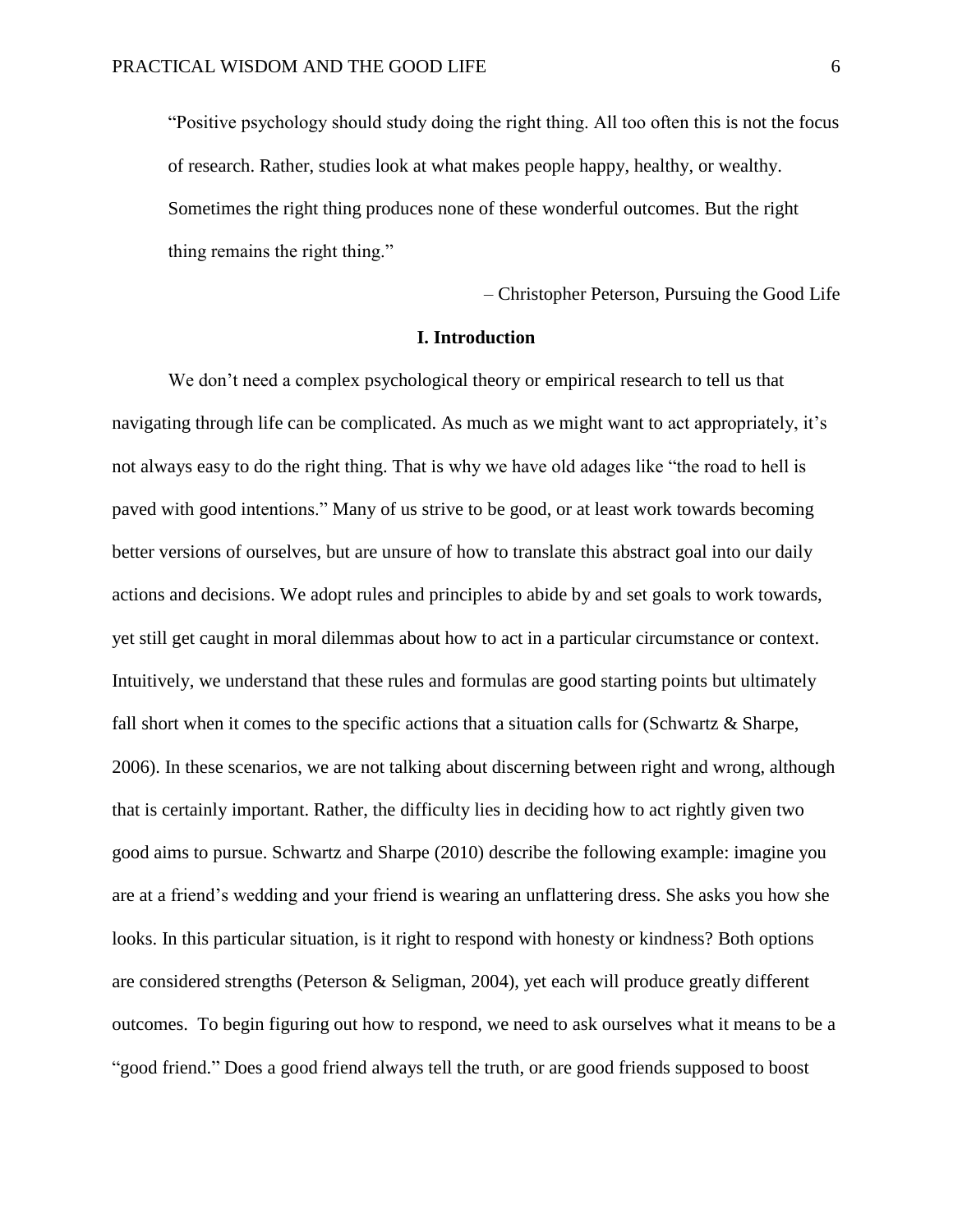one another's confidence? To make such decisions, Schwartz and Sharpe (2010) appeal to the Aristotelian concept of practical wisdom. Practical wisdom entails the ability to accurately perceive the situation at hand, to have the appropriate emotional state, to deliberate about the possible actions, and to use reasoned choice to select and do the right thing (Fowers, 2005). Put simply, practical wisdom is having the moral skill and the moral will to do what is right (Schwartz & Sharpe, 2010). Even though the term "practical wisdom" may sound archaic and somewhat irrelevant to contemporary life and modern scientific theory, this capstone will argue that practical wisdom is integral to both the field of positive psychology and to individuals seeking excellence, goodness, and optimal functioning in all areas of life (Vallerand, 2013). By incorporating practical wisdom along with its constituent virtue ethics framework, positive psychology will help individuals find balance between feeling good and doing good.

#### **Scope of the Paper**

This paper is about practical wisdom and doing the right thing. It talks about things that are good for a human being: excellence in functioning, habits, character, virtue, strengths, and pursuing worthwhile ends. It is about decision making, personal and professional development, and aligning one's goals into a comprehensive narrative of one's life as a whole, all in relation to the construct of practical wisdom. It seeks to raise questions about what it means to live a life most worth living and become a good person/professional by examining ideas from both ancient philosophy and modern science. This paper aims to examine the good life through Aristotle's notion of eudaimonia and present a case for practical wisdom as an integral concept for positive psychology to promote growth and development in individuals and professionals.

While this paper will describe thoughts, actions, and/or pursuits that are labeled as "good" and "right," it will not attempt to provide formal definitions of these concepts. Defining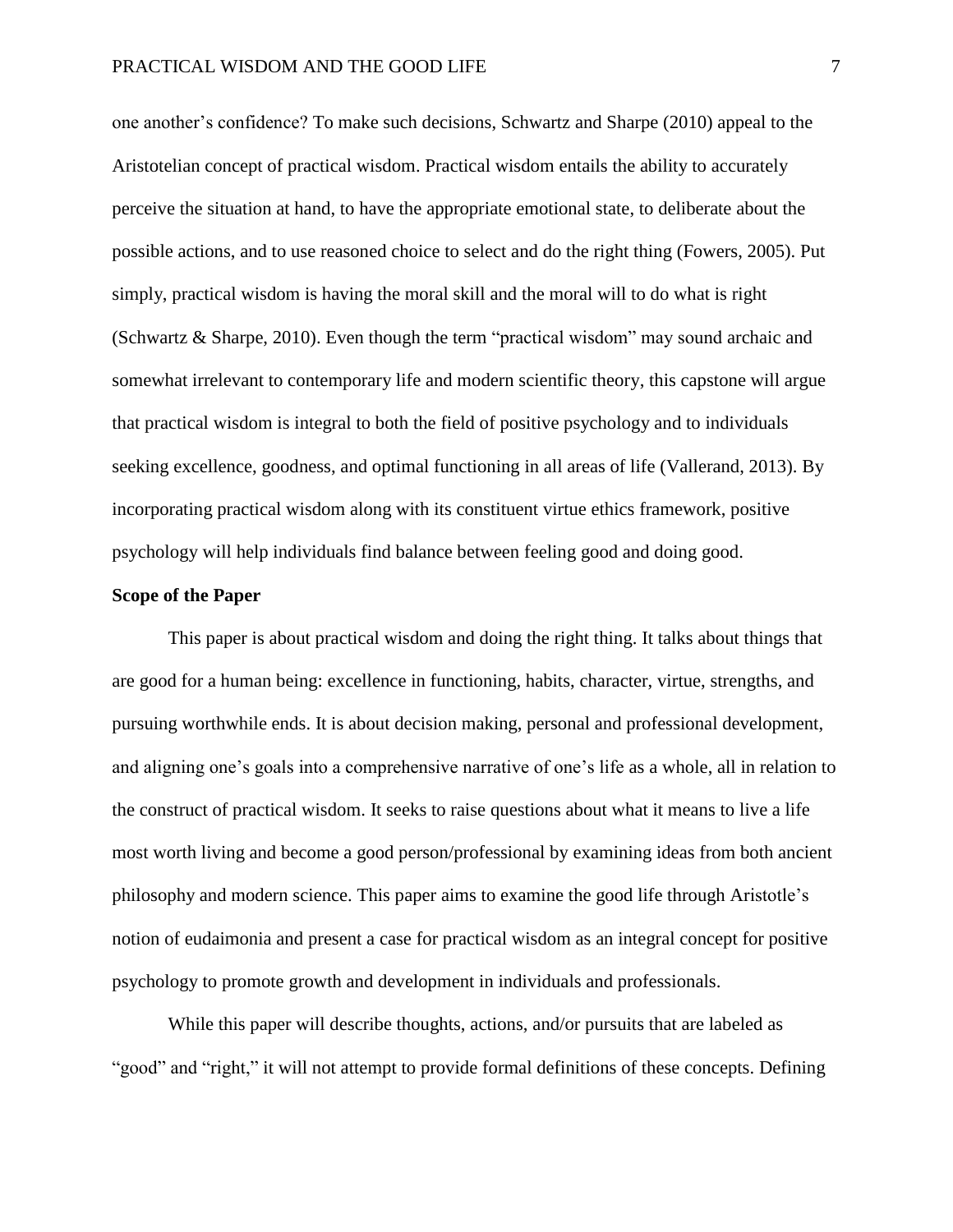such concepts is better suited for scholars in the fields of moral philosophy and religion (Sternberg, 1998). This paper acknowledges that what is considered good and right has been perennially debated and varies depending on culture and historical period (Peterson & Seligman, 2004; Bloom, 2013). Additionally this paper recognizes that multiple valid ideals of the good life exist and that no person is able to fully describe and embody all that is good (Yearley, 1993). On the other hand, the conceptual notion of goodness is essential to the psychological study of happiness and human flourishing, given that the folk definition of happiness is correlated with moral goodness (Tiberius, 2013). Each depiction of goodness is an abstract intellectual construction that acts as a target for which one can aim (Yearley, 1993). This allows us to try to do the right thing by deriving particular action from general descriptions of the good and strive for human excellence according to our individual natures. Practical wisdom is the overarching construct that enables us to appropriately translate an abstract good into concrete actions. Through discussing what is good in abstraction, psychological literature examines the good life and human flourishing in a way that is evaluative and amenable to empirical evidence, yet not prescriptive (Kristjánsson, 2013). This paper will not suggest a way that individuals ought to live, but will rather explore what is good and right by outlining the role of practical wisdom in individual pursuits of worthwhile ends that lead to the good life.

# **"Goodness" in Empirical Psychology**

Psychologists Paul Rozin and Jennifer Stellar recently explored the notion of goodness in empirical research, and fittingly illustrate the important role this construct has in positive psychology while demonstrating the scope of its appropriate use. In their study, Rozin and Stellar (2009) tested whether posthumous events impact the judgments individuals make about the goodness and happiness of a life. Participants were told two hypothetical stories which included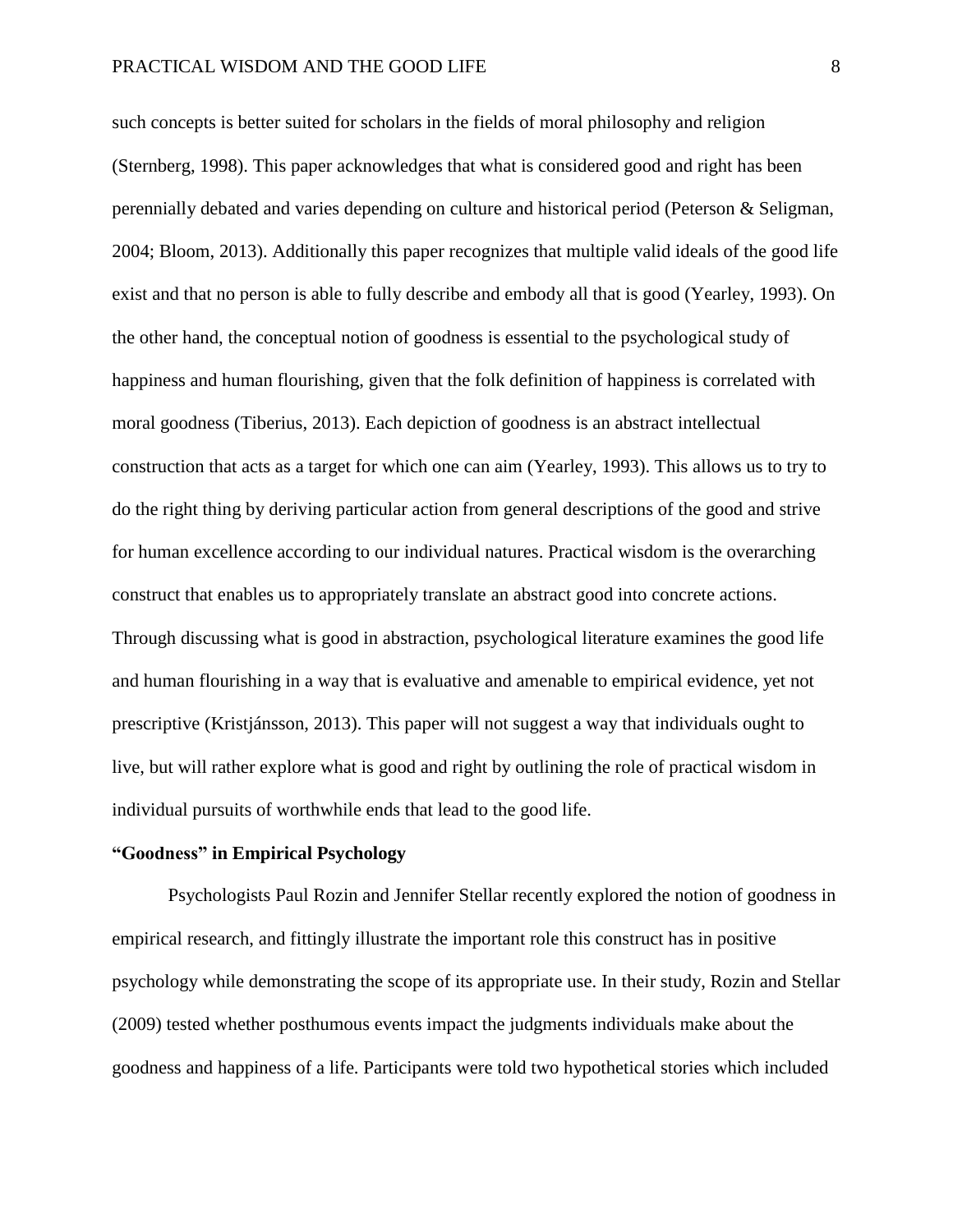a posthumous event that changed the valence of the ending. Story A described a man named Alex who spent his life working hard developing cures for terminal diseases. He discovered a drug when he was 35 and was praised for his discovery until his death at age 75. After his death, it came to light that the drug caused birth defects and produced more harm than good. Story B was about a man named Jose who was a political activist. When Jose was 35, he was imprisoned as a traitor to his country. After his death at age 75, he became recognized as a forward- thinking politician and was remembered as a hero and a martyr. The researchers collected two sets of data on the overall goodness of Alex's and Jose's lives up to death and posthumously. The scale used ranged from 0 to 100. In story A, the mean goodness of Alex's life dropped from 87.4 to 55.4 after adding that the drugs caused more harm then good. In story B, the goodness of Jose's life increased from 20.2 to 41.1 after adding that he was later recognized as a forward-thinking politician and was seen as a hero and martyr.

The results of this study confirmed the researchers' hypothesis that posthumous events shift the evaluative judgments of the goodness and happiness of life. I argue that the results also reveal greater insight into *why* the posthumous events shifted perception. The results appear to suggest that many participants share a belief that one life outcome resulted in more goodness than the other and had a criteria for such evaluation. To rate the overall goodness of Story A's and Story B's lives, I hypothesize that one must first ask what the proper function is of a pharmacological researcher and a political activist. If the function of a pharmaceutical researcher is to promote health and wellness, developing a drug that causes birth defects fails to fulfill the proper goals of the profession. As a result, a pharmaceutical researcher who causes harm can be said to possess less goodness than a researcher who successfully does what is right by promoting health and wellness. Similarly, if the function of a political activist is to instill change and initiate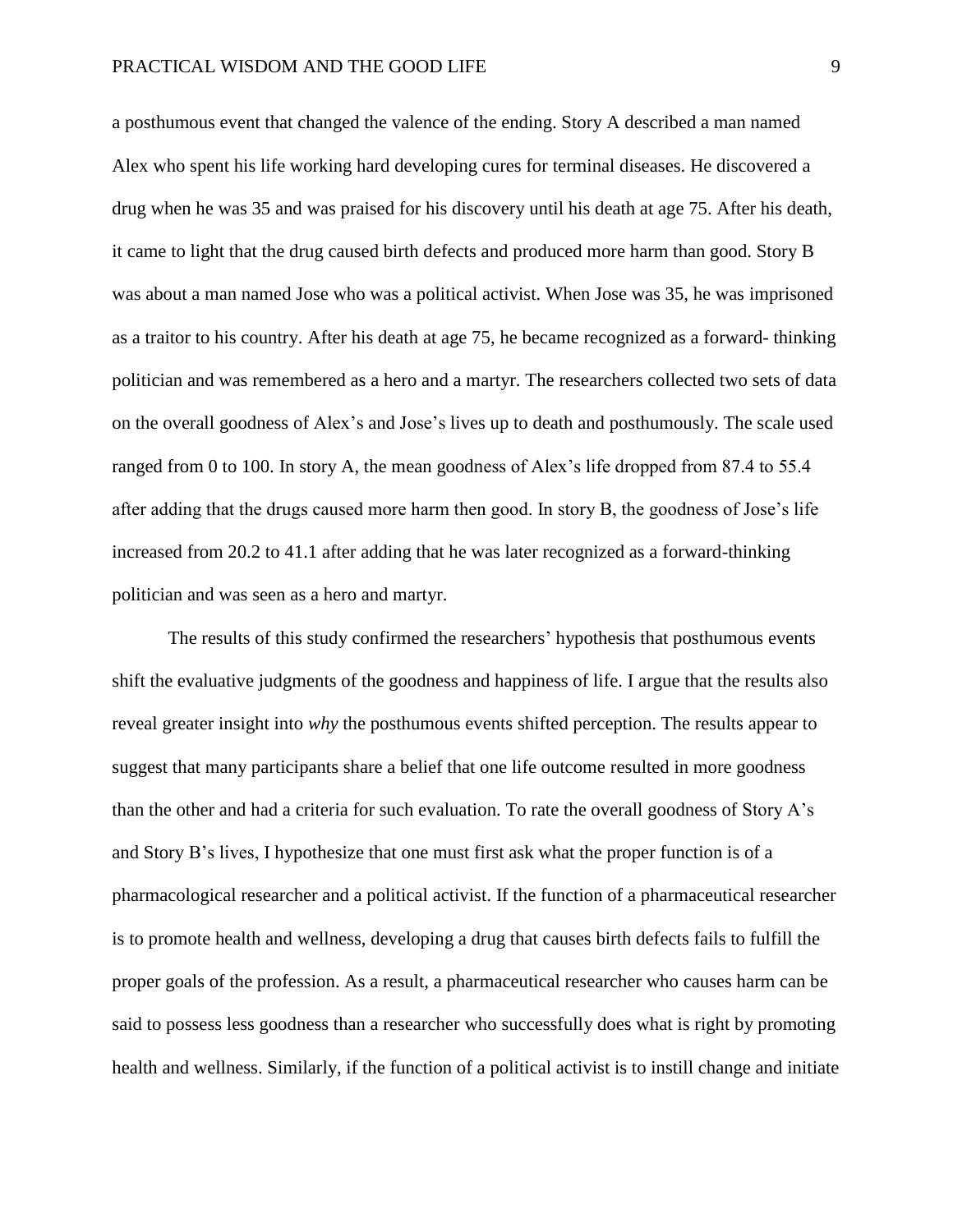reform, one's ability to do so fulfills the proper end of activism and increases the amount of goodness attributed to the activist.

It is interesting to note that while the overall goodness of the political activist's life doubled following the posthumous event according to the data, it was still rated lower than the life of the pharmaceutical researcher. Extrapolating from this finding can suggest that some professions are perceived to contain more inherent goodness than others and that the means through which one achieves beneficial outcomes matters in terms of overall goodness. Further data and exploration is needed to substantiate such claims, but I suggest that one possible explanation for this result is that political activists can be associated with violent, manipulative, and/or exploitive means to reform, which subsequently undermines the overall goodness of the professionals' lives. This implies that the good life entails selecting appropriate means to achieve worthwhile ends and that the kind of person/professional one is directly impacts the perceived goodness of a life.

This research by Rozin and Stellar (2009) suggests that goodness in psychological research entails fulfilling proper ends of a profession and using the appropriate means to do so. In addition, psychological research demonstrates that endings of lives and/or experiences greatly impact perceptions of overall goodness. For a modern example, consider the later years of Bill Cosby's career. Throughout most of his life, Cosby was a beloved actor and comedian who promoted wholesome family values and good-natured humor. However, Cosby was recently accused of drugging and sexually assaulting upwards of forty women, thereby undermining the very values he was admired for promoting. Despite the many decades of accolades and honor, this ending will likely result in Cosby being remembered not as a good man, but as a rapist and an immoral person who deceived his fans and harmed those around him. This example highlights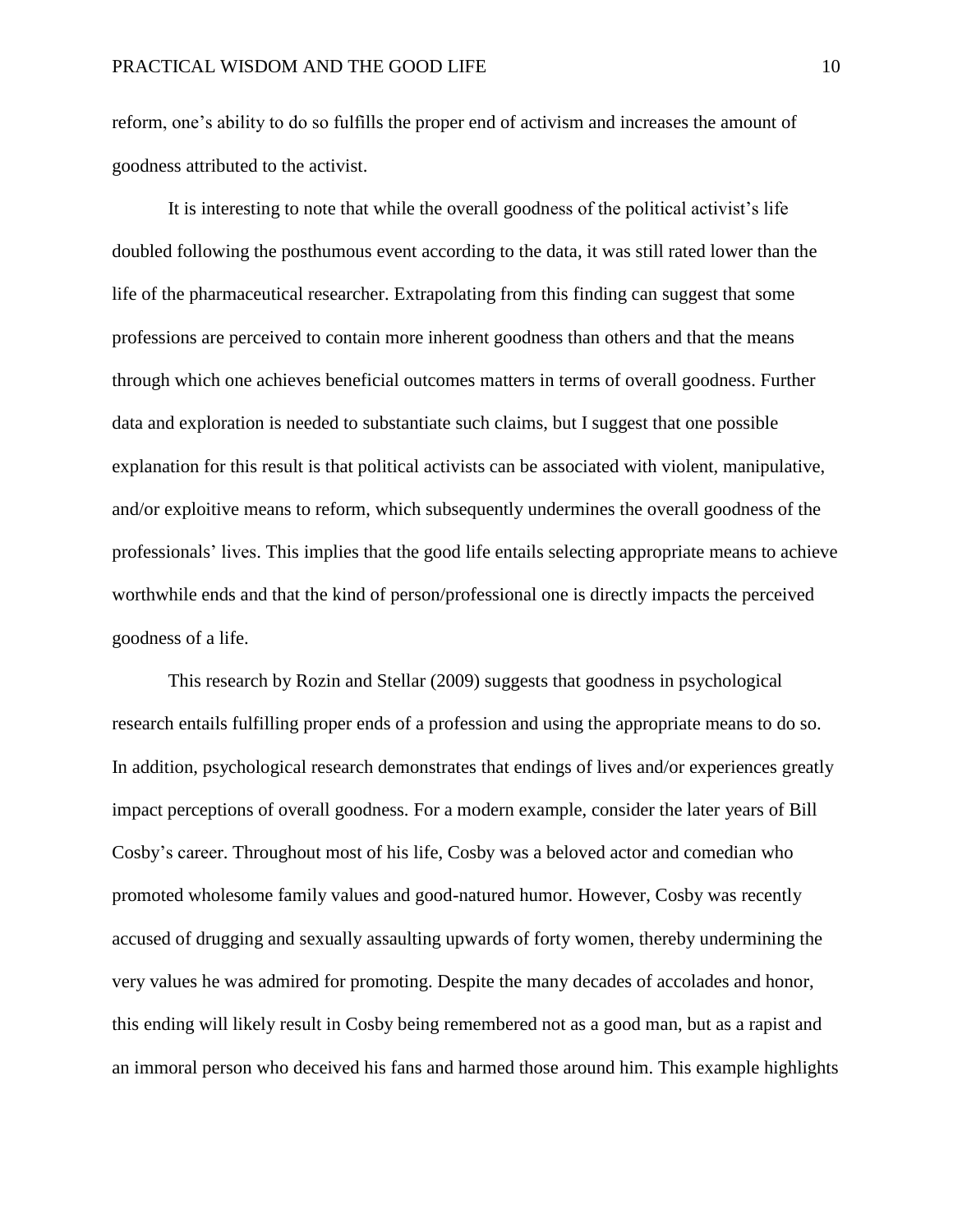the psychological phenomenon called "peak-end evaluations," which suggests that individuals primarily remember and evaluate experiences by the "peak" or most intense or strongest moment, and how the experience ends (Kahneman, Wakker, & Sarin, 1997). Given that peaks and ends have the ability to undermine or enhance our ability to flourish, the good life is a description of the way one's life takes shape as a whole, as one continues to grow and become the best that one can be. According to Aristotle (trans. 1985), a flourishing life is a life of virtue and human excellence and is therefore characterized by a virtuous ending.

The questions mentioned above are ripe for discussion in the field of positive psychology and those interested in the study of well-being and human flourishing. This paper seeks to build on previous psychological research around these concepts and to integrate ideas of the good life from older philosophical theories. Specifically, this paper will advocate for practical wisdom as a valuable concept to help individuals discern and do the right thing in the pursuit of excellence and the good life. Most importantly, this paper seeks to contribute to an emerging and ongoing discussion of practical wisdom and its related constructs to enhance positive psychology's ability to promote individual and collective well-being.

### **Introduction to Positive Psychology**

The field of positive psychology is not afraid to ask big questions. In fact, it was founded for this very purpose. Positive psychology uses empirical studies to ask and answer important questions about well-being that historians, philosophers, theologians, and scholars have been asking throughout the ages (Boniwell, 2012; Kristjánsson, 2013). At its core, positive psychology aims to further search for what makes life most worth living (Peterson, 2006a) and how individuals and societies can pursue and support the good life, while adhering to the standards of rigorous scientific study (Seligman & Csikszentmihalyi , 2000). Positive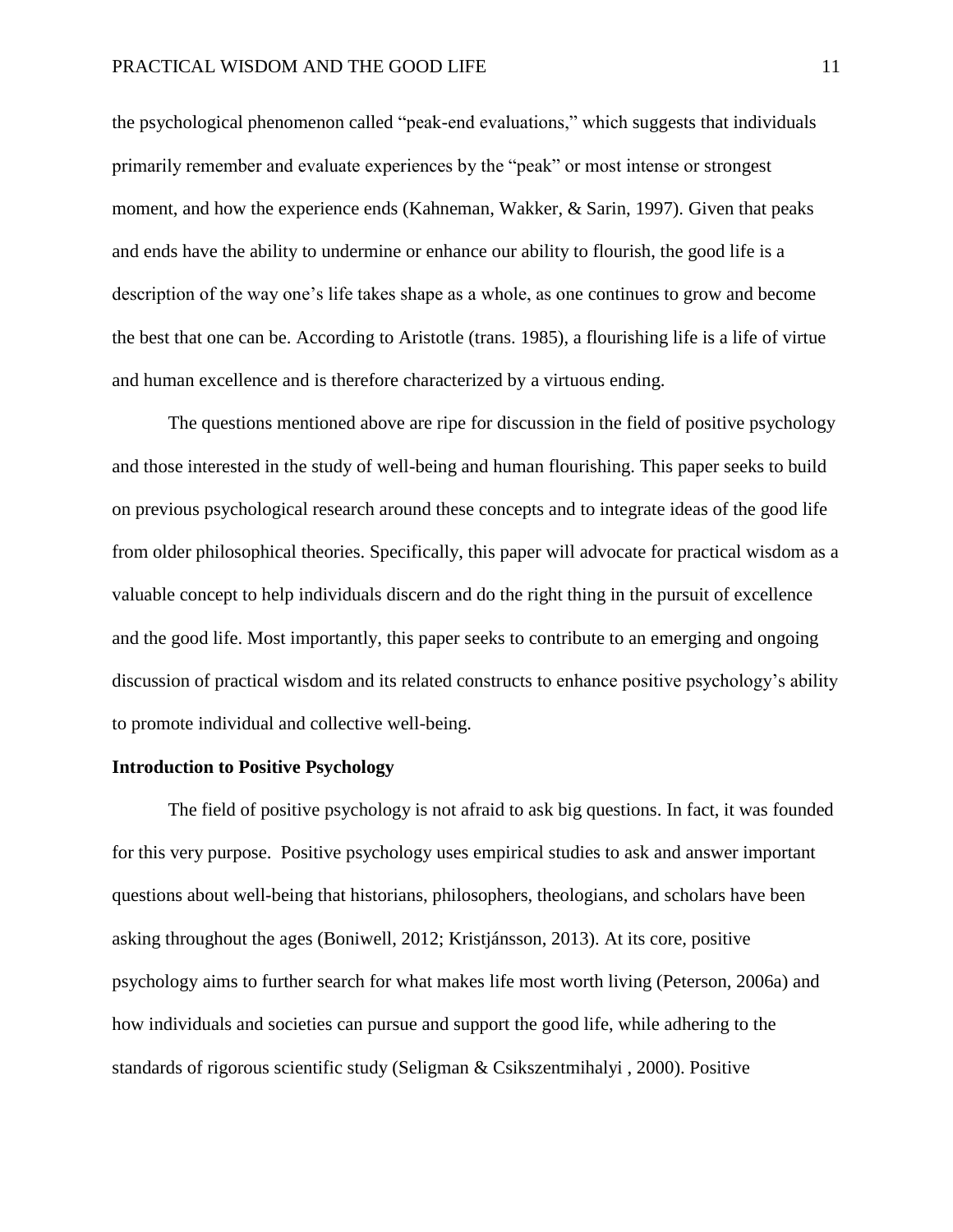psychology is willing to challenge old norms by suggesting that psychology in its traditional sense has become imbalanced through its focus on pathology and its orientation towards reducing human suffering. This does not imply that there exists a "negative psychology" or that traditional fields in psychology are unsound or that they need correction. Rather, positive psychology asserts that mental health is more than the absence of mental illness and that the knowledge of what goes wrong does not equate to the knowledge of what makes things right (Gable & Haidt, 2005). The field argues that studying strengths, positive emotions, strong relationships, and other affirmative topics is just as important as studying weakness, depression, and negativity. Studying affirmative traits and conditions is important for both building the best things in life and for understanding the buffering effects positive traits and experiences have on our human frailties and weaknesses (Seligman & Csikszentmihalyi, 2000). Positive psychology is therefore complementary to the other psychological disciplines and seeks to help individuals, organizations, and societies experience more positive emotions, greater fulfillment, more meaning in life, and in general a higher level of well-being (Selgiman, 2011).

Although positive psychology is a relatively new discipline, studying the constituents of the good life and what makes life most worth living is not new to psychology. In the 1930s, Carl Jung wrote about indivualism and the importance of becoming the best we can be as individuals (Boniwell, 2012). Over the next few decades, psychology produced notable thinkers such as Abraham Maslow and Carl Rogers, who were leaders in humanistic psychology. Rogers is famous for pioneering research on what it means to be a fully functioning person, and Maslow studied a related concept of self-actualization (Boniwell, 2012). As opposed to the behaviorists who argued that individuals are passive and conditioned by external stimuli (Seligman  $\&$ Csikszentmihalyi, 2000), humanistic psychologists posit that individuals have agency, strive for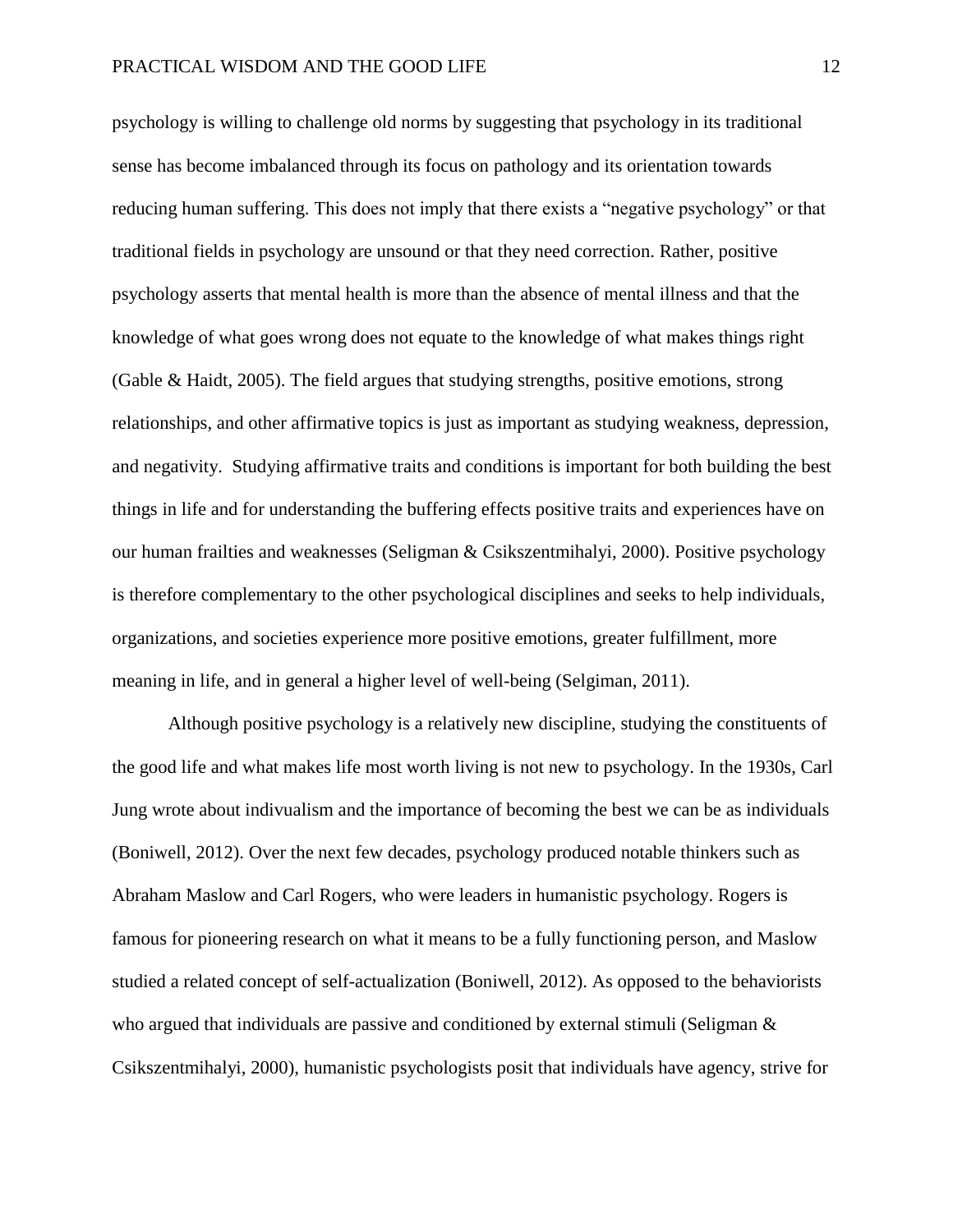goals, and use logic and reason to think about existential questions and concepts such as meaning and optimal functioning (Peterson, 2006). Humanistic psychology laid a solid foundation for the conceptual mapping of affirmative topics in positive psychology because it deviated from psychology's predominantly negative orientation during the 1960s and 1970s. Humanistic psychology also set itself apart from other psychological disciplines during its era by positing that the scientific method was not sufficient for measuring the complexity of human nature (Boniwell, 2012). For this reason, humanistic psychology primarily neglected quantitative research and relied heavily on qualitative data. The utility of the scientific method is what predominantly divides positive psychology and humanistic psychology, as positive psychology embraces the scientific method and argues that empirical studies are able to complement, support, and shed light on theoretical accounts of what makes life most worth living.

Not only was positive psychology heavily influenced by the qualitative exploration of the good life seen in humanistic psychology, it was built upon seminal research related to depression and its effective treatment. Notable scholars Albert Ellis and Aaron Beck are well known for their work on cognitive therapy. Beck (1991) demonstrates that one's internal thoughts mediate the relationship between one's experiences in life and one's affective responses. Specifically, he found that negative internal communication including self-criticism, negative interpretations of events, low expectancies, and the like contribute to depression and hopelessness. He found that by focusing on and challenging these often irrational thoughts, one can decrease depressive symptoms. Ellis (2003) is known for his work on cognitive behavior therapy and rational emotive behavior therapy, which share many similarities with one another including a commitment to helping individuals adopt realistic, flexible, and logical thinking to ameliorate unhealthy thoughts and feelings. These techniques lay groundwork for positive psychology's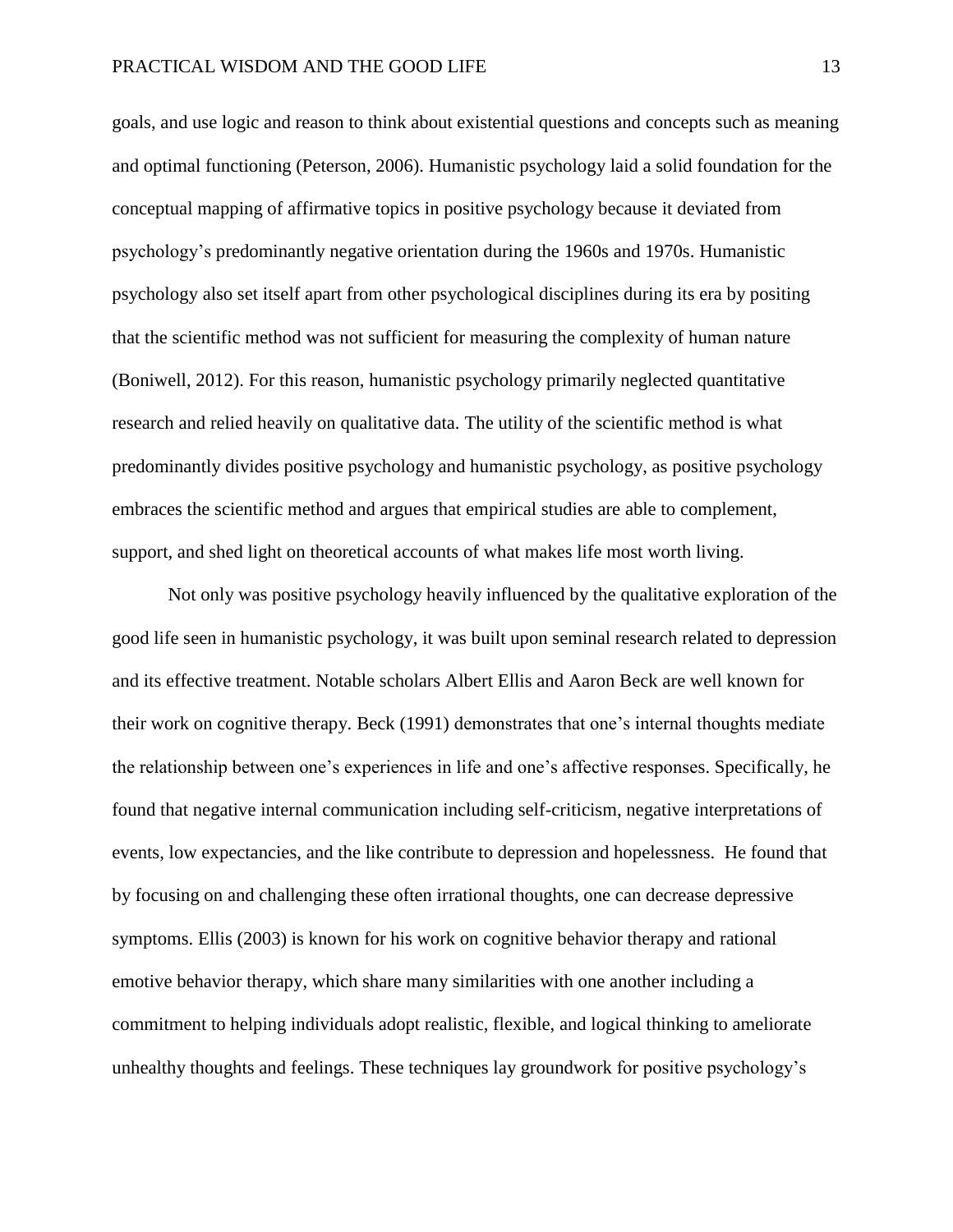study of the connection between an optimistic explanatory style and well-being (Seligman, 2011), as well as research on resilience (Reivich & Shatte, 2002). These theories reveal that by adopting healthy thinking patterns, individuals can create conditions that buffer against the pitfalls of pessimism, depression, and helplessness, and become more resilient leading to a life of increased well-being. With a strong empirical base, positive psychology can continue to use the scientific method to understand the good life and the conditions that aid in its cultivation.

Social and political factors also contributed to the founding of positive psychology. Before World War II, psychology had three overarching goals: to reduce and ameliorate mental illness, to improve the lives of all people through increasing productivity and fulfillment, and to foster human excellence and talent (Seligman & Csikszentmihalyi, 2000). After the war, psychology became predominantly concerned with diagnosing and treating mental illness as opposed to the latter two aims of the field. The prioritization of curing mental illness resulted from two war-related economic events: the creation of the Veterans Administration, which produced thousands of jobs for practicing psychologists, and the founding of the National Institute of Mental Health which provided grants to researchers interested in human pathology. This has certainly benefitted humanity at large, as psychological research contributed to the development of successful treatment for many psychological disorders. Yet this shift has contributed to a drastic imbalance in the state of psychology for the past 50 years (Gable & Haidt, 2005). In 1998, as the president of the American Psychological Association, Martin Seligman perceived that psychology was not producing research in all domains that it originally intended to study, and was consequently not actualizing its fullest potential. He deliberated about what was essential to psychology and what practical actions could be taken. He made a reasoned choice that ultimately led to the founding of positive psychology. In this sense, practical wisdom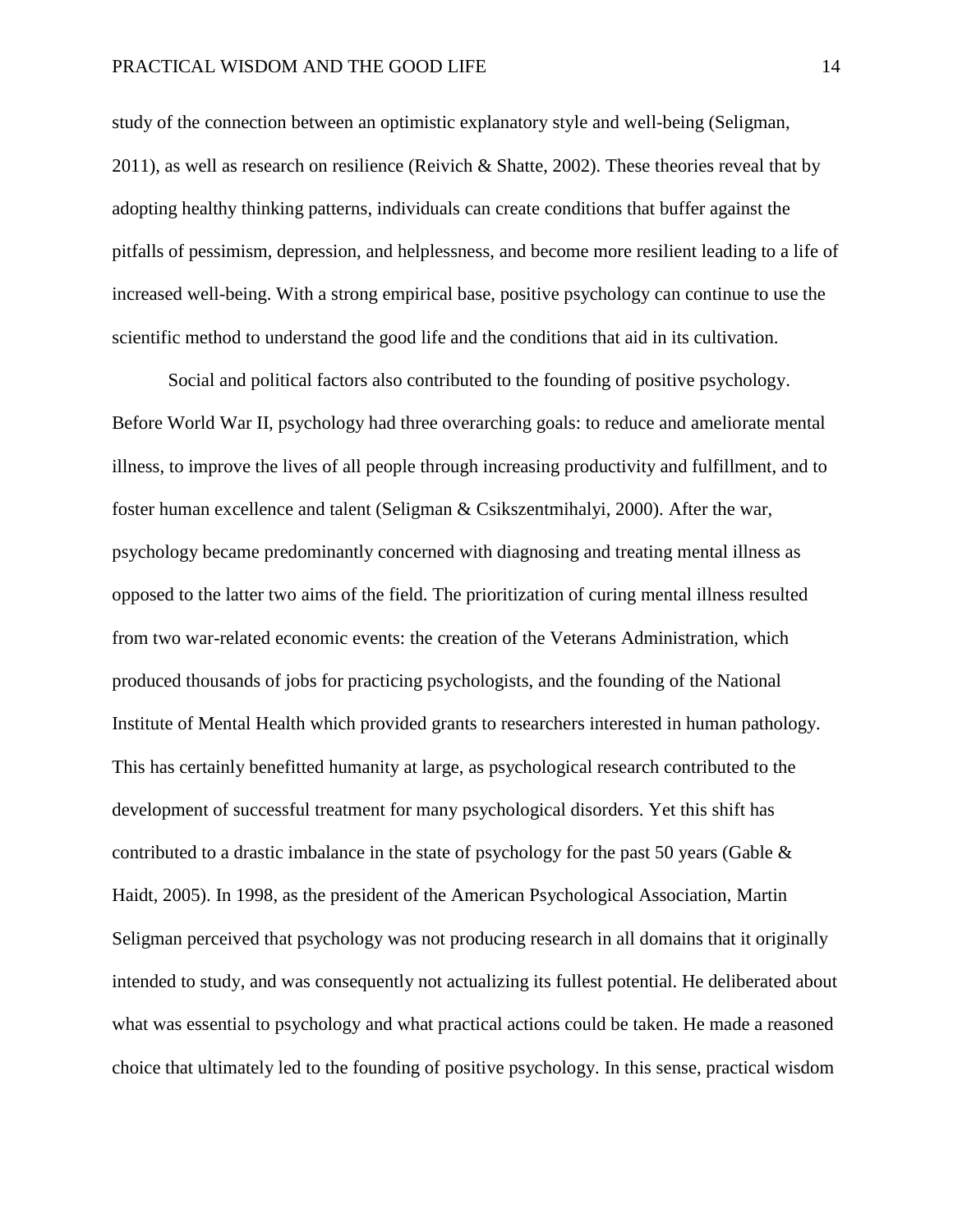has been a part of positive psychology since the very beginning. Through the continual use of practical wisdom, positive psychology has the potential to help actualize psychology's original aims of improving the lives of all people and fostering human excellence and talent (Seligman & Csikszentmihalyi, 2000).

#### **II. Positive Psychology and the Origin of "Eudaimonia"**

### **Positive Psychology and Virtue Ethics**

The search for what makes life most worth living extends far beyond psychology. Answering this question has been a perennial quest in various cultures and areas of study including ancient Greek philosophy, Christianity, during the Renaissance, the Enlightenment, and are embedded in the founding documents of the United States of America (McMahon, 2013). Therefore, one of positive psychology's strengths is its ability to build upon and integrate theories from various academic disciplines that share a common interest in human flourishing and its pursuit. One such field is virtue ethics. Virtue ethics draws a connection between human flourishing and human excellence: psychology's third original aim. Virtue ethics posits that the good life extends beyond feeling happy and experiencing pleasure. For a virtue ethicist, flourishing encompasses a state of being where one's character is aligned with excellence and his/her ability to live well in accordance with reason and moderation (Ryan, Hute, & Deci, 2006). Thus, living well is a process in which human beings develop their characters through cultivating the virtues to become the best one can be according to one's individual human nature (Fowers, 2005). Virtue ethics asks questions about the nature of "good ends" for humans to pursue and what character strengths are needed to work towards these ends. All of these ideas emerge from Aristotle's conception of *eudaimonia*, translated to happiness or flourishing, which are presented in the Nicomachean Ethics (Melchert, 2002). According to Aristotle, eudaimonia is characterized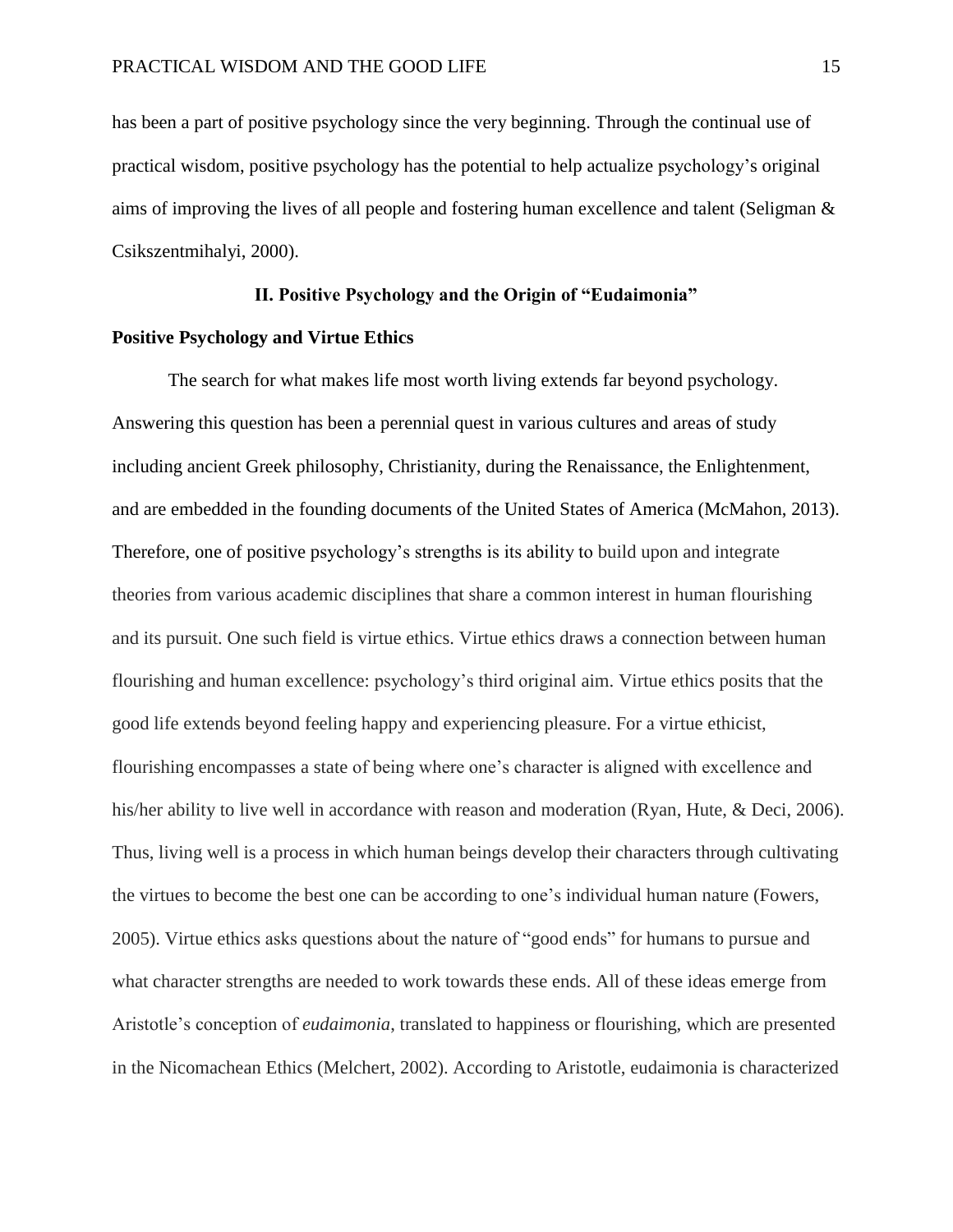by a life in pursuit of worthwhile ends made possible by the right dispositions and character one needs to be the best one can be. To illustrate this idea, Aristotle presents the following two analogies: just as a flutist's function is to play the flute well and the cobbler's function is to produce excellent shoes, a human's function is to act with reason in accordance with the most fitting or complete excellence, which is the appropriate use of the virtues (Melchert, 2002). Aristotle believes that these strengths and virtues can be learned through practice and become dispositions or habits to act in accordance with what is good. As a result, instead of assessing well-being through particular incidents or experiences in one's life, virtue ethics equates human flourishing with the kind of person one is and the way one's life is taking shape as a whole (Fowers, 2005).

Aristotle's depiction of the good life shares some similarities with the seminal theories of well-being in positive psychology, including Martin Seligman's original theory of Authentic Happiness. His theory differentiated among three different lives: the pleasant life, the engaged life, and the meaningful life (Selgiman, 2002). Seligman argued that hedonism (increasing pleasure and reducing pain) is helpful in pursuing the pleasant life, but ultimately falls short of the life most worth living. The life most worth living builds on hedonism and includes eudemonic notions of gratification, engagement, and meaning (Seligman, 2002). Seligman realized that the good life could not be fully captured by assessing life satisfaction, as this measure is inextricably tied to how a participant feels at a particular time (Selgiman, 2011). Instead of studying the temporary states of happiness and pleasure, Seligman advocated for the study of positive traits, which are characteristics that occur in various situations over time (Seligman, 2002). In this sense, positive psychology acknowledges that well-being and human flourishing are multifaceted constructs comprised of various and diverse constitutive parts,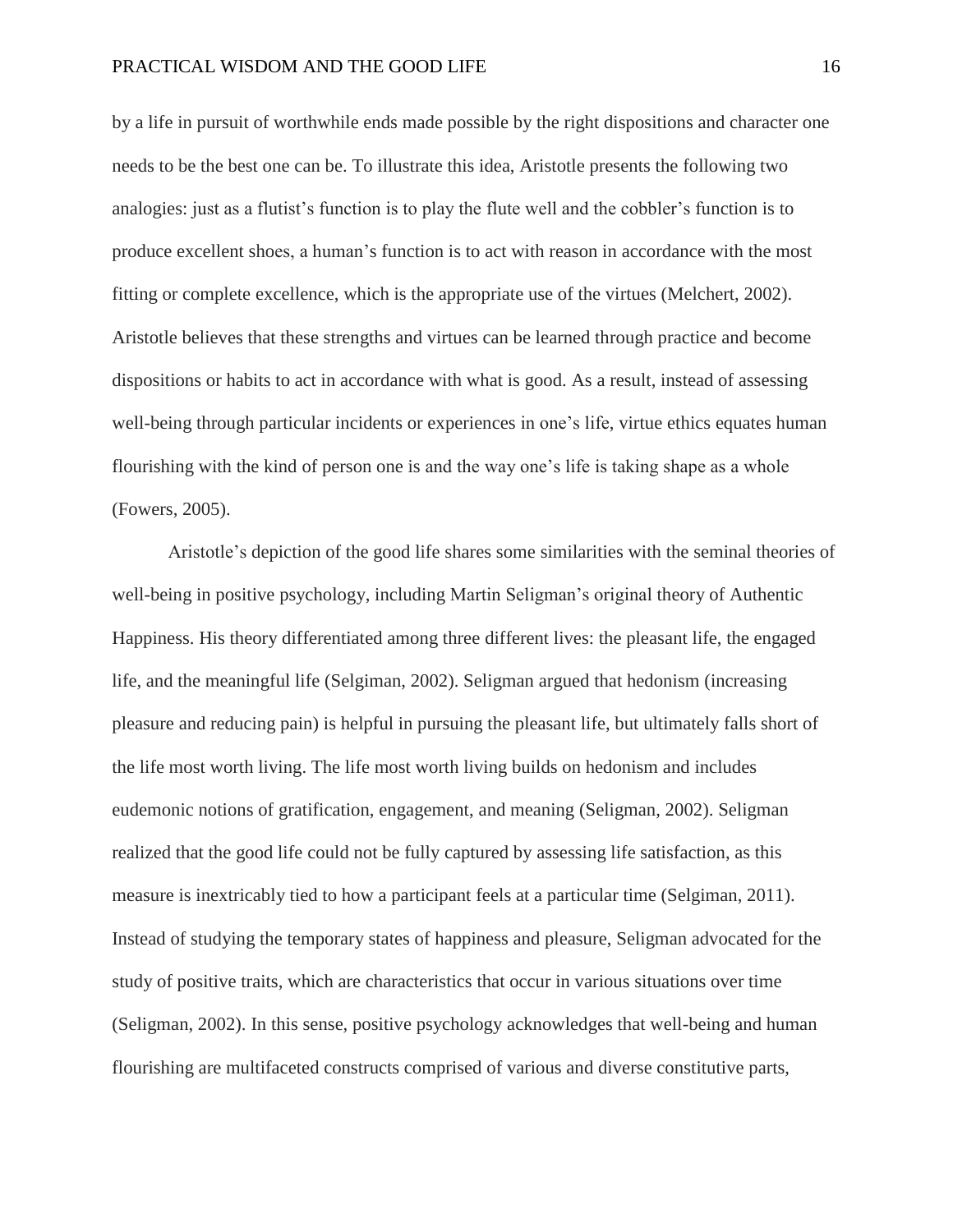making these constructs increasingly difficult to precisely define (Pawelski & Moore, 2013) and operationalize/measure (Seligman, 2011). As a result, Seligman refined his original theory of well-being, understanding that an adequate theory necessitates the collection of various constitutive elements that can be measured independently. These elements were to encompass both hedonic and eudaimonic ideas of well-being and were things that many pursue for their own sake and could be measured using both subjective and objective measures (Forgeard, Jayawickreme, Kern, & Seligman, 2011). Seligman found five elements of well-being that meet his criteria: positive emotions, engagement, relationships, meaning, and achievement. This theory is commonly referred to by its acronym, PERMA.

### **PERMA and the Eudaimonic Life**

With the new well-being theory PERMA, positive psychology became better equipped to gain a stronger empirical understanding of the elements underpinning well-being and their contribution to the eudaimonic life. In the following sections, I will discuss each element individually and how pursuing each element can help individuals become better versions of themselves and live a life most worth living.

**Positive emotions.** The first element of PERMA, positive emotions, is typically associated with hedonia; however, leading researcher Barbara Fredrickson argues that positive emotions help individuals both feel good and function at their best. Fredrickson's (2013) research on the broaden and build theory of positive emotions shows that positive emotions temporarily broaden our awareness, both visually and cognitively, allowing us to experience a wider array of thoughts, actions, and precepts. This broadened awareness enables individuals to think creatively and acquire new skills. Fredrickson's groundbreaking research on positive emotions highlights the relationship between emotions and practical wisdom. Through the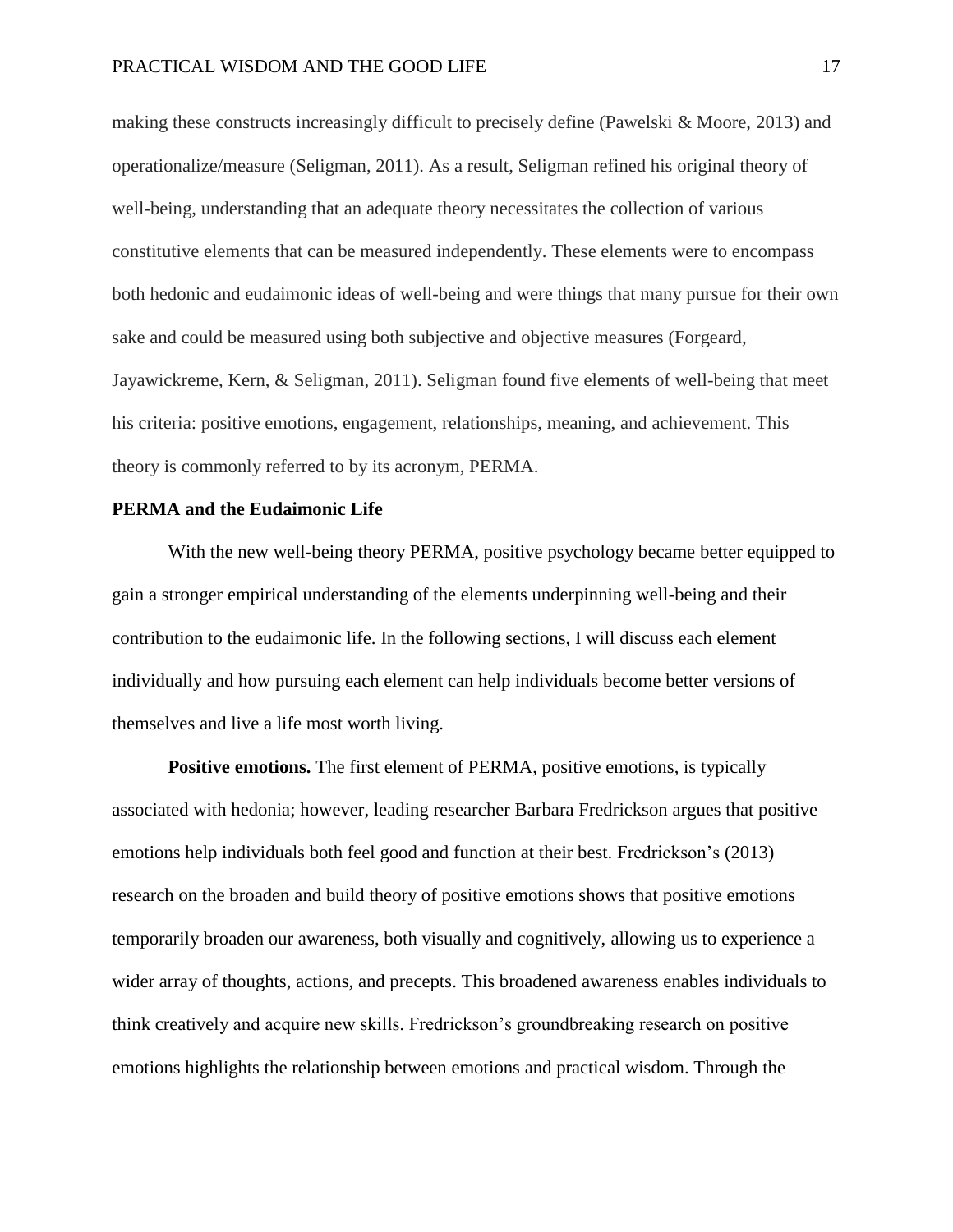broaden and build theory, individuals can better perceive the most worthwhile end, deliberate possible actions, and develop the necessary moral skill to do the right thing (Fowers, 2005; Schwartz & Sharpe, 2010). The association between positive emotions, growth, and broadened awareness and cognitive abilities is highlighted in one of 2012's highest rated CEOs, Jeff Bezos. Bezos is the founder and CEO of Amazon, which rapidly evolved from an online book store to an organization selling over 20 million products while increasing its stock by 397% in merely five years (Anders, 2012). Bezos describes himself as a "legitimately happy person" and with an unrivaled dedication to making customers happy, takes risks for innovations and growth. He deliberately hires individuals who can work through ambiguity and do the right thing for the customer through creative and innovative thinking. Bezos has a commitment to becoming the best that he can be, and leverages his positive emotions to fuel his own creativity and innovation, which in turn enables Amazon to flourish.

**Engagement.** The second pillar of well-being, engagement, has been extensively studied by Mihalyi Csikszentmihalyi in his construct of flow. Flow is described as optimal experience, where individuals perceive complete control of their actions and fate, experience a deep sense of enjoyment where all other worries fade away, and where time seems to stand still (Csikszentmihalyi, 1990). Flow exists in a channel where one's level of skill adequately matches the extent to which the task is challenging. If an individual's skill greatly surpasses the complexity of the task, one will become bored and fall out of flow. However, if one does not have the required skill for a challenging task, one will feel anxious thereby restricting the experience flow. As a result, flow is a state of perpetual forward motion and self enhancement where the more one increases his/her skills through repeated actions, the more difficult and complex tasks must become to remain in this optimal state (Csikszentmihalyi, 1990). Flow is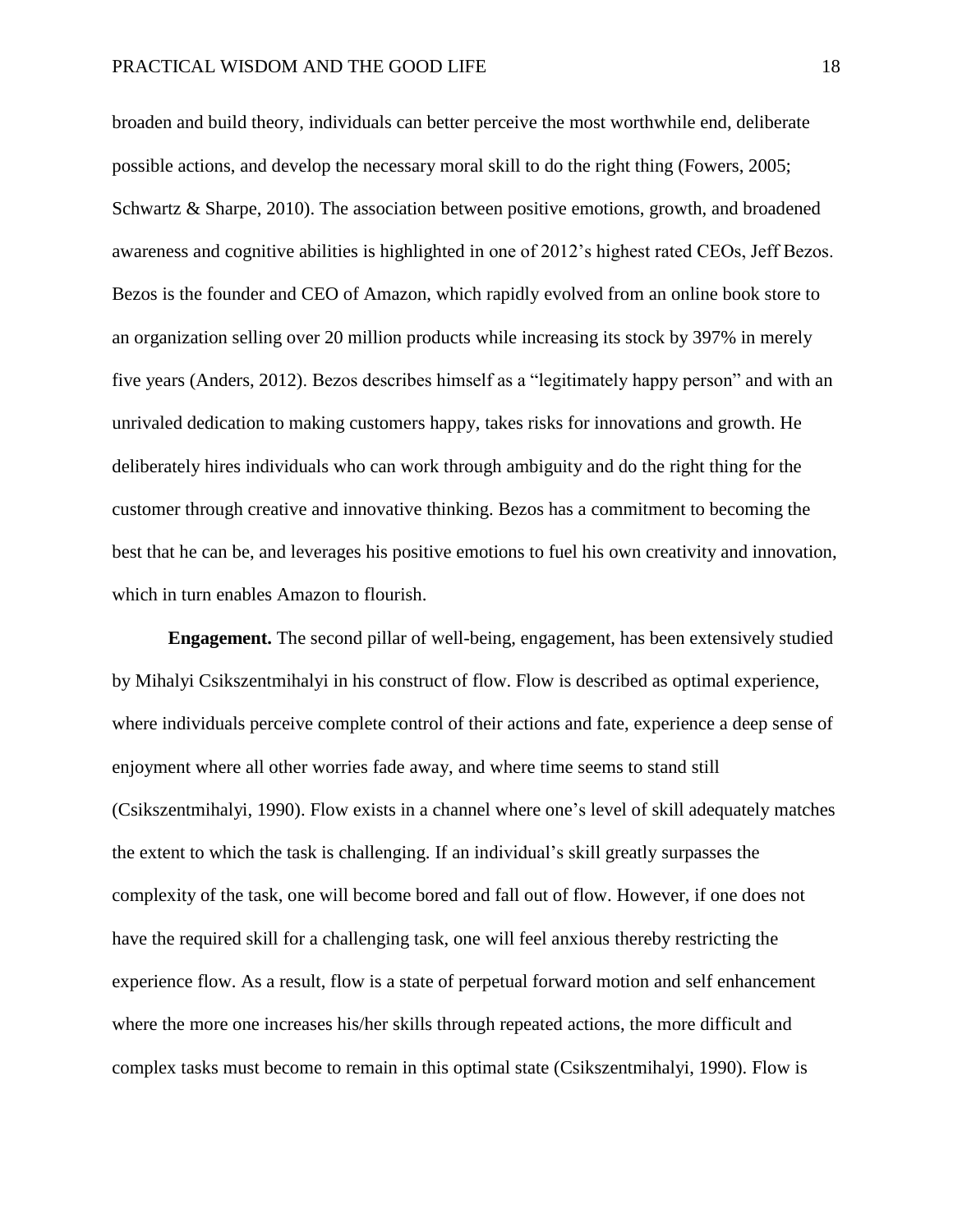related to Aristotle's conception of the good life, as flow is an autotelic experience, which means it is pursued as an end in itself. Flow experiences often inform individuals that their actions are in alignment with their potential, thereby increasing their skill and their connection to the end they are pursuing (Coatsworth & Sharp, 2013).

**Relationships.** Relationships are the third element in the PERMA model of well-being. One of the founders of positive psychology, Christopher Peterson, stated that a good summary of positive psychology is that "other people matter" (Peterson, 2012). There is empirical evidence to support this claim. Research demonstrates that relationships are a biological and social foundation to flourishing and that our need to belong is one of our most basic needs (Baumeister & Leary, 1995). Additionally, evidence shows individuals experience boosts in well-being through sharing positive events with others (Gable, Gonzaga, & Strachman, 2006), and happiness spreads across social networks (Fowler & Christakis, 2009). In addition to increasing our happiness and emotional state, Aristotle (trans. 1985) argues that other people are important in helping us become our best selves and can enhance our ability to cultivate and exercise virtue. In Aristotle's description of the most noble form of friendship, he states that each person values the goodness of the other and works together to pursue a shared goal, which constitutes the main source of pleasure for the friendship (Fowers, 2005). Thus, true friendship that produces eudaimonia is a shared good that exists between two people that cannot be pursued individually. Haidt, Seder, and Kesebir (2008) build on this idea in their presentation of the "Hive Hypothesis." They note that historically psychological research has studied the benefits of positive relationships by putting on "atomizing glasses," meaning that the individual is studied first outside of the group context (Haidt, Seder, & Kesebir, 2008). In response, they argue that it's important that researchers put on "network glasses" and acknowledge the impact groups have in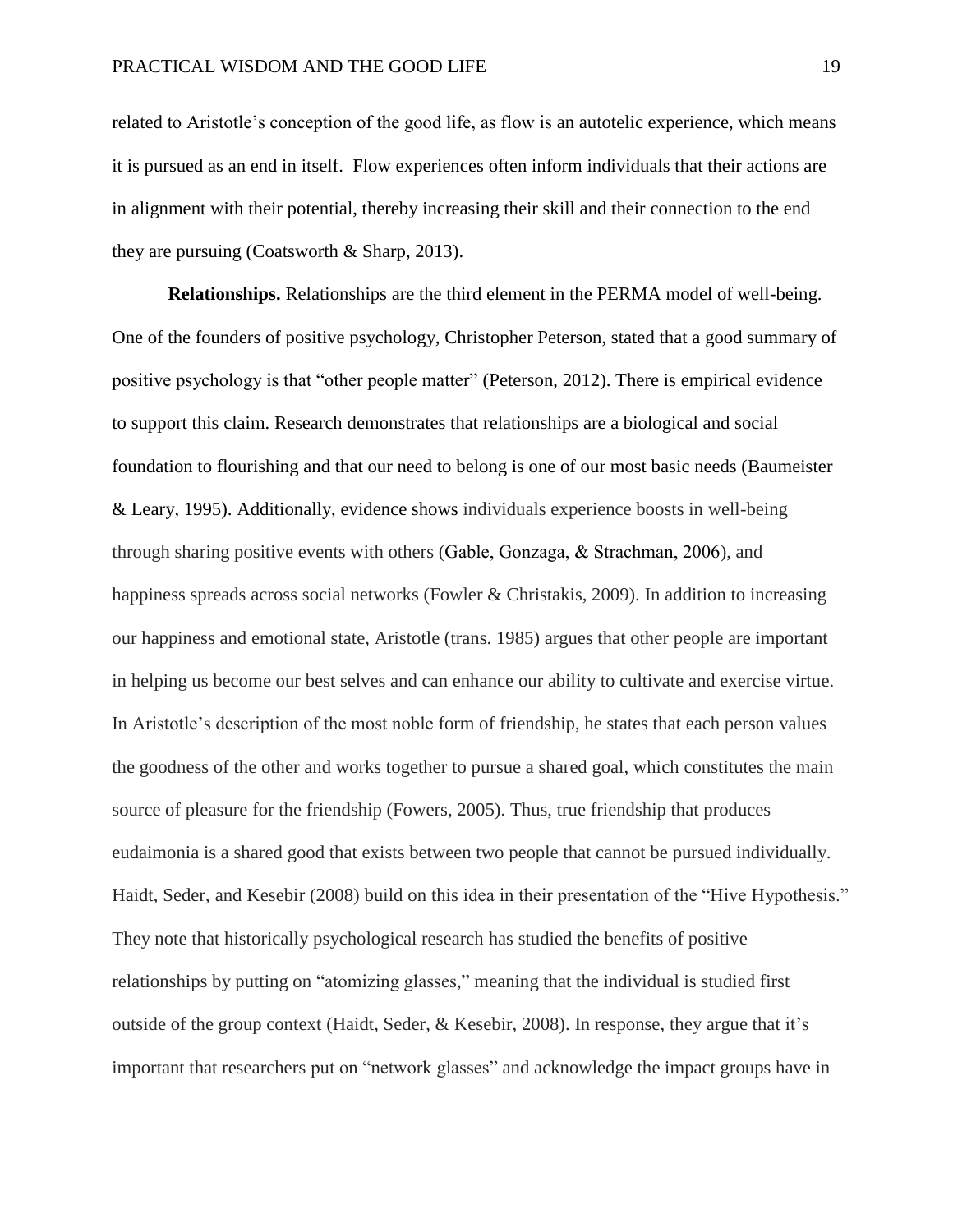human flourishing. In their presentation of the Hive Hypothesis, Haidt, Seder, and Kesebir (2008) state that individuals can sometimes act as a barrier to well-being and must occasionally lose themselves in a larger social organism to obtain the highest level of flourishing. This idea leads us into the fourth pillar of well-being: meaning.

**Meaning.** Viktor Frankl is arguably one of the most lauded and influential writers on meaning in the last century. Frankl (1963) believed that flourishing is not a tensionless state (resembling hedonia), but is characterized by the struggle and pursuit of a worthwhile goal that is freely chosen and can be accomplished by the individual alone. He argued that one could find meaning in life even in the most despairing times. As a prisoner in a German concentration camp, Frankl helped many fellow prisoners find meaning amidst the most horrific circumstances by stating, "it did not really matter what we expected from life, but rather what life expected of us" (Frankl, 1963, p. 77). In this sense, Frankl's thoughts on meaning in life are in line with Seligman's (2011) belief that meaning is found through serving something larger than oneself. Meaning in life has been shown to help individuals integrate ideas about who they are, how the world operates, and how they interact with others (Heine, Proulx, & Vohs, 2006), become more resilient and overcome hardships (Steger, 2009), and confront difficult and long lasting challenge through viewing one's overarching mission as a part of a life narrative (Kashdan & McKnight, 2009). Meaning and purpose are constructs that contribute to the eudaimonic life by enabling individuals to take stock of their lives as a whole, discern and select worthwhile goals to pursue, and ultimately find meaning in doing the right thing in service of something larger than oneself.

**Achievement.** Achievement is the last element presented in the PERMA model of wellbeing. One of the leading constructs of achievement and goal attainment in positive psychology at this time is grit. Grit can be defined as the perseverance and passion for long-term goals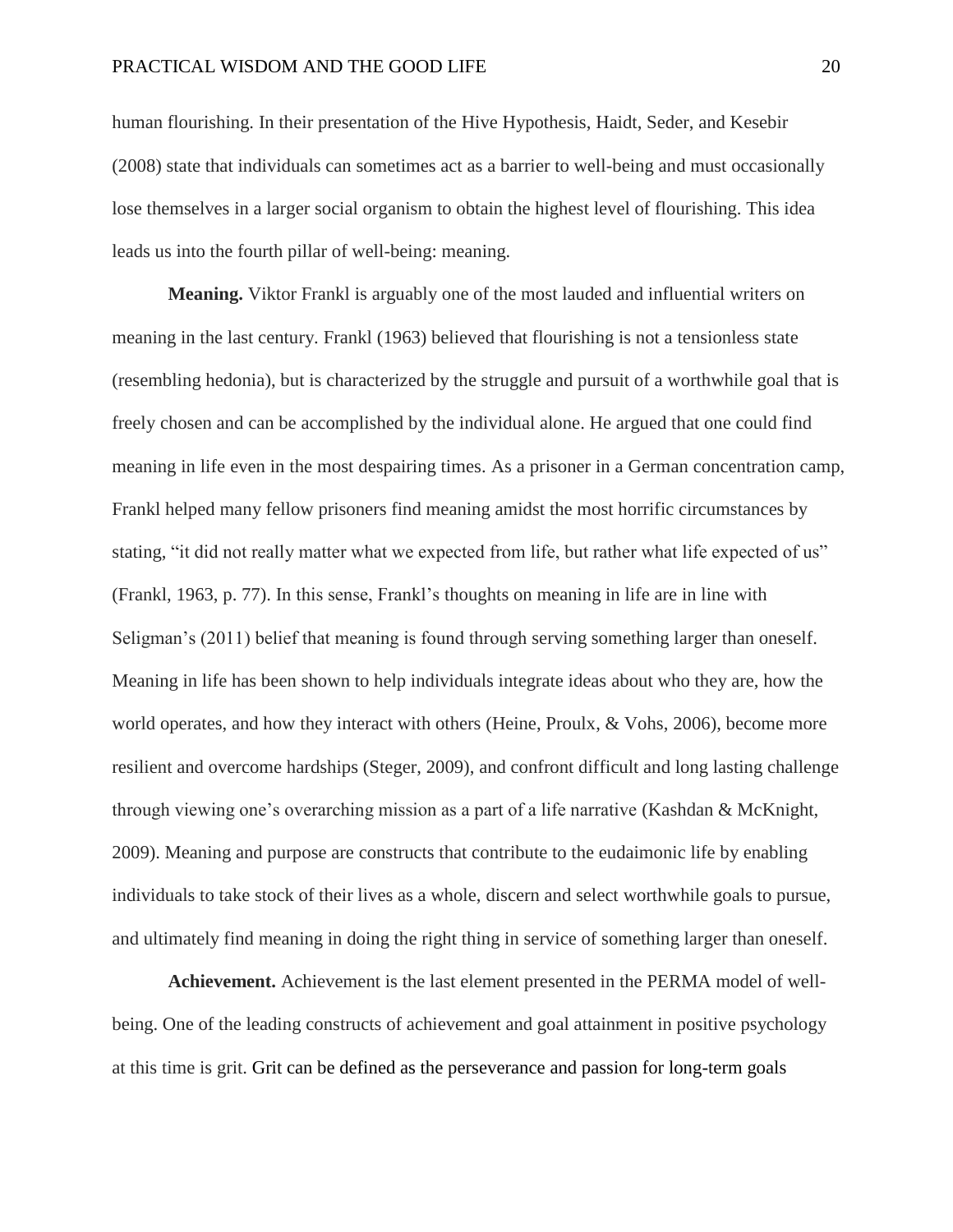(Duckworth, Peterson, Matthews, & Kelly, 2007). Grit is what gives individuals the ability to exert strenuous effort in the face of adversity and ultimately achieve success. Studies have revealed that grit is a better predictor of success than IQ, showing that if one is able to exert continuous effort in the face of adversity, long-term goals can be attained (Duckworth et. al, 2007). This research encourages individuals to embrace temporary setbacks as a common part of achievement because excellence in any domain requires years of effort on a task and the passion to persevere. Being "gritty" aligns with the eaudaimonic lifestyle as opposed to a hedonic lifestyle, as it equating human flourishing with personal growth and mastery. Because grit is inherently future oriented, it allows one to work towards becoming the kind of person he/she strives to become. Success often involves hard work, struggle, and even failure, which will likely cause momentary discomfort and negative emotions. Yet, being gritty allows individuals to cultivate their strengths and hone their skills to be able to do the right thing in the right way. It is for this reason that grit aids in the development and use of practical wisdom by building competencies to live the life most worth living according to our human nature (Aristotle, trans. 1985).

We have seen that each element of well-being in the PERMA model is related to the good life characterized by eudaimonia and has the potential to help individuals increase their ability to do the right thing. While PERMA is a helpful theoretical model that can orient individuals towards behaviors and worthwhile ends, pursuing each element individually may not necessarily lead to the highest level of flourishing. Even worse, pursuing each element for the sole purpose of increasing one's individual well-being may be counterproductive, may conflict with other goals, and may even cause harm to oneself or others. The following section will provide a brief discussion of such limitations and will present a case for practical wisdom as a framework to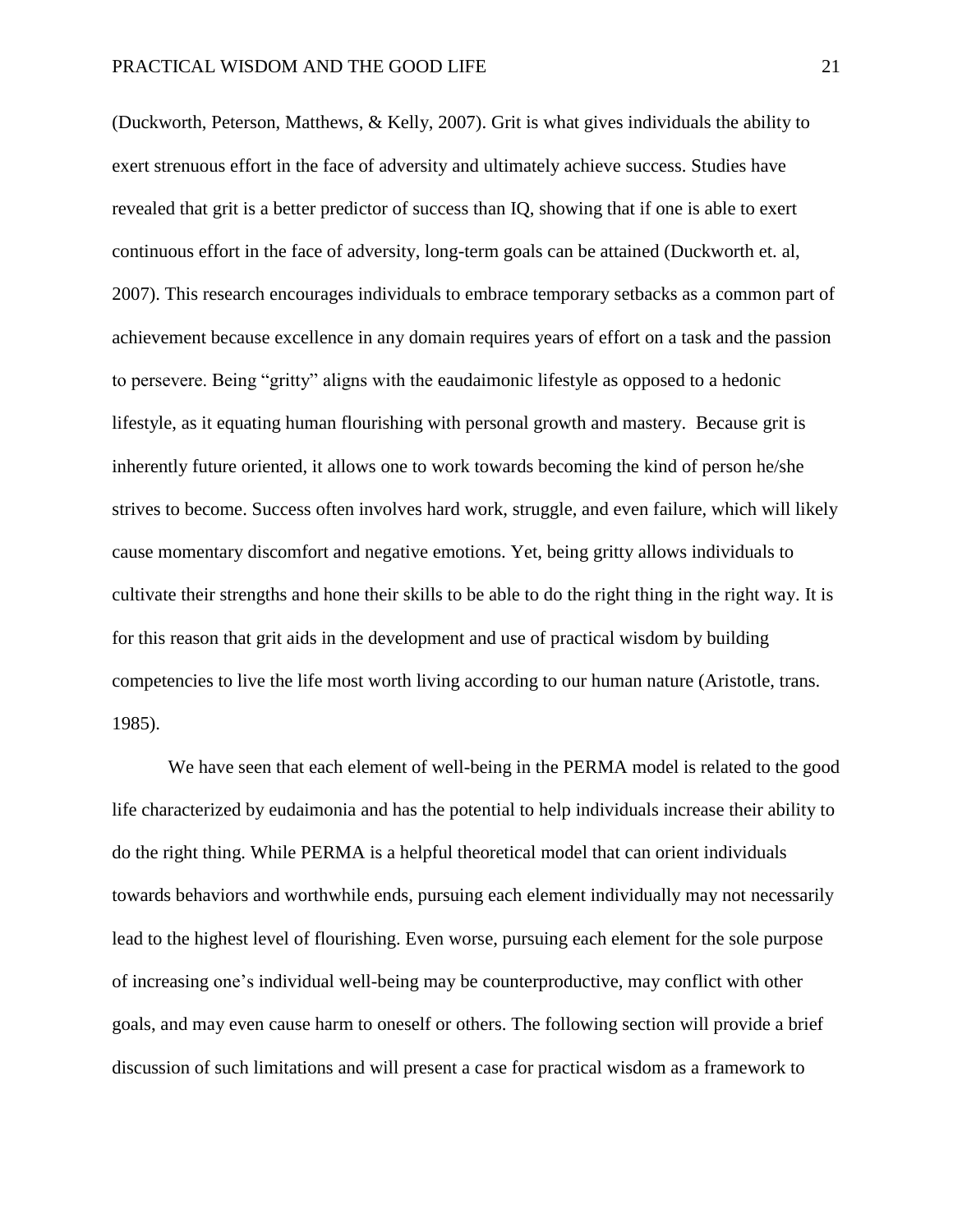help individuals pursue a life most worth living that is good for oneself, good for others, and broadly good for society.

# **Limitations of PERMA: A Call for Practical Wisdom**

**Finding balance between the elements.** When developing his new theory of well-being, Seligman (2011) used the following three criteria to determine what would be considered an element of human flourishing: 1) each element needed to contribute to well-being, 2) each element needed to be pursued for its own sake by many people, and 3) each element could be measured and defined apart from the other elements. The third criterion significantly aids the scientific study of well-being, as it allows each element to be studied independently without confounding variables. Outside of the laboratory, however, rarely do our activities and decisions isolate each element. In fact, many of the decisions we face include some if not all the elements in the PERMA model and one element may enhance, nullify, or negate other elements. This can leave individuals in a state of confusion and uncertainty as one attempts to balance and weigh the various elements to maximize well-being. I believe that this is the first limitation of the PERMA model; it does not provide individuals with a framework to understand how the elements interact and how to make decisions when they conflict. This point can be illustrated in the following example. Imagine you're offered a prestigious new job in a different city and you're faced with the decision of whether or not to accept the offer. Taking the job will certainly be advantageous for career development, yet you'd be compromising very meaningful relationships if you moved to a new city. The new job is with one of the most reputable organizations in your field and comes with a higher salary, yet the work itself will be less engaging. Accepting the job will increase your positive emotions, meaning, and achievement, but will decrease your engagement and relationships. How will you integrate this information and make a decision that aligns with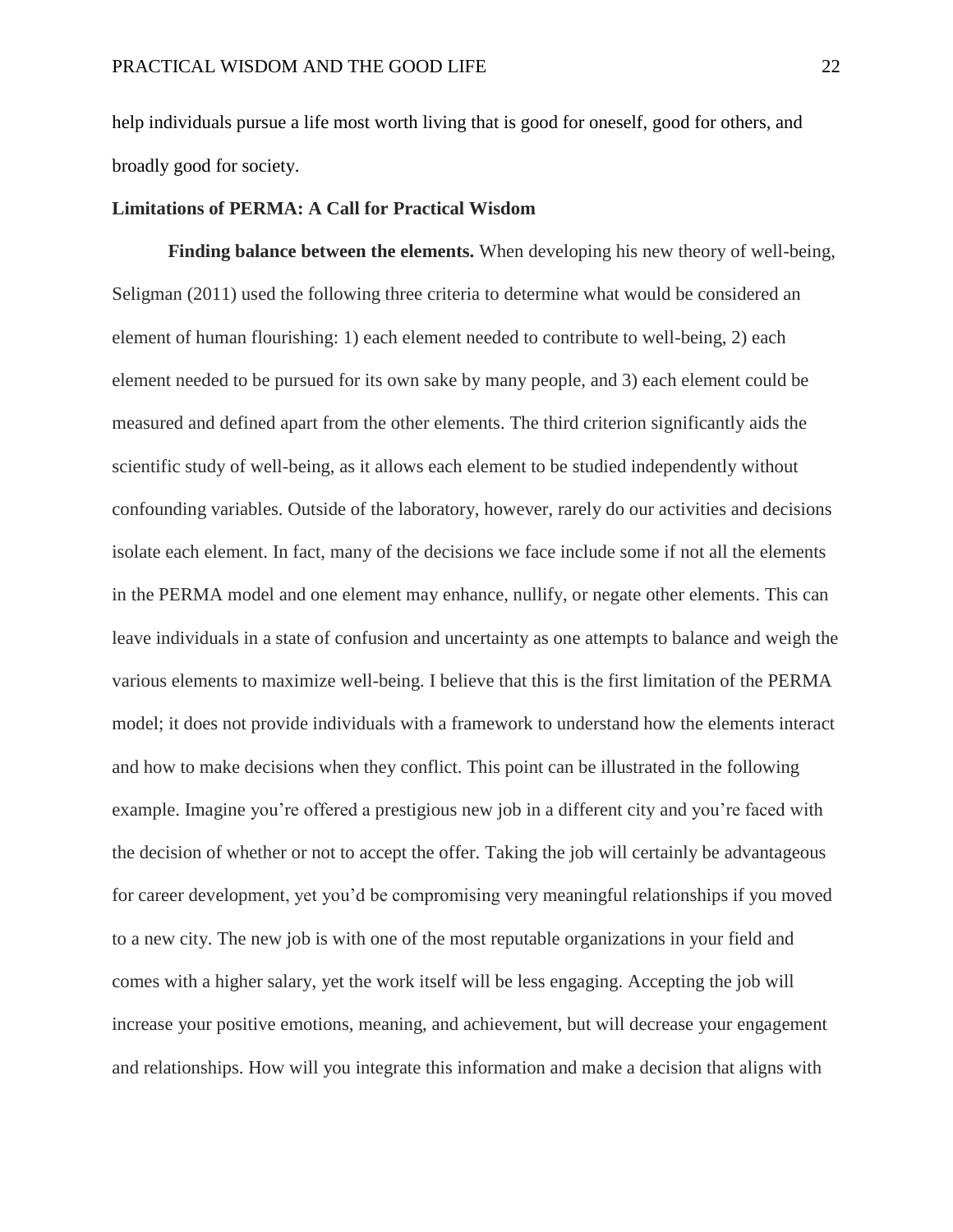#### PRACTICAL WISDOM AND THE GOOD LIFE 23

your goals, values, and purpose in order for you to become the kind of person you ultimately want to become (Waterman & Schwartz, 2013)? Additionally, assuming Aristotle's original definition of human flourishing as using one's strengths to perform at one's best while becoming a virtuous person, how will you discern whether taking the job is the right thing to do (Aristotle, trans. 1985)? This shift from thinking about maximizing individual well-being to thinking about whether an action or decision is right leads to the second limitation in the PERMA model.

**Finding balance between "I" and "us".** Seligman (2011) stated that each element in his model of human flourishing must contribute to well-being, but the PERMA model does not explicitly differentiate between individual and collective well-being. I believe this is the second limitation of the PERMA model. Finding balance between individual and collective well-being lies at the heart of the field of psychology, as demonstrated by the American Psychological Association's mission to "advance the creation, communication and application of psychological knowledge to benefit society and improve people's lives" (What is the mission, 2015). A plethora of research in positive psychology contributes to our knowledge and understanding of positive subjective experiences and positive individual characteristics, but the topic of positive institutions and communities has been largely under-researched (Gable & Haidt, 2005). Adopting a primary orientation towards individual well-being is one of the prominent concerns scholars have in the fields of psychology and philosophy about the study of human flourishing. A focus on personal well-being, growth, and achievement often fails to adequately consider the impact these pursuits have on other people (Huta, 2013). This concern likely stems from a larger entrenched pattern in psychology to describe human action through the framework of instrumentalism (Fowers, 2010).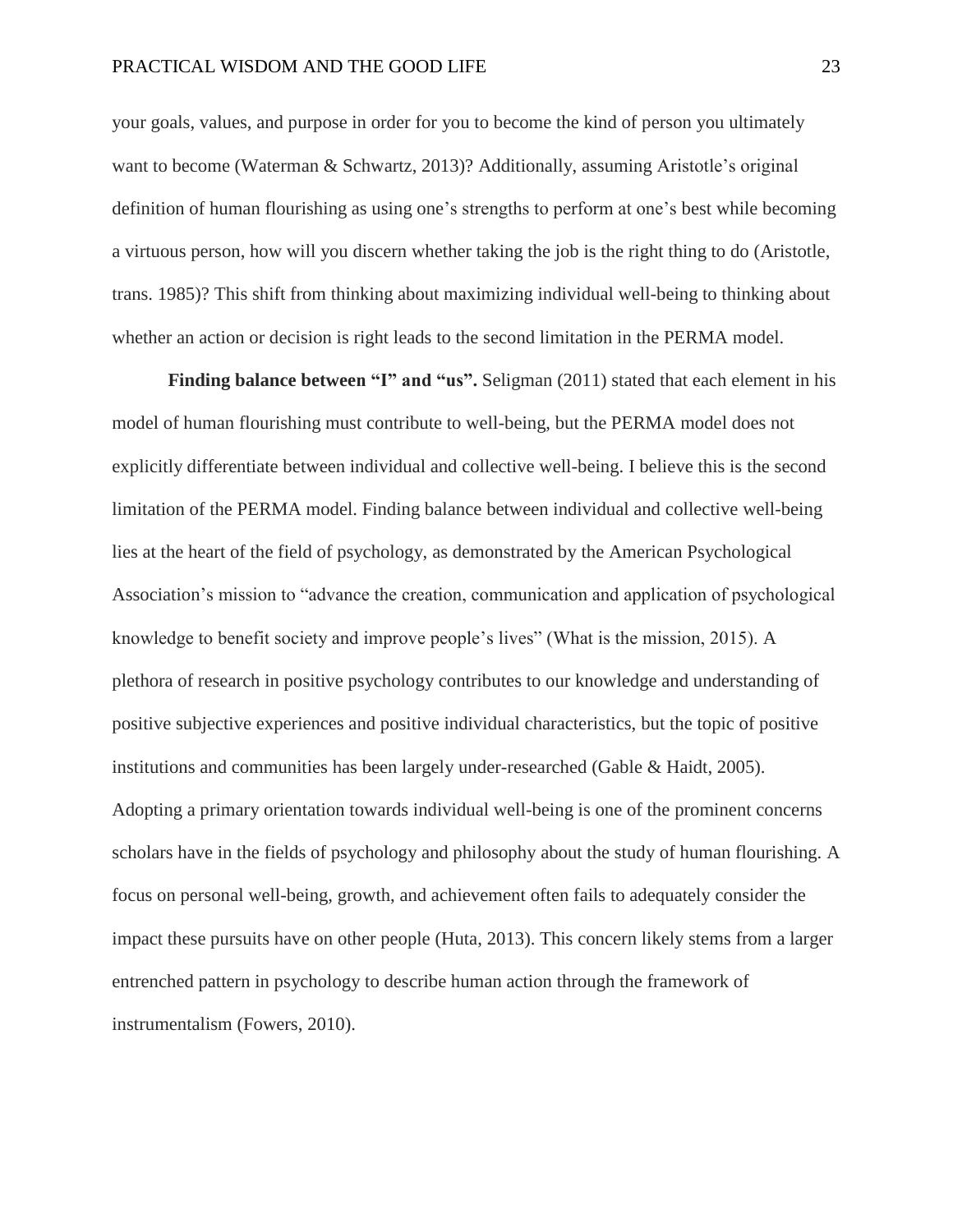Instrumentalism asserts that individuals are primarily self-interested agents who seek to accomplish subjectively selected ends through the most effective self-selected means (Fowers, 2010). This means that it is our own subjective experience that determines the goodness of the end, and that the means we choose are considered rational, effective, and clever if they assist in achieving our goal (Kristjánsson, 2013). In this sense, instrumentalism keeps the means distinct from the ends and assesses the value of the means by their ability to aid in the achievement of their goal (Fowers, 2005). In many ways, instrumentalism lies contrary to Aristotle's conception of eudaimonia. Whereas Aristotle states that human flourishing is contingent on pursuing worthwhile ends, instrumentalism posits that our subjectively chosen ends exist beyond rationality and instead, the means we select are considered rational or irrational depending on their utility towards the end one is pursuing (Kristjánsson, 2013). Many of our actions and decisions are made within this means-end framework, yet adopting an exclusively instrumental framework for human action discourages individuals from deliberating and thinking about the inherent worth of the end they are seeking (Fowers, 2005). Perhaps more importantly, instrumentalism allows one to use his/her abilities to be highly effective through selecting means that are exploitive, damaging, or disregard the costs to others. For example, if one chooses to pursue wealth through the lens of instrumentalism, one can choose the means of being innovative, to work hard, to marry someone wealthy, to be fraudulent, exploitive, or engage in theft (Fowers, 2005). Selecting appropriate means is consequently essential for contributing to beneficial outcomes the end has on oneself and others. As a result, if one is pursuing human flourishing as an end, instrumentalism is a necessary but not sufficient framework to enable individuals to find balance between individual and communal good and to ultimately do the right thing.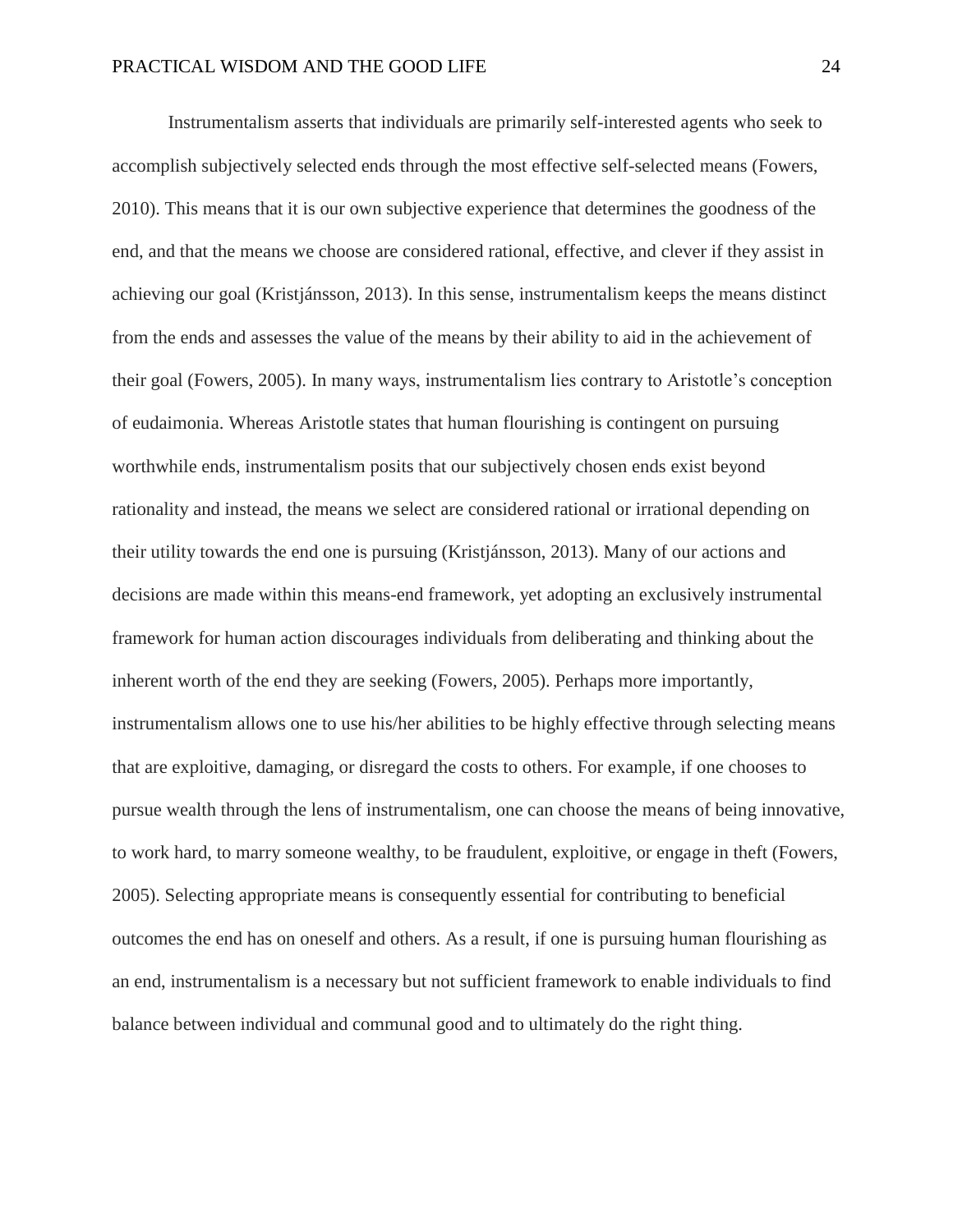This brings us back to the second limitation of the PERMA model of well-being. Without an accompanying framework to help individuals do the right thing and overcome the limitations of instrumentalism, positive psychology runs the risk of enabling individuals to pursue their subjective well-being at the expense of others, thereby undermining positive psychology's aim of building flourishing communities. In the PERMA model's current structure, an individual can exhibit high levels of positive emotions, engagement, positive relationships, meaning, and/or accomplishment, yet cause substantial harm through selecting inappropriate means. As an example, consider the life and legacy of one of history's most infamous figures: Adolf Hitler. Hitler's life was not necessarily easy, nor was it pleasant and free from hardship, yet he embodied many of the elements of well-being at the peak of his dictatorship. Hitler had many strengths including eloquence with speech, helping him achieve success in politics and ultimately propelling him to the dictatorship (Wallach, 1933). His mission for his image of racial purity was a significant source of meaning for Hitler and his followers, many of whom were close friends. He gave compelling speeches, rallied troops and supporters, and coined popular ideas and slogans, all of which presumably produced flow like states of engagement. When listening to the cries of injustice done to Germany, Hitler was said to have "listened to the discord and found it music," implying engagement and the experience of positive emotions (Wallach, 1933, p. 7). Yet, despite his strong sense of meaning, political achievement, friendships and admirers, and episodic experiences of positive emotion and engagement, intuitively, it would be ludicrous to say that Hitler's life was worthy of being labeled as a life of human flourishing, the good life, or the life most worth living. Fundamental to the attainment of the highest levels of euadaimonia is the ability to pursue the elements of PERMA in such a way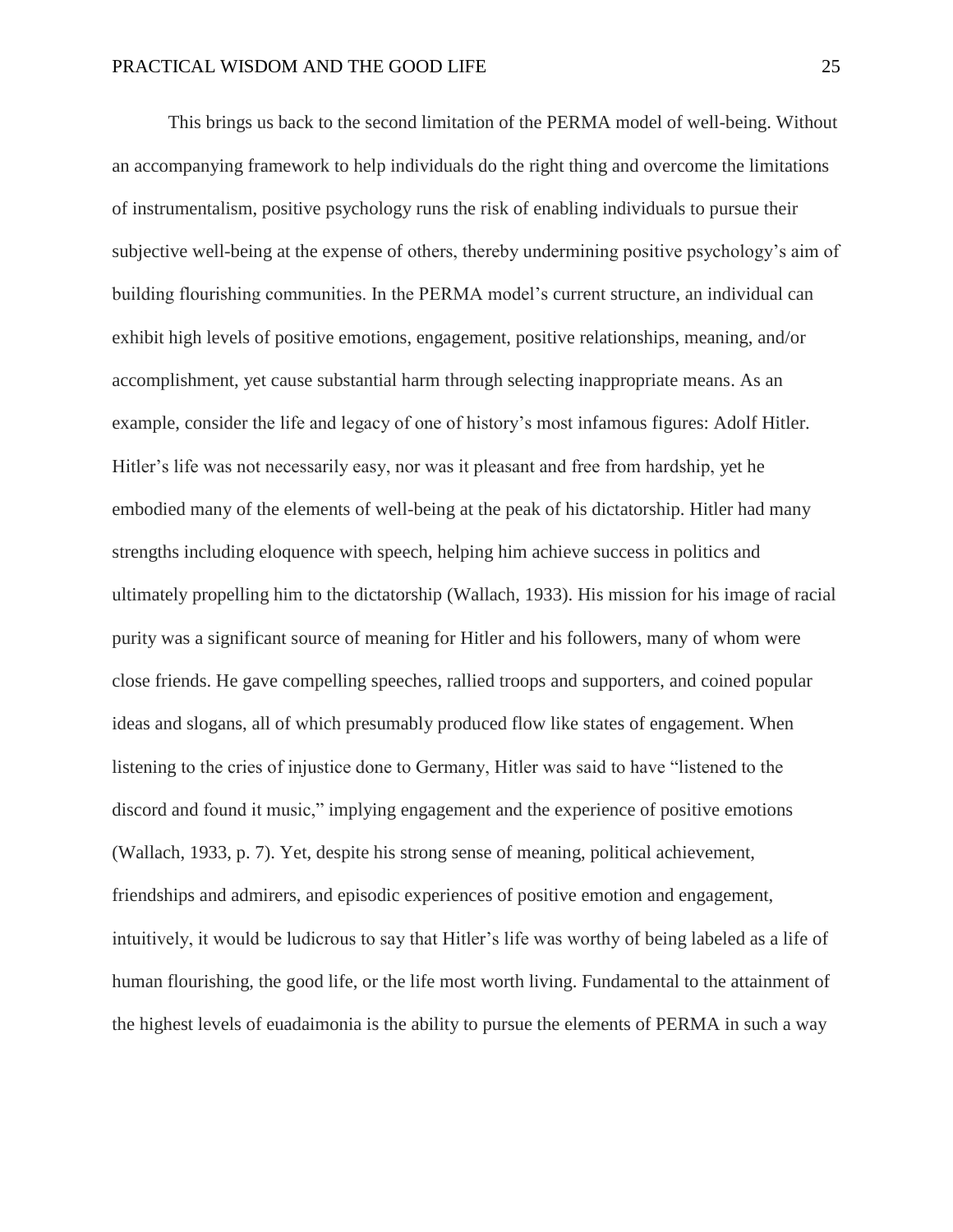that one integrates and enhances both the individual subjective experience of well-being and the well-being of society at large (Ryan, Huta, &Deci, 2008; Sandage & Hill, 2001).

PERMA has been a groundbreaking theory of well-being during the formative years of positive psychology and has greatly contributed to the scientific study of the good life. Some of PERMA's strengths are that is uses both objective and subjective measures to assess eudaimonic and hedonic forms of well-being. However, because well-being is a social-psychological construct and not something entirely concrete (Pawelski, 2013b), the measures of well-being can be improved, specifically in the measurement of objective flourishing (Kristjánsson, 2013). Two limitations of the PERMA model of well-being are that the model does not provide individuals with a framework to evaluate how to best pursue increasing well-being when different elements conflict, and it does not help individuals discern worthwhile ends to pursue that promote human flourishing on an individual and communal level. Some scholars claim that aggregation and adjudication, the difficulty in choosing between competing routes to well-being, are two of the most pressing problems in positive psychology at this time (Kristjánsson, 2013). Being able to see what is most important, to deliberate between competing ends, to understand possible actions and implications of decisions, and to have the moral skill and will to do the right thing are needed to pursue human flourishing by overcoming the limitations of aggregation and adjudication (Fowers, 2005;Schwartz & Sharpe, 2006). These skills and competencies fall under the construct of practical wisdom. By embedding practical wisdom in the scientific study of the good life, I argue that positive psychology is better equipped to help individuals achieve human excellence, become the best one can be, and ultimately do the right thing.

### **III. Background of Practical Wisdom and Related Concepts**

#### **Phronesis: Aristotle's Account of the Master Virtue**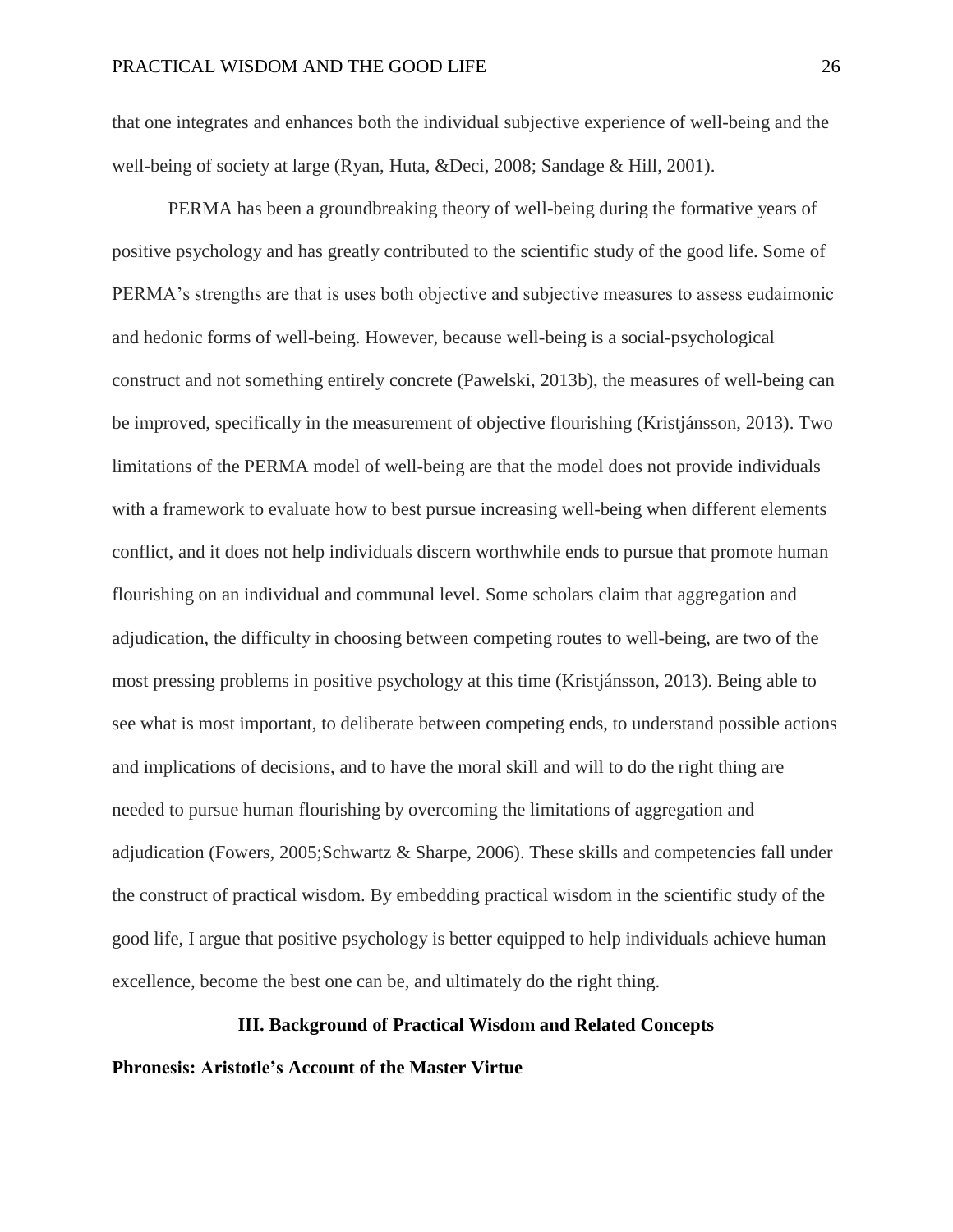Aristotle did not believe that appropriate action could be determined exclusively by following formulas and rules (Melchert, 2002). This is why he said that ethics is more of an art than a science. For Aristotle, living well was defined by cultivating excellence to become the best kind of person one can be, not by following moral rules that restricted behavior in absolute or universal terms. Aristotle argued we are at our best when we use our virtues and strengths to pursue worthwhile ends (Aristotle, trans. 1985). Therefore, in order to act appropriately in pursuing the good life, one needs to be able to use wisdom to understand what the right thing to do is considering the particular circumstance, particular people involved, at a particular moment in time (Schwartz & Shapre, 2010). This ability to align reason, emotion, and action to do the right thing is what Aristotle defined as phronesis, which is translated as practical wisdom (Aristotle, trans. 1985).

Practical wisdom lies in the center of Aristotle's conception of the good life insofar as one cannot flourish if he/she lacks practical wisdom. For this reason, Aristotle calls practical wisdom the master virtue. Practical wisdom governs all other virtues such as courage, honesty, temperance, and the like, and guides them to be used in their proper amounts and in the right contexts (Kristjánsson, 2013; Aristotle, trans. 1985). To use one's strengths appropriately and in the right amount means that one has the ability to deliberate and use the strengths in moderation between deficiency and excess. Aristotle believes that the virtues rest as the mean between two vices. To illustrate this point, Aristotle argues that the virtue of courage lies between the vices of foolhardiness and cowardice, just as the virtue of righteous indignation lies between the vices of envy and malevolence (Aristotle, trans. 1985). Finding the mean is not a simple calculation like finding the arithmetic midpoint. Rather it is an intricate process of deliberation and perception of each particular circumstance, context, and individual involved to determine what the moderate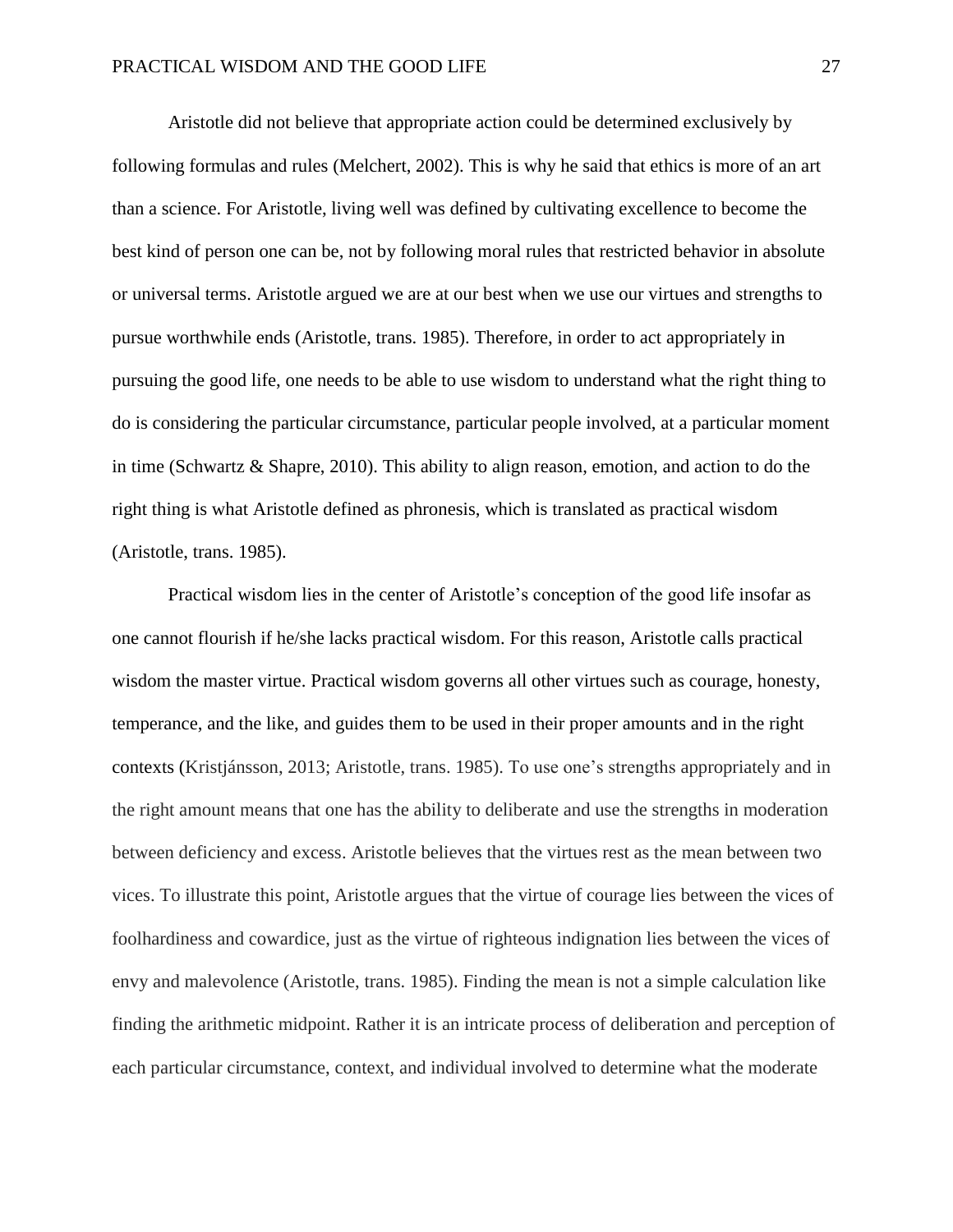use of each virtue would be. Therefore, doing the right thing is a relative mean that will vary for each person and is up to each of us to determine. This is why practical wisdom is at the heart of Aristotle's virtue theory; it is what enables each individual to translate an abstract definition of the good, like "act courageously," into concrete actions that are contextually relevant to the person and his/her specific circumstances (Fowers, 2005).

Using practical wisdom to do the right thing requires more than cognitive skills and the use of right reason to determine the correct use of virtues; it also entails the use of rightly oriented emotion. According to Aristotle, emotions are neither inherently good nor bad, but are deemed worthy whether the emotions guide us towards good or bad dispositions (Aristotle, trans. 1985). Aristotle believes that reason and emotion comprise two different parts of the soul and that practical wisdom allows us to do the right thing by bringing our thoughts and feelings into alignment with the good (Aristotle, trans. 1985). This is why practical wisdom is described as the combination of moral skill and moral will (Schwartz & Sharpe, 2010).

The question still remains of how one develops the required skill and will to do what is right. Aristotle provides an answer to this question by discussing the importance of two related concepts: habit and character. He believes individuals are not born practically wise and that one develops the necessary skills and virtues through effort over time by the continual use of appropriate action towards worthwhile goals (Aristotle, trans. 1985). He argues that we acquire virtues by doing related actions over time, and that these actions turn into habits. Aristotle notes the importance of performing actions that are good, because good actions lead to good habits, and ultimately form a good character. Thus, practical wisdom builds gradually and is concerned with the particular actions one takes in a specific moment as well as the impact these actions have on the individual over the course of time. Given that flourishing entails performing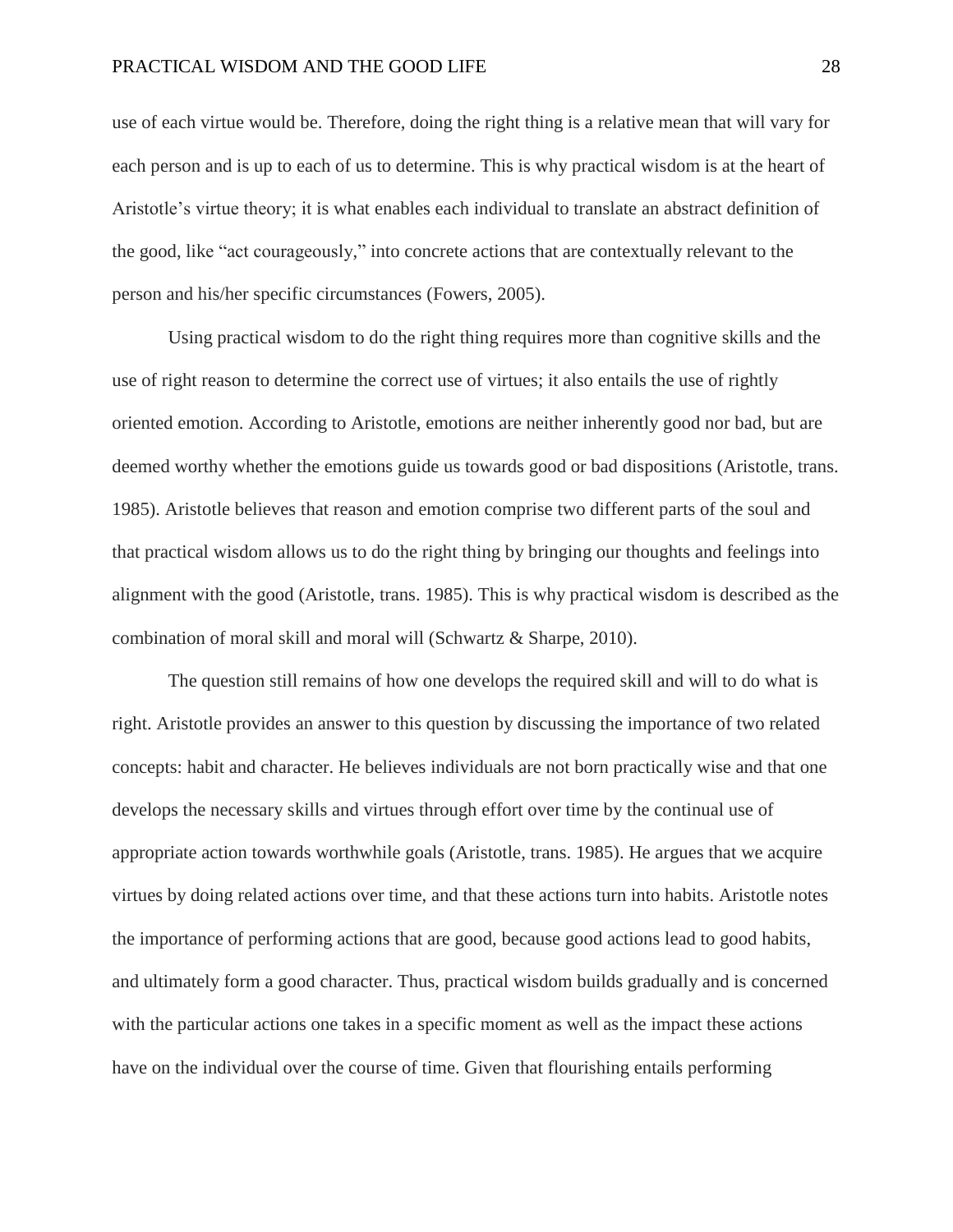according to our proper function and increasing our capacity to act rightly, practical wisdom is a necessary tool to enable us to deliberate and make right decisions in a given moment to become the best we can be over time.

To summarize, Schwartz and Sharpe (2010) provide a list of six characteristics that describe a person who would be considered practically wise. The practically wise person is able to do the following: 1) Understand the proper aims of the activity she/he is engaged in. 2) Balance and improvise when aims are in conflict and interpret rules appropriately. 3) Be perceptive, understand social cues and contexts, and find the gray area between black and white rules. 4) Take the perspective of others and be appropriately empathetic 5) Make emotion the ally of reason and use emotion as a tool to inform judgment without distorting it. 6) Have relevant and sufficient experience to understand and do the right thing.

Comparing this list with historical figures allows for a concrete exploration of the use of practical wisdom in tangible daily circumstances. In continuing the example of the Nazi regime, we can see the ways in which the German theologian and political activist Diedrich Bonhoeffer embodied practical wisdom. Bonhoeffer actively protested the Nazi regime as the party ascended to power in the1930s. He continued teaching and publishing despite admonishment and opposition from the Germans (Sherman, 2013). Bonhoeffer traveled to the United States in 1939 where he was safe to teach and publish, but understood the proper ends on his purpose to aid in Germany's reconstruction and immediately forwent his own safety and security by traveling back to Germany to continue working undercover towards Hitler's overthrow. He was known as a pacifist, yet sought balance between non-violet protests and a forceful removal of Hitler. Bonhoeffer's decisions were guided by the proper use of emotion and empathy in the face of human suffering, and understood when and how to appropriately break rules. Finally, as a trained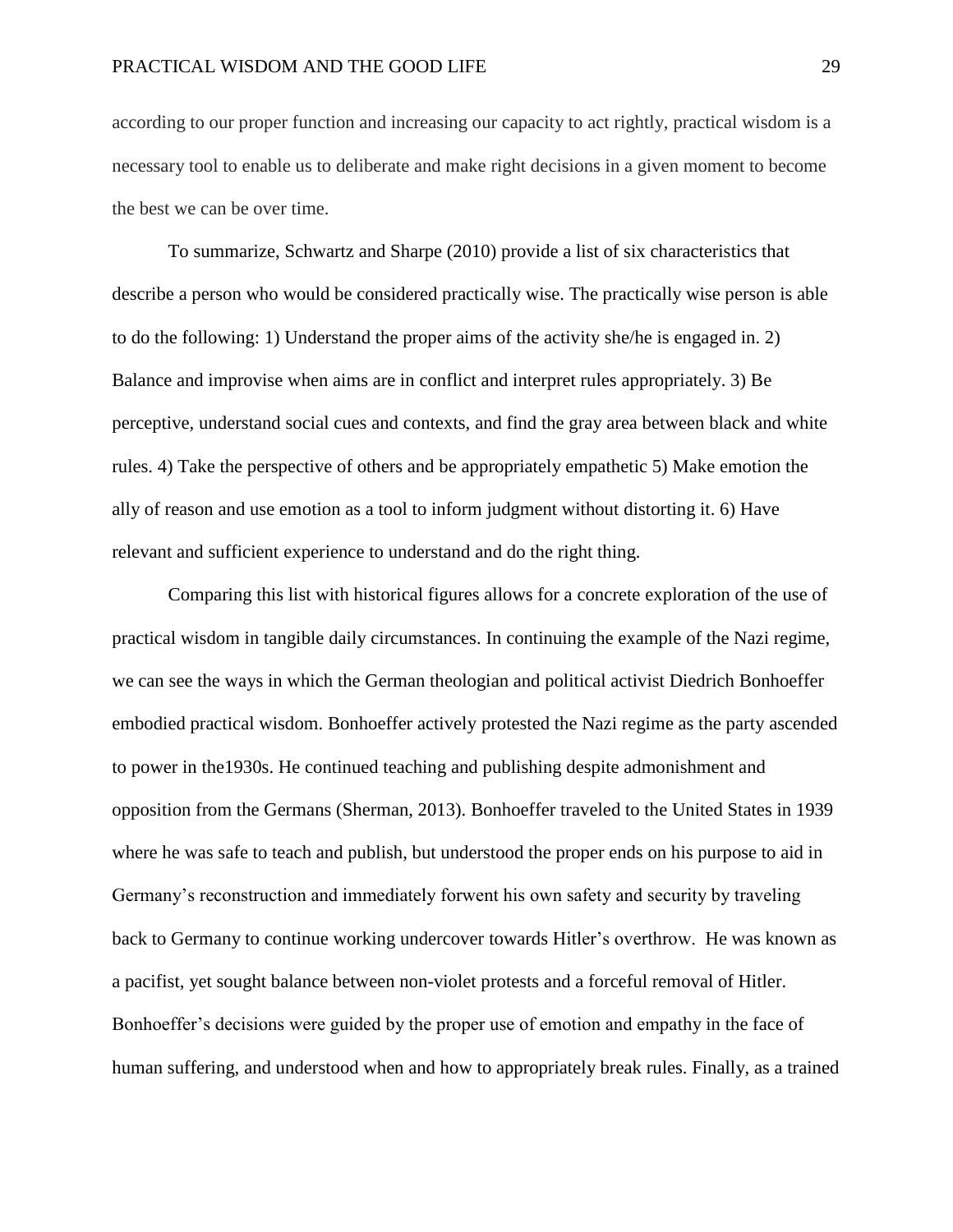theologian, he was experienced as a teacher, leader, and ethical scholar, enabling him to deliberate between moral dilemmas and to make reasoned choices that promoted good ends, even when no "good" options were readily available. In 1943, Bonhoeffer was captured, interrogated, and ultimately executed, but he will forever be remembered as a martyr and a hero for his unwavering commitment to doing the right thing and for possessing the practical wisdom to perceive, deliberate, and actively choose means that fulfilled worthwhile ends while becoming the best person he could be.

I will now turn to a brief discussion regarding the ways in which forming good habits and cultivating good character are vital to the pursuit of a life most worth living and can help an individual acquire the six skills that Schwartz and Sharpe outline for a practically wise person.

#### **The Importance of Habit**

To have a deeper understanding of Aristotle's virtue theory and his conception of human flourishing, it is necessary to discus the role habits play in pursing the good life. Like many eudaimonic theories of well-being, Aristotle asserts that happiness lies in the kind of person one becomes over time as opposed to how one feels in a given moment. This suggests that habits of thought, behavior, and inclination have the capacity to significantly impact who we become as individuals and professionals, as well as our ability to flourish. Aristotle writes about this idea in the Nicomachean Ethics when he states that the happiest of men are defined by having the property of permanence (Aristotle trans. 1985). Being happy requires stability in one's disposition to act towards the good in our daily circumstances. This stability is not something we have from birth, but is rather something we can develop through diligence, time, and relevant experience (Aristotle, trans. 1985). Having stability in thought and action is related to practical wisdom, as good habits enable individuals to consistently see and respond to situations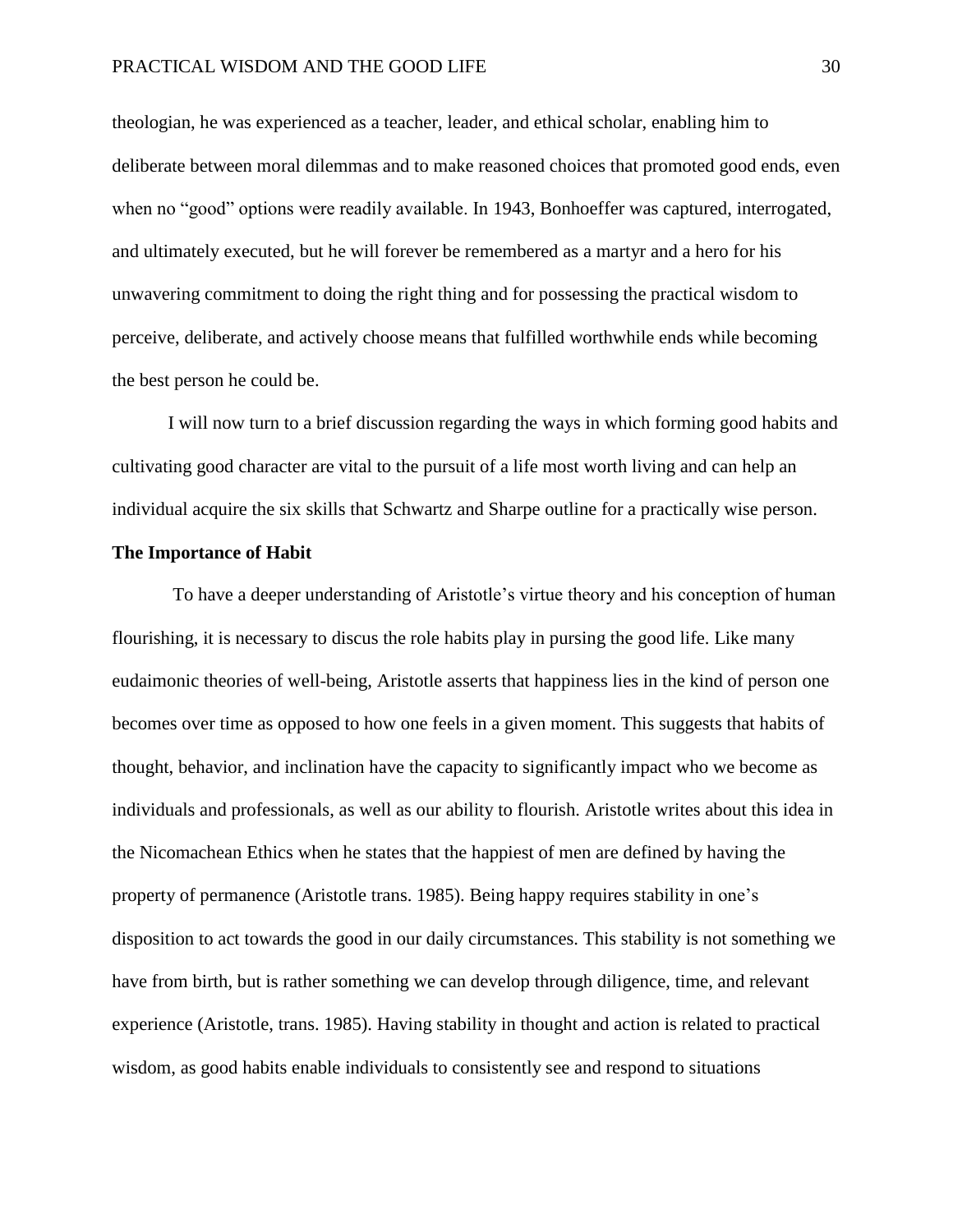appropriately and to make doing the right thing become second nature (Fowers, 2005). Habits in themselves are what allow individuals to perform actions with greater ease and fluidity, but it is practical wisdom that guides individuals towards excellence that will lead to habits of worthwhile actions in pursuit good ends. William James demonstrates the importance of good actions when he states, "As we become permanent drunkards by so many separate drinks, so we become saints in the moral, and authorities and experts in the practical and scientific spheres, by so many separate acts and hours of work." (James, 1892, p. 139). Each moment shapes who we will ultimately become; and with each individual action, we are either building good or bad habits that will either help or hinder us from doing the right thing.

We depend on good habits to strengthen our capacity to act in new situations and broaden our range of possible human activity and function. For without habits, we are required to direct our attention and skill to all of our human endeavors, which would confine life to just one or two deeds (James, 1892). Attention and effort are imperative for habit acquisition, but become inversely related to habits, as the stronger ones' habits becomes, the less one needs to exercise attention and effort to act. Habits are a crucial mechanism for personal growth and development because they allow individuals to invest their attention and effort into new and more complicated tasks. These tasks will become ingrained and automatic over time, thus creating an upward spiral of skill towards excellence. In the same way, acquiring the habit of doing the right thing allows one to be better equipped to navigate the complexity of moral action and find balance between conflicting goods. This upward spiral of personal growth can be seen in practical wisdom and other psychological theories including the broaden and build theory of positive emotion (Fredrickson, 2013) and Csikszentmihalyi's (1990) channel of flow. These three examples demonstrate that continual action and effort ignites cyclical patterns of refining and enhancing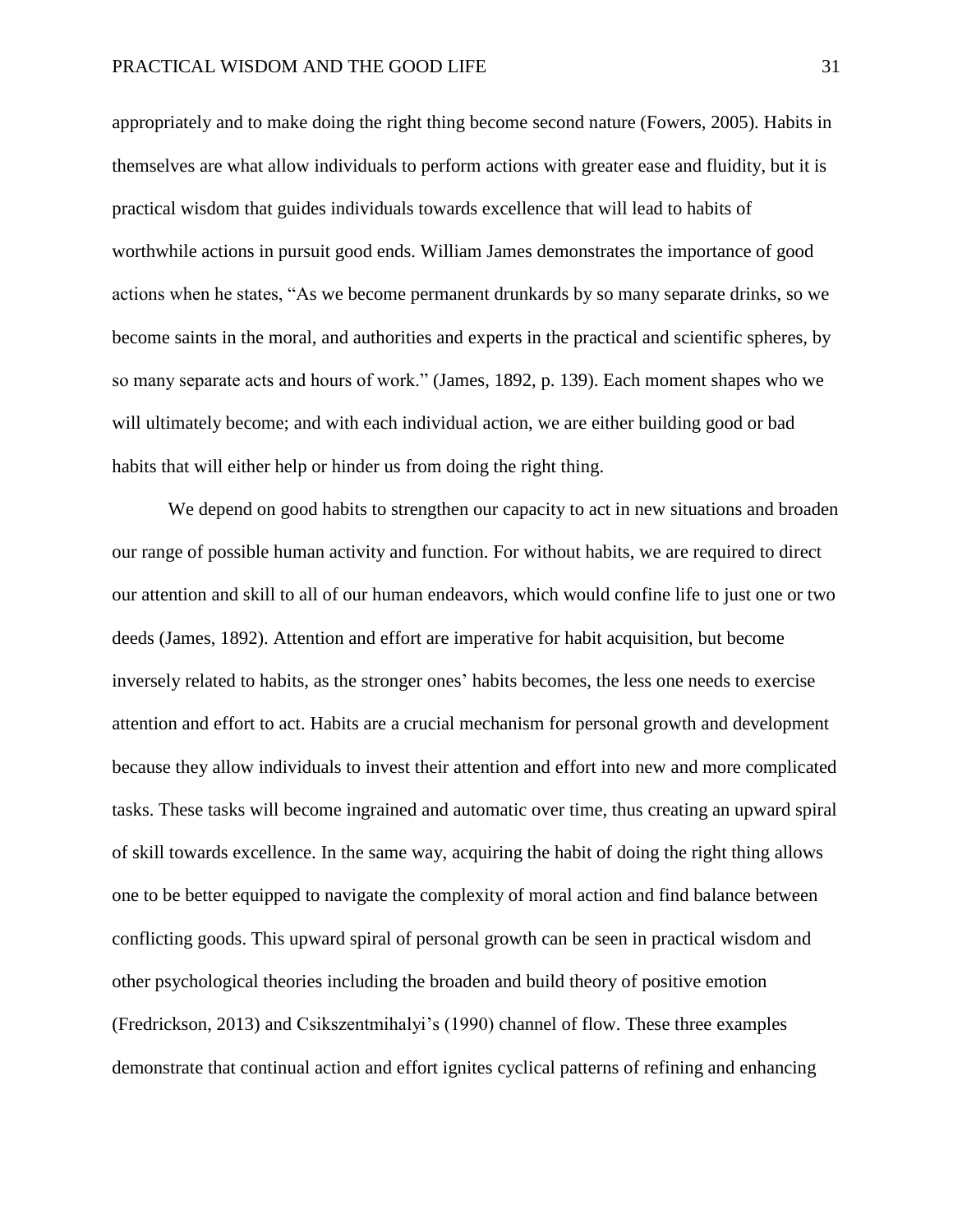our skills/abilities until we form a habit, resulting in an increased human capacity to function at a higher potential. Just as habits are needed to help us do the right thing, we need practical wisdom to help us develop habits in alignment with what is good. Along with helping us do the right thing with greater ease, habits can also cause us to involuntarily do the wrong thing (James, 1892). In this sense, habits and practical wisdom are dependent on one another and are inseparable from living a life most worth living and becoming the best we can become.

Habits are largely physical in nature and sometimes exist outside of consciousness. This is why many are unable to describe the order in which they brush their teeth or which sock they put on first, yet can perform these actions effortlessly (James, 1892). William James says that habits are pathways forged in the brain that allow for concentrated discharges in our nervous system, which implies that good habits lead to good actions. The key to acquiring good habits is to make our nervous system our ally and to practice each new habit whole-heartedly without exception. This can be done by adhering to James' (1892) three maxims of successful habit acquisition: to launch oneself with as strong an inclination as one can towards the habit, to never experience a lapse in action until the habit is strongly formed, and to take every opportunity to act. James (1892) states that no matter how well intentioned an individual may be, without having the capacity to translate good sentiments into a worthwhile action, one's character may be left unaffected and the good will not be actualized. Doing the right thing depends on more than having the moral will (Schwartz & Sharpe, 2010). Doing the right thing also requires a moral skill that is actualized through rightly ordered actions and the development of habits to act in accordance with what is good. Good habits are needed, but still not sufficient to becoming the best one can become (Aristotle, trans. 1985). For Aristotle, good habits help individuals do the right thing because good habits develop good character, and our character shapes who we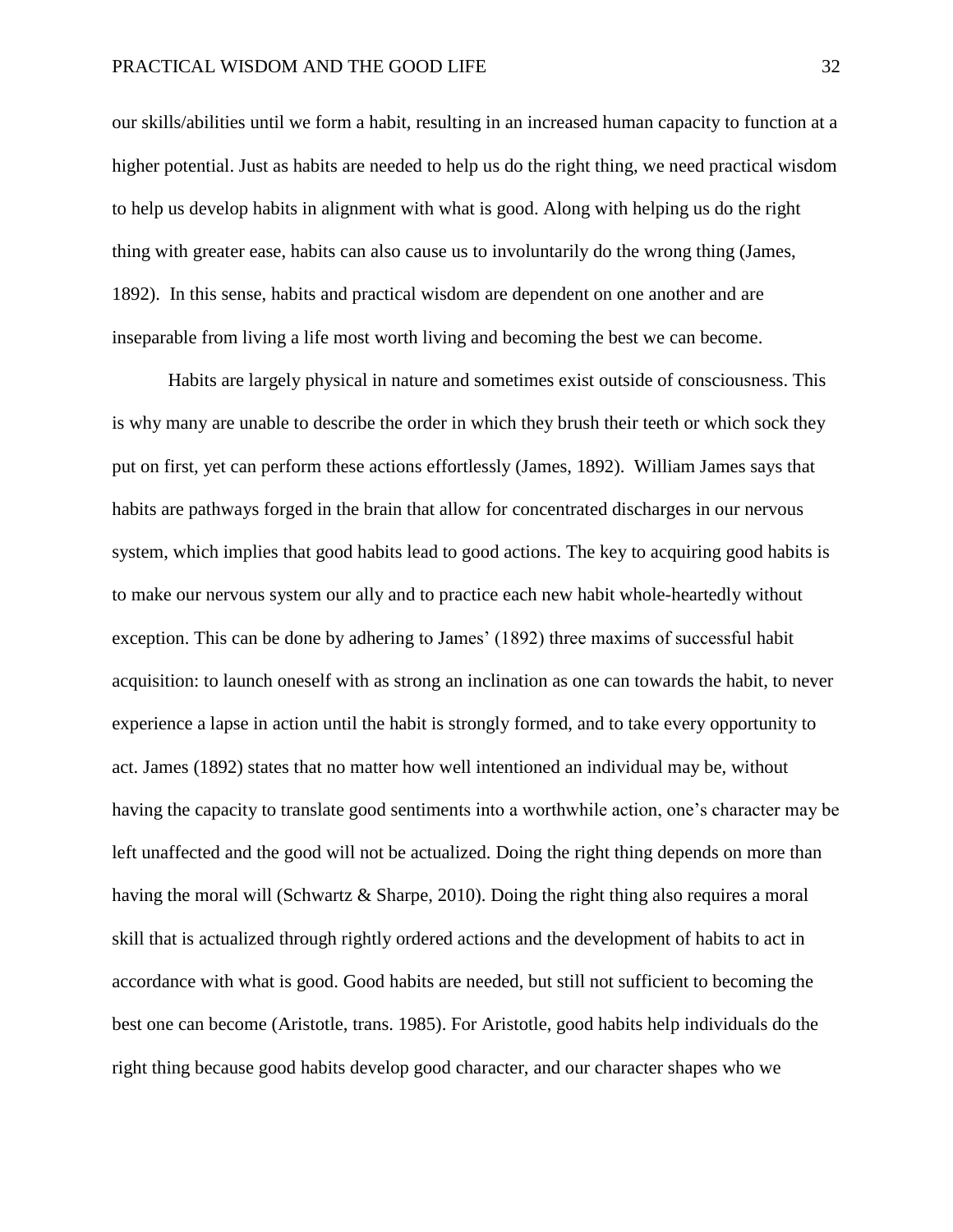ultimately become. It is within our control to cultivate good habits and a virtuous character by doing the right thing in each individual moment.

### **On Developing One's Character**

One of positive psychology's seminal projects was the development of a classification of character strengths and virtues. The classification was designed to be the "Un-DSM", given that it focuses on what is right with people as opposed to what has gone wrong (Peterson, 2006b). This classification, called the Values in Action, or VIA, lays the groundwork for answering questions about the definition of character, if character can be developed, and what it means to have a good character and exercise our strengths and virtues through doing the right thing. In both positive psychology and Aristotle's virtue theory, character plays a central role in the pursuit of good life. Character is important because we refine and solidify who we are as individuals through each individual action over time (Fowers, 2005). In positive psychology, research has shown that utilizing our signature strengths that are closely connected to our character leads to increased life satisfaction (Park, Peterson, & Seligman, 2004) and in virtue ethics, character is a concept that orients one towards worthwhile ends and appropriate means that promote human flourishing (Aristotle, trans. 1985). Using the term "character" in such cases implies *good* character, which is often how the term is used colloquially (Fowers, 2008). However, as one's character is the union of one's will, actions, habits, and other features, there are various types of character, some of which are better suited to the pursuit eudaimonia. In the Nichomacean Ethics, Aristotle (trans. 1985) outlines four types of character (virtuous, continent, incontinent, vicious), and their relationship to living the life most worth living. Out of these character types, Aristotle argues that the most noble character aligns one's emotions, will, and actions to act well in various circumstances, which depends on practical wisdom as an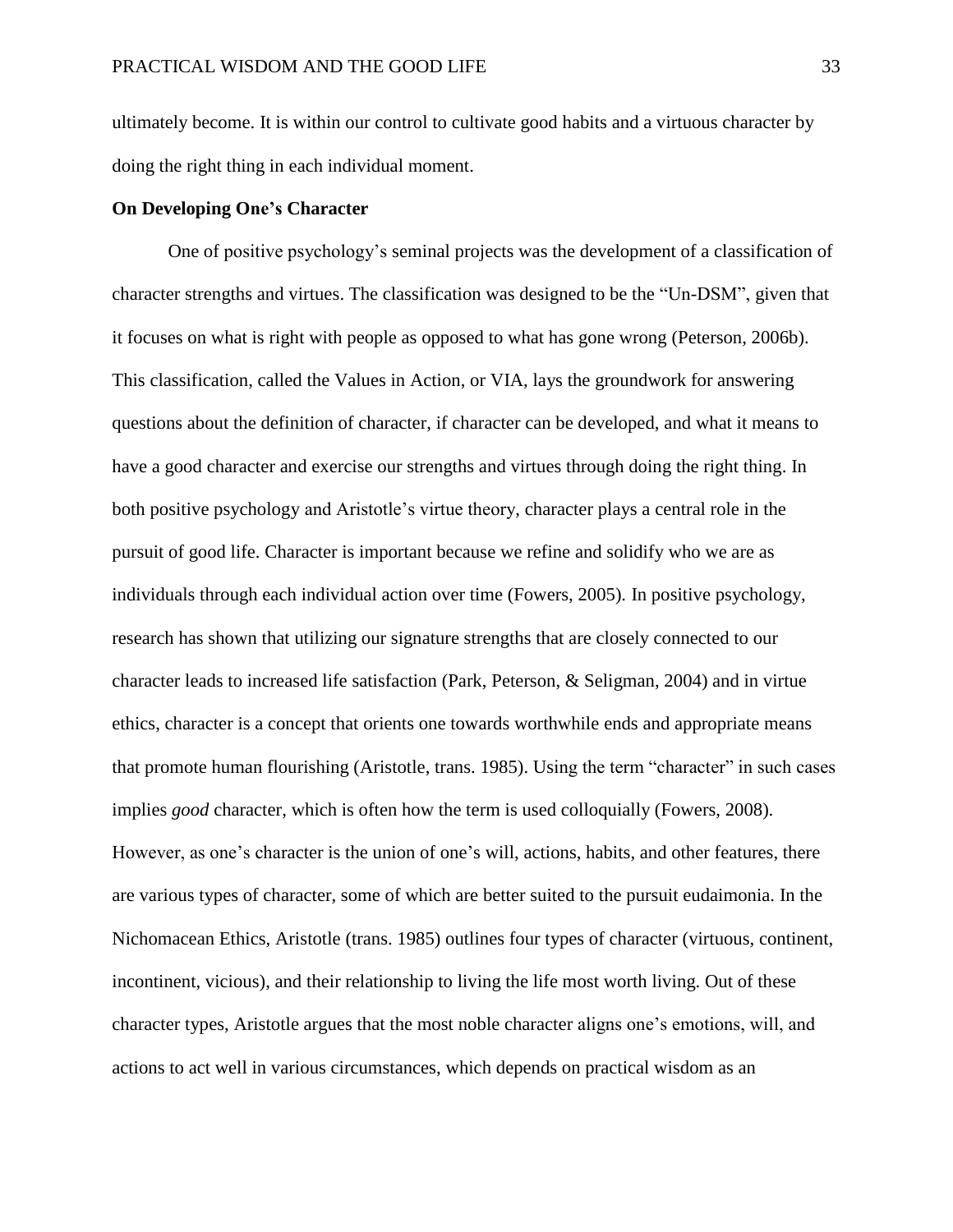integrating framework to do the right thing in the right way (Fowers, 2008). Because we can sometimes learn more about a concept by first understanding what it is not (Pawelski, 2013a), we will explore four ignoble types of character before discussing the virtuous character type and how it utilizes practical wisdom to promote flourishing for ourselves and for others.

**The beastly character.** If the life most worth living is a life of human excellence in accordance with proper human function, intuitively, the most ignoble character is one in which an individual abandons his/her humanity. This is labeled as the beastly character. An individual with a beastly character is one who becomes enslaved to improper ends and thereby loses the capacity to pursue the most fundamental human capacities such as reason and friendship (Fowers, 2008). An individual addicted to an illicit drug that forsakes all other goods to acquire and consume the substance is an example of somebody with a beastly character. Often these individuals adopt damaging means, such as theft, exploitation, deception, etc., to fulfill their subjectively chosen end. For this reason, individuals with a beastly character highlight the dangers of an instrumental orientation towards human flourishing given the harm that can result. As an example, stealing money may be effective to acquiring an illicit drug to induce the desired positive emotions. However this pursuit can ultimately cause substantial harm to individuals and/or others around the person.

**The vicious character.** Unlike the beastly character, Aristotle's first ignoble character type is able to embrace his/her humanity, yet possesses a misguided understanding of what is good (Fowers, 2005). The vicious character type continuously acts according to improper ends that align with the individual's subjective desires, many of which lead to harm or detriment to other people. Many of these ends are external goods, such as pleasure, wealth, power, social status, etc., which are predominantly pursued without regard to the impact on others.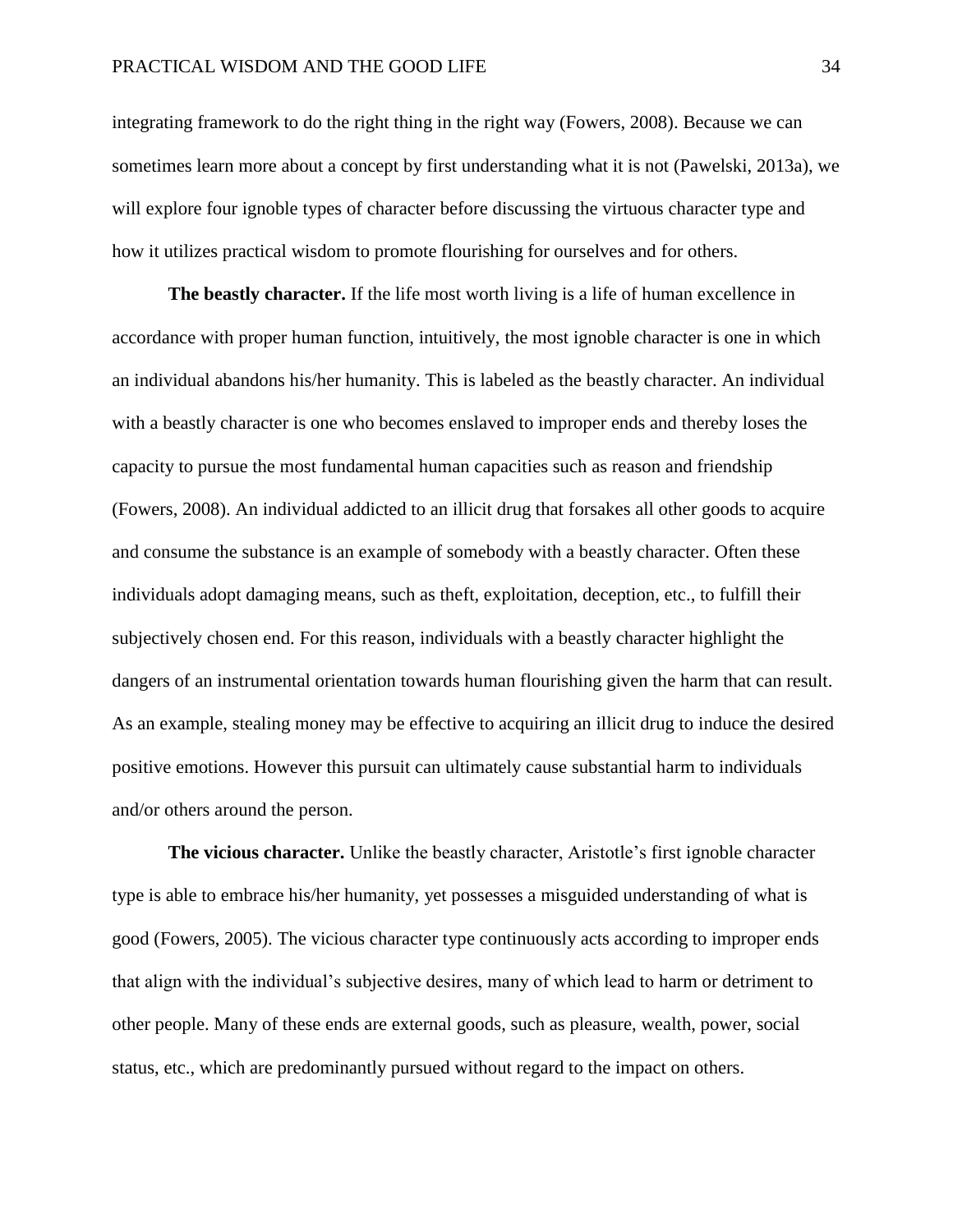Additionally, persons embodying a vicious character feel wholly justified in their actions because they do not experience tension between their will and desire; these individuals act wholeheartedly in line with ends that may be self-indulgent, greedy, and exploitive (Fowers, 2008). The value of a vicious character is deceptive because one's character becomes formed in such a way that one believes he/she is acting correctly and sensibly, when in fact he/she is pursuing ends that lie counter to the best kind of life.

A second danger of the vicious character type is that the individual will possess many positive traits that are shared with an individual possessing a virtuous character. It is fully within the vicious individual's capacity to present him/herself well and even embody many desirable characteristics studied in the field of positive psychology (Fowers, 2008). For example, a vicious person may be cunning and win many friendships, become wildly successful, and experience considerable meaning and engagement in his/her work, yet participate in work resulting in harm for others. The previous example of Adolf Hitler acts as a prototypical vicious character, as he adopted ends that clearly deviate from what is good, yet possessed many strengths and potential for human achievement and excellence. What differentiates the vicious character from the virtuous character, then, is the ability to perceive what is good, which is one of the defining features of practical wisdom (Fowers, 2005). If one wants to flourish by pursuing a life with a lasting impact on the world, practical wisdom helps one discern what is good and guides appropriate action towards developing one's habits and character to impact the world as a figure like Ghandi or Mother Theresa as opposed to one like Hitler or Osama Bin Laden (Fowers, 2008).

**The incontinent character.** Aristotle's second ignoble character is the incontinent character. The incontinent character is categorized by the will to do what is right but the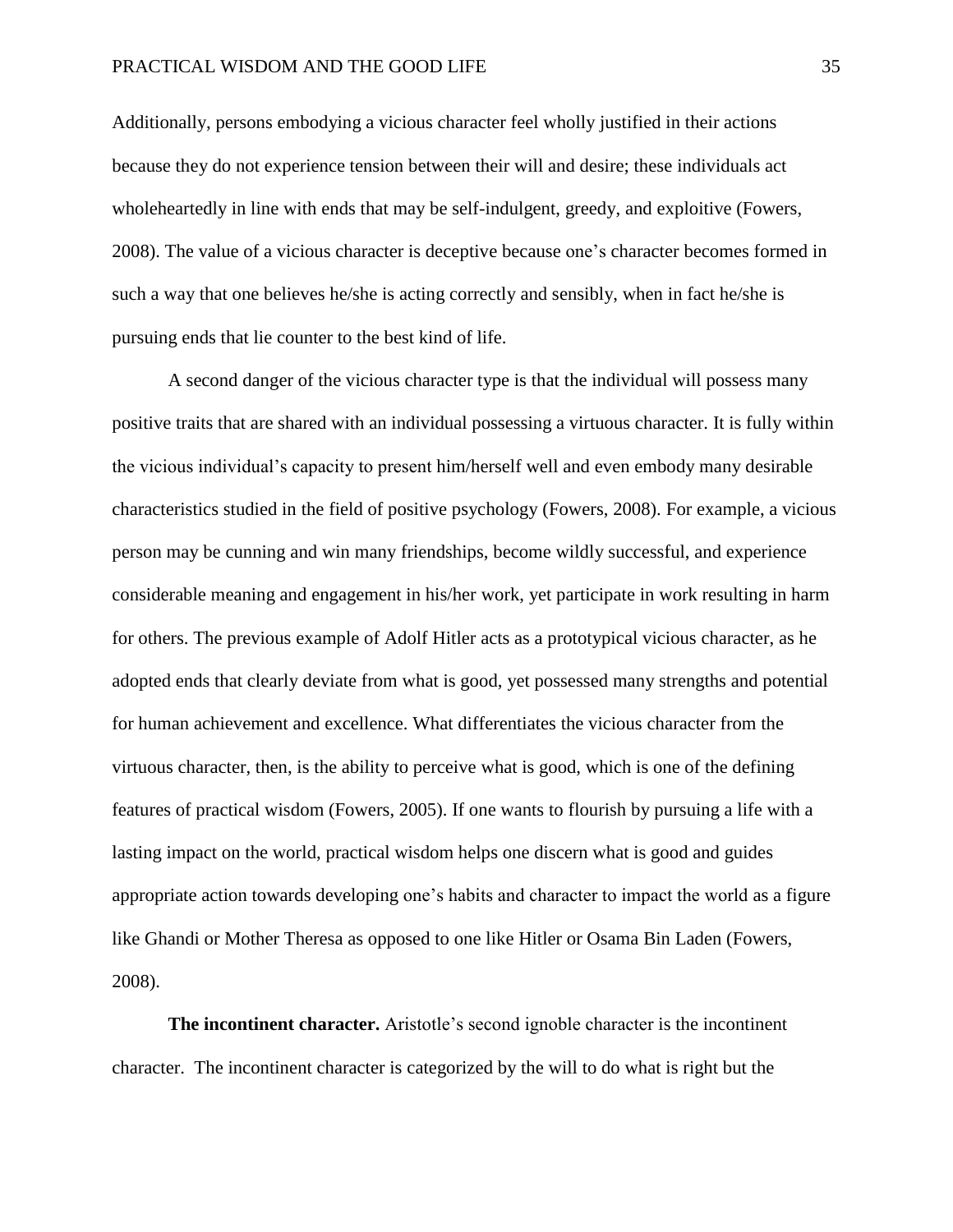inability to overcome the temptation to pursue less worthy desires (Fowers, 2008). As opposed to a vicious character who wholeheartedly pursues a misguided form of the good, the incontinent individual knows what he/she should do yet does not decide to act well. The Apostle Paul depicts the thoughts and actions of an incontinent character when he states, "For the good that I would I do not: but the evil which I would not, that I do" (Romans 7:19 King James Version). The incontinent character can act as a barrier to our individual well-being and our ability to flourish, as the inability to act well tends to induce negative emotions such as guilt, shame, and remorse (Fowers, 2008). As practical wisdom is a framework that integrates one's will, actions, and habits to promote human excellence in alignment with what is good, living in a perpetual state of tension that results in poor actions falls short of the life most worth living.

**The continent character.** One step closer to Aristotle's virtuous character is the continent character. Similar to the incontinent character, the continent individual has a clear understanding of what is good, yet lacks the will to act in the best ways (Fowers, 2008). What differentiates the continent from the incontinent character is the ability to overcome temptation and act well despite desires toward a lesser good. Therefore, the continent person is able to behave ethically and do the right thing while appearing virtuous from an external perspective. The reason that Aristotle considers the continent character to be ignoble is that acting virtuously entails more than performing correct observable behavior; it requires the alignment and integration of the whole person towards what is good (Kristjánsson, 2013). The continent character falls short of the character needed to pursue Aristotle's notion of eudaimonia, as a continent individual has the moral skill to do what is right, but lacks the moral will. This prevents the continent character from integrating his/her actions, thoughts, and emotions in the pursuit of human excellence and the life most worth living.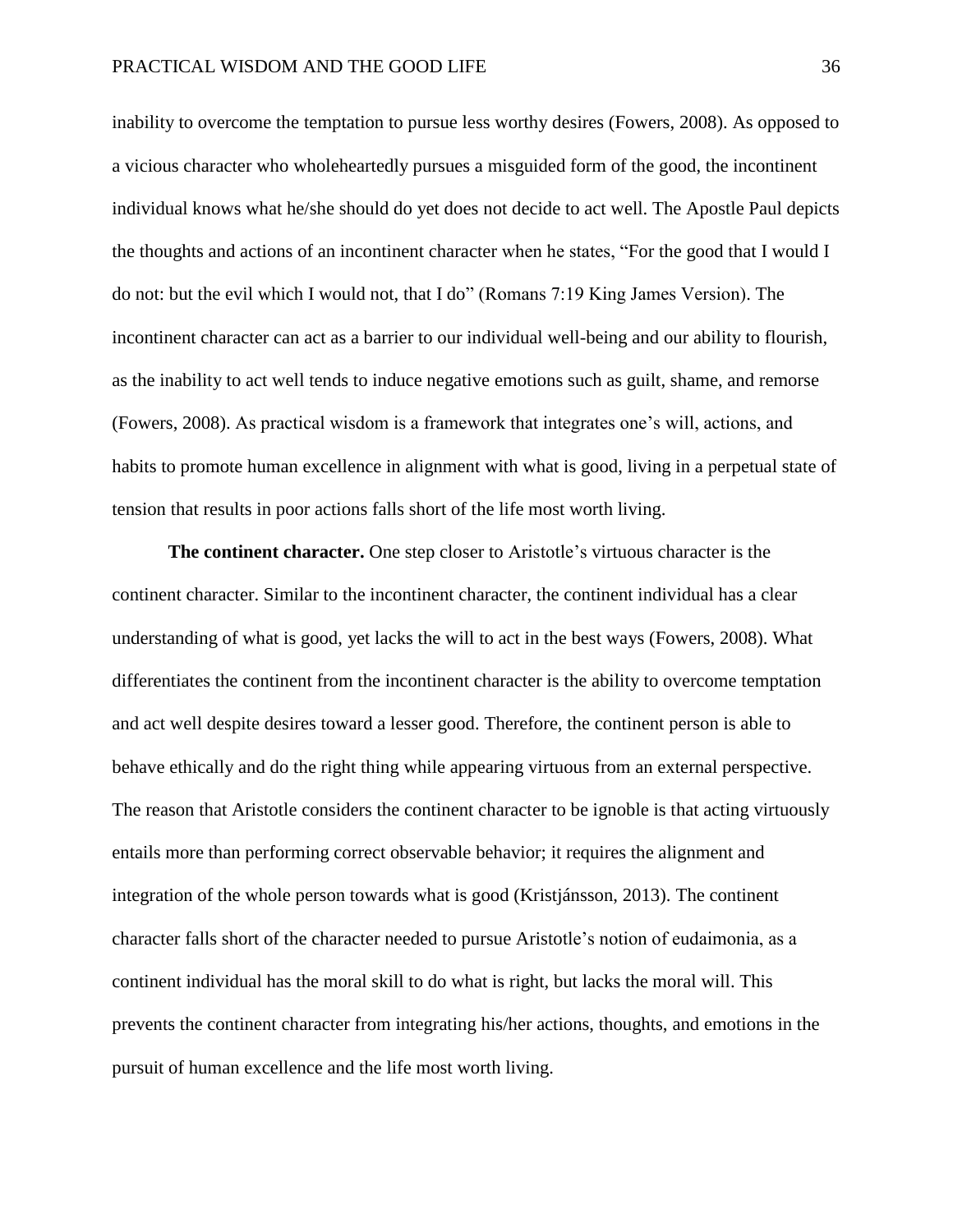It's important to note that not all scholars agree with Aristotle and argue that the ability to exercise self-control and act against inclination towards duty is the highest form of moral excellence (Baumeister & Exline, 1999). Duty-based ethical theories, including Kantian ethics and utilitarianism, view our emotional state as inherently contrary to moral action, and that overcoming our inclination to act according to a universal maxim or by a calculated best outcome is what characterizes the best life (Fowers, 2005). In such theories self-control is considered to be the master virtue given that most accounts of sin and vice arise from the failure to curb our desires (Baumeister & Exline, 1999). Baumeister and Exline describe self-control as a "moral muscle," meaning that it can be depleted and strengthened through its practice and use. They found that after exerting high levels of self-control on one task, individuals experience ego depletion that prevents them from effectively using self-control during a second task. This can be problematic, as the over-exertion of self-control can leave one in a weakened and vulnerable state that can lead to immoral or bad behavior in the short term if self-control has been depleted. On the other hand, Baumeister, Vons, and Tice (2007) reveal that regularly exerting self-control can enhance one's will-power strength, fostering resilience and allowing one to overcome temptation to act inappropriately. Aristotle believed that most individuals' characters falls somewhere between the continent and incontinent (Aristotle, trans. 1985), and would therefore agree that self-control can enable one to do the right thing. In addition, exerting self-control to increase one's will-power capacity to overcome temptation would be an effective intervention to transition one from an incontinent character to a continent character. However, if one strives for human excellence and seeks to become the best one can be, adopting practical wisdom as the master virtue to align one's will and desire in the pursuit of what is noble and good will eradicate the need for self-control, as one will not experience tension between will and desire thus finding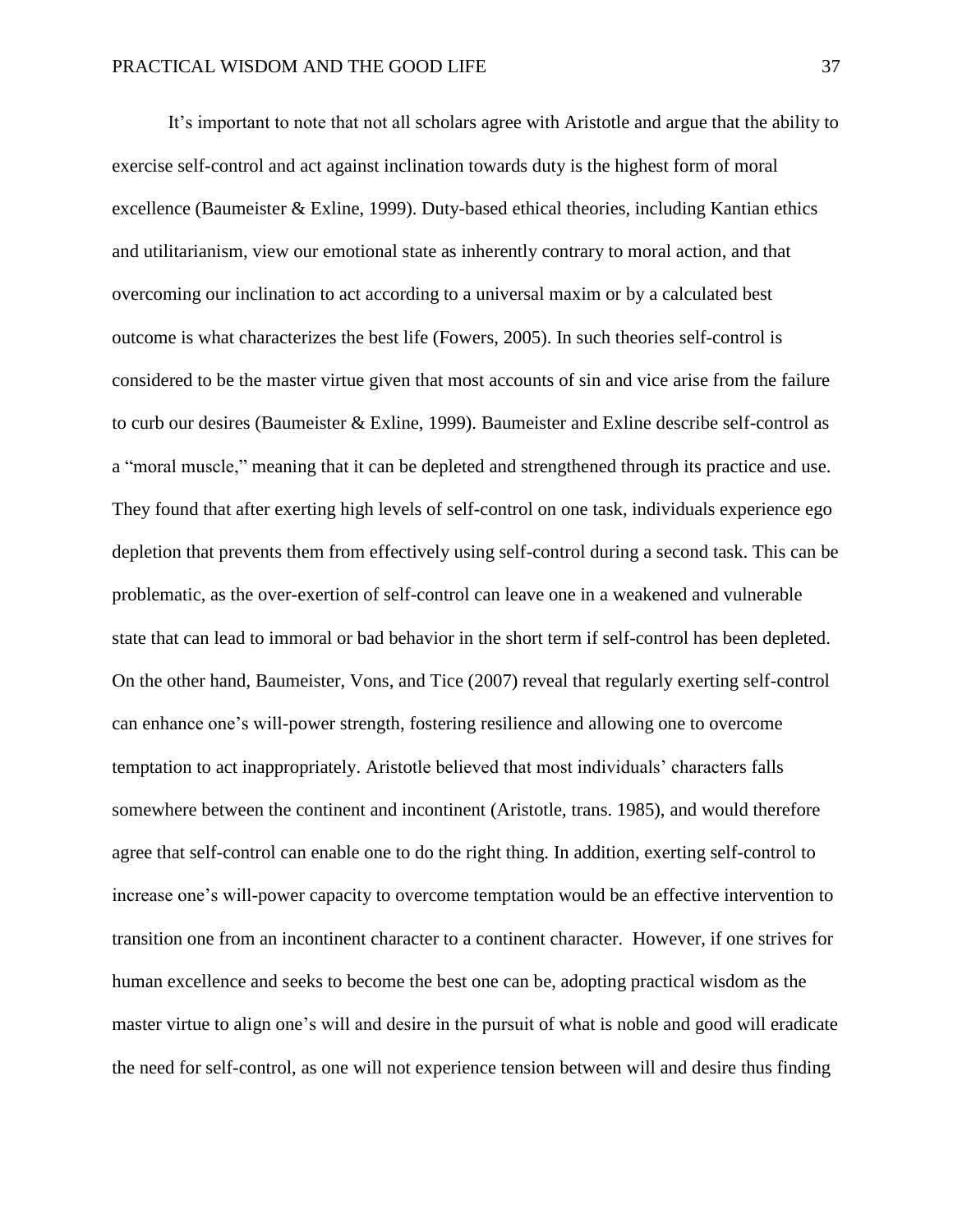harmony between one's emotional state and one's actions (Fowers, 2005). This is what Aristotle considered to be good character.

**The virtuous character.** The virtuous character type is intrinsically motivated to pursue what is good and direct one's actions willingly in the service of worthwhile ends (Fowers, 2008). A virtuous person does not experience tension between what he/she desires to do and what the situation calls him/her to do. Stated simply, a virtuous character has a love of what is good (Fowers, 2008). Having a virtuous character allows one to effectively integrate the moral will and moral skill to do what is right, which is conducive to an integrated life characterized by Aristotle's notion of eudaimonia (Fowers, 2005). In this sense, a virtuous person is able to clearly see what is good in each circumstance and act wholeheartedly towards a good end.

Although the virtuous person freely and agreeably acts in accordance with goodness, this does not imply that the life of a virtuous character type is high in hedonic happiness or free from struggle, hardship, and tension. As discussed previously, Diedrich Bonhoeffer had an unwavering commitment to virtuousness, which ultimately cost him his life. Ghandi was imprisoned for a majority of his lifetime and everyday heroes committed to doing the right thing may often be reproached or rejected. Consequently, virtuous individuals can inevitably lose sight of good ends during stressful times or lack the best motivation to act in all circumstances. Therefore, an essential ability of the virtuous character type is to continually bring one's desires and motives back into alignment with the good. This requires practical wisdom. Having good character is important for discerning the right thing to do, which is also contingent on the proper use of practical wisdom (Schwartz & Sharpe, 2006). Practical wisdom is what enhances one's ability to perceive, deliberate, and do the right thing while integrating rightly ordered emotion. This is why the continent character falls short of the best kind of character. A virtuous character,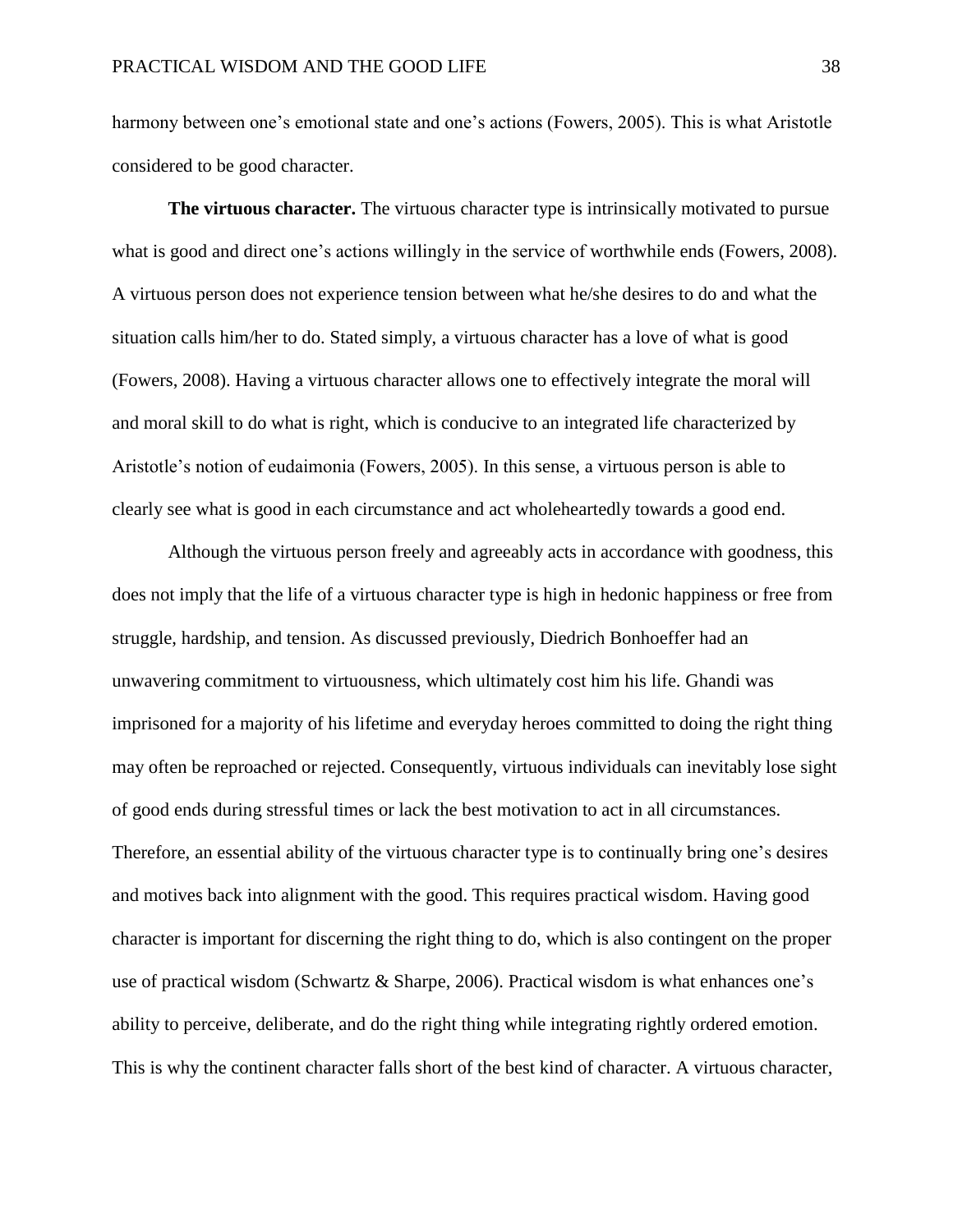on the other hand, uses practical wisdom as a master virtue to integrate his/her emotions and to facilitate actions that develop good habits and promote the best character for our human nature. Becoming practically wise and developing a virtuous character are interrelated processes that depend on one another to act rightly in various situations and lead to the successful pursuit of the life most worth living. For this reason, possessing a virtuous character type plays a prominent role in the pursuit of human flourishing, as we use practical wisdom to determine right action, use right action to develop good habits, use our habits to build virtuous characters, and from good character, become the best that we can be in regards to our human nature (Aristotle, trans. 1985).

# **The Psychological Mechanisms of Practical Wisdom**

Given that our daily actions, habits, and character impact our ability to flourish and collectively shape who we are in all of our activities (Fowers, 2005), I will now turn to a discussion of practical wisdom and cognitive components that help individuals do the right thing in the right way. Before exploring the psychological mechanisms of wisdom, it is important to note that wisdom, in its general sense, is a complex construct that has been operationalized and defined in various ways (Sternberg, 1998). Converging research agrees that wisdom fundamentally entails the ability to judge correctly and to follow through with the best course of action, given one's knowledge and experience. Building on this definition, Sternberg (1998) argues that wisdom involves a balance in many domains, including but not limited to intrapersonal (good for ourselves), interpersonal (good for others), and extrapersonal interests (contextual factors). Because wisdom is inherently about finding balance in right action, practical wisdom is an appropriate framework to address the limits of positive psychology's PERMA model and to help guide individuals in the pursuit of the good life. Practical wisdom builds on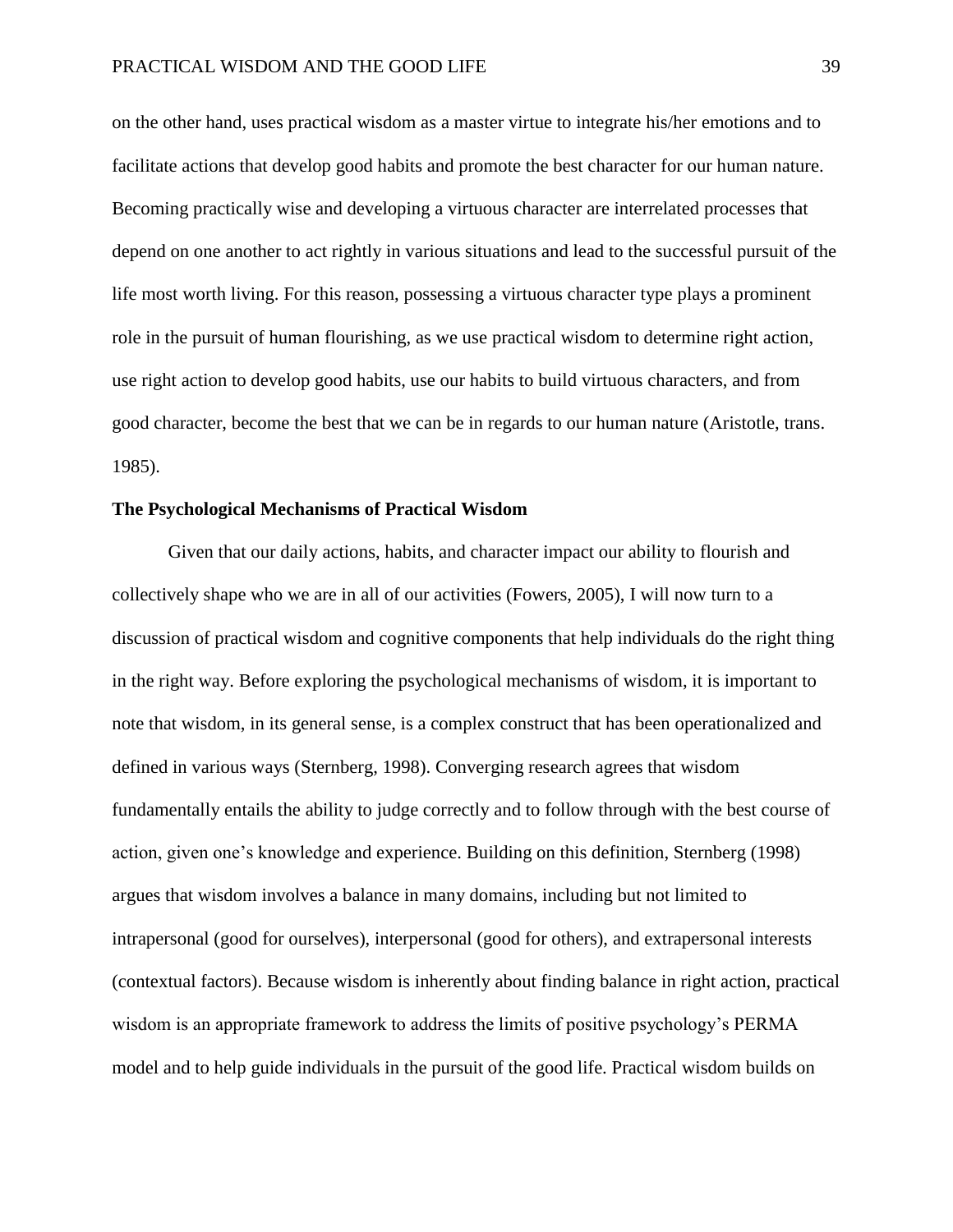this definition of wisdom and helps enhance one's skills of moral perception, deliberation, and reasoned choice in everyday situations (Fowers, 2005).

**Moral perception.** Practical wisdom is not a skill only to be used in the direst circumstances or the most complicated moral dilemmas. Rather practical wisdom is a construct that integrates our daily lives and allows us to function at our best in each decision and action we take. To function at our best, we need to have acute moral perception and to seek the appropriate goods in each situation (Fowers, 2005). Moral perception is about being able to recognize what kind of action will be appropriate for the situation and circumstance one is in. Thus, we are using practical wisdom when we decide what kind of gift to buy for a friend, or how to pursue one's goals at a given point in time. Moral perception is largely about understanding what the situation demands of us as opposed to what we expect to gain from the situation. This bears resemblance to Frankl's (1963) writing on finding meaning and purpose in our circumstances, positive or not. To be morally perceptive, we must recognize what has moral worth, value, and significance and understand what does not (Fowers, 2005). Often times, understanding what has worth and significance in a situation depends on understanding the essential elements of a situation, as well as what lies in the periphery. Taking the previous example of the friend at the wedding who asks how she looks, the practically wise personal would have the moral perception to understand whether it's more important for the friend to feel good about herself or to be told the honest truth, and would be able to determine whether kindness or honesty would lead to the best outcome (Schwartz & Sharpe, 2006). Research in the field of moral psychology suggests that human beings are born with an innate moral awareness, which is evident in babies as young as three months (Bloom, 2013). Specifically, Bloom's research reveals that three month old babies show a preference for helpful characters rather than hindering characters by looking at and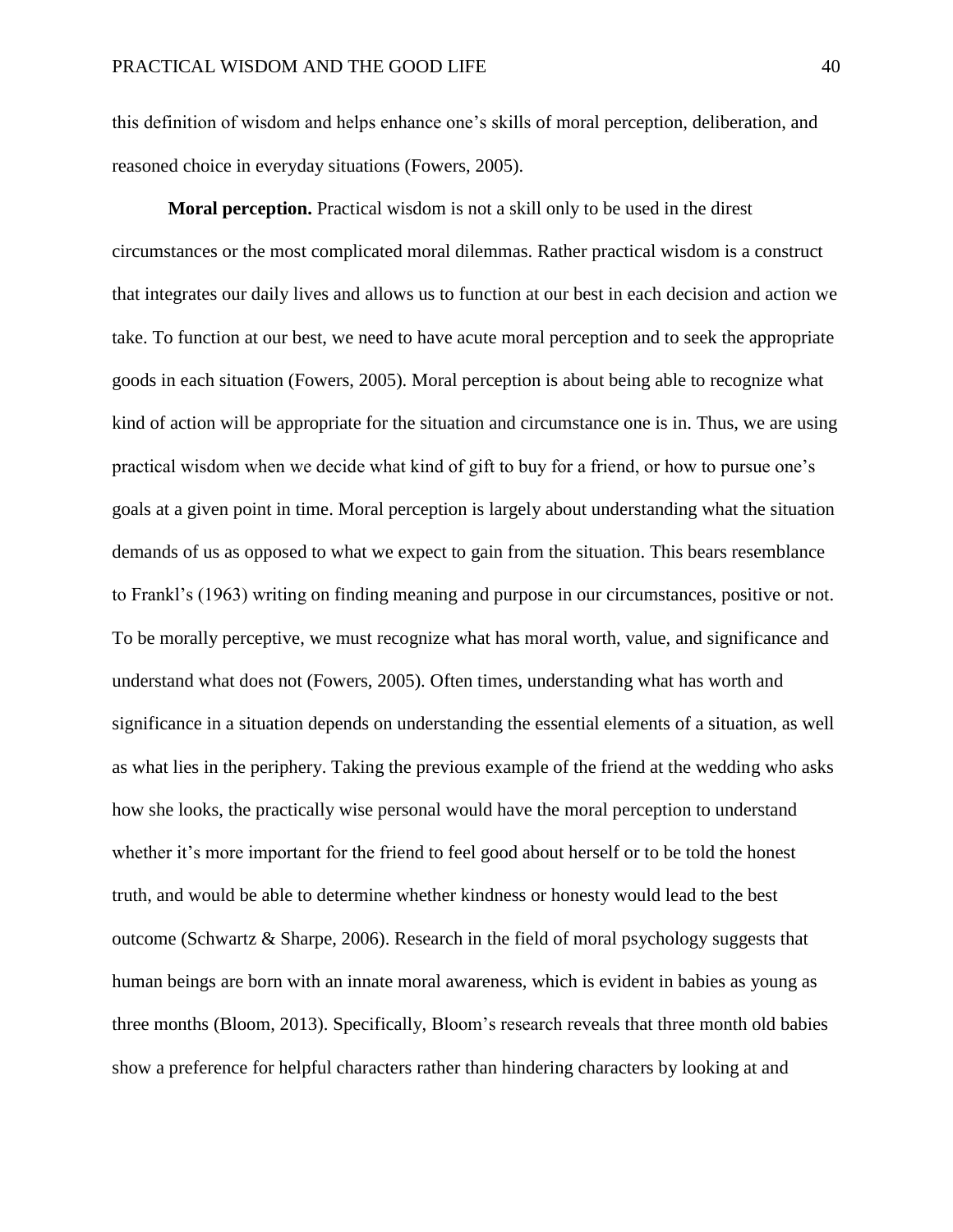reaching for the helper in a situation. This suggests babies are born with an innate ability to be morally perceptive and associate goodness with prosocial behavior, but more research is needed to determine whether individuals are born with an innate prosocial disposition to do the right thing. Cognitive awareness is an innate precondition to moral perception, but we also need a moral will to do what is right (Schwartz & Sharpe, 2010).

Moral perception is dependent on emotion, as rightly ordered emotion notifies individuals of the relevant features of a situation (Fowers, 2005). It is when we rightly feel angry at injustice we acquire a better understanding of the relevant features of the situation. Similarly, when we feel afraid, we understand that courage is called for because something of value or significance is in jeopardy and we should act to protect it (Fowers, 2005). Therefore, if our emotions are in alignment with what is good, which is seen in individuals embodying a virtuous character, we have increased clarity about what is good and most important. Thus, moral perception is more than the ability to differentiate between right and wrong. Instead it is about seeing the relevant features in each new situation and having the ability to understand what is needed to do the right thing and pursue the greatest good for ourselves and for others.

**Deliberation.** Having a clear understanding of what is good will sometimes lead to an immediate appropriate action; however, there are some situations in which the right thing to do is not sufficiently obvious (Fowers, 2005). In situations such as these, one needs to use practical wisdom to deliberate between different courses of action to determine the right thing to do. To deliberate well, one must have a clear understanding of what goals are important and relevant to focus on while considering how one can best pursue these goals in a given situations. The daily situations we are in and the decisions we are faced with are infinitely complex, and there are no rules we can follow to ensure we do the right thing in each of our circumstances. This is why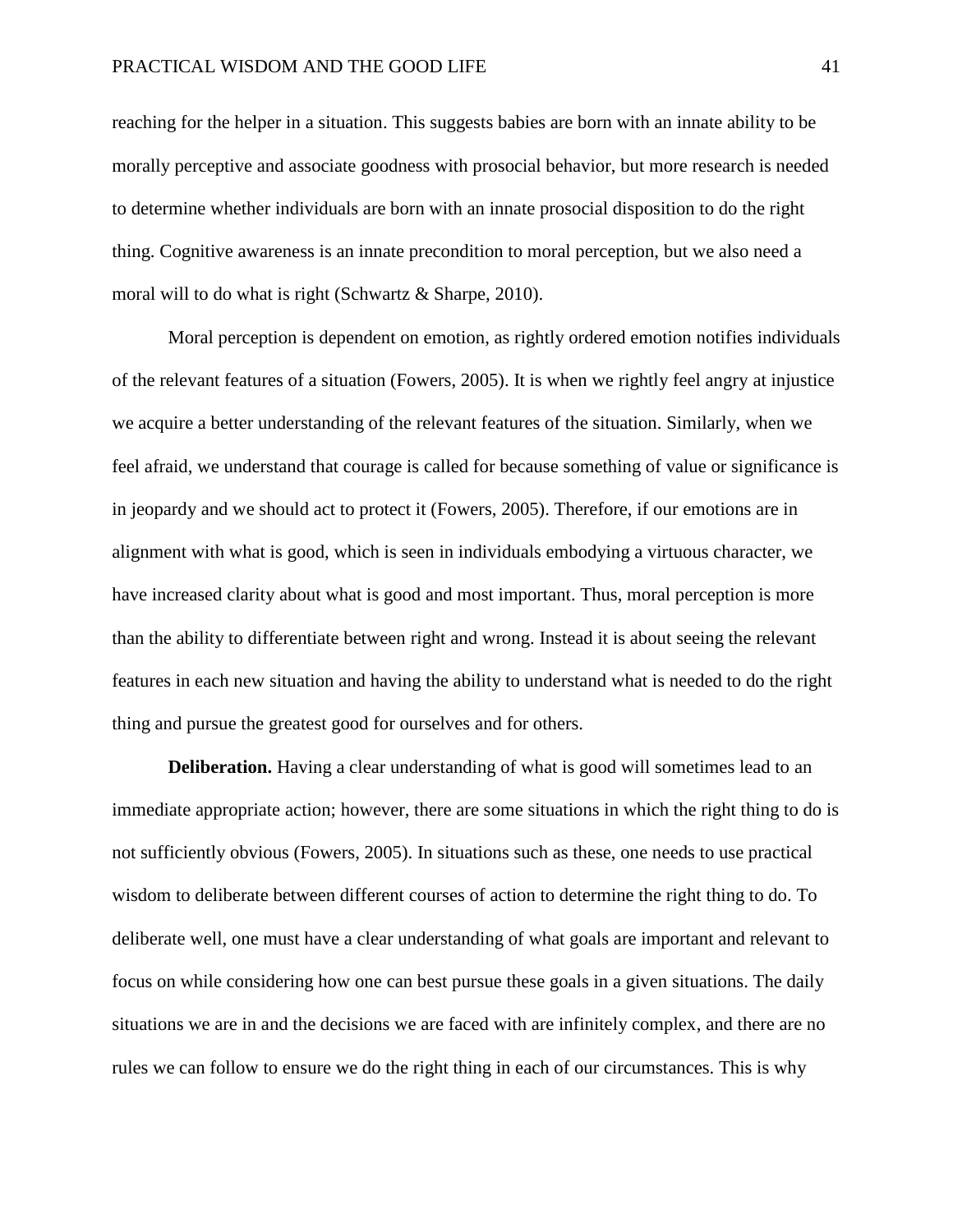deliberation is needed and is a part of practical wisdom. Doing what is right will always be dependent on the details of our situations, and we need a method to derive how to act rightly in a particular situation from general rules of the good (Fowers, 2005). In our personal and professional lives, we strive to adhere to general rules such as "do no harm to others," and depend on practical wisdom to deliberate between different courses of possible action that will minimize the degrees of harm for other people. Therefore, through deliberation, we are able to develop a better understanding of the actions and decisions a situation calls for to promote human flourishing.

Deliberation is an important process for doing the right thing and pursuing the eudaimonic life, specifically in regards to goal setting (Fowers, 2005). Because eudaimonia is inherently tied to pursuing human excellence over the course of one's life and bringing alignment to one's actions, values, and purposes according to what is good (Waterman & Schwartz, 2013), setting appropriate goals and selecting fitting means to achieve them is a necessary precondition for flourishing. Modern psychological research has revealed a correlation between deliberating well and goal attainment, specifically when one is able to clearly envision a desired future outcome and the barriers that could stand in the way (Sevincer, Busatta, & Oettingen, 2013). This specific process of deliberation is labeled mental contrasting, which has been shown to increase the chance that one will actualize an idealized future through increased energy, effort, and enhanced performance. Mental contrasting comprises two consecutive steps: indulging and dwelling. Indulging entails imagining the best outcomes of the future, envisioning free-flowing fantasies, and considering possible future actions. Indulging is essential to goal setting and the pursuit of what is good, as it enables one to develop a clearer understanding of the ends and the characteristics of the ends that make them worthwhile to pursue.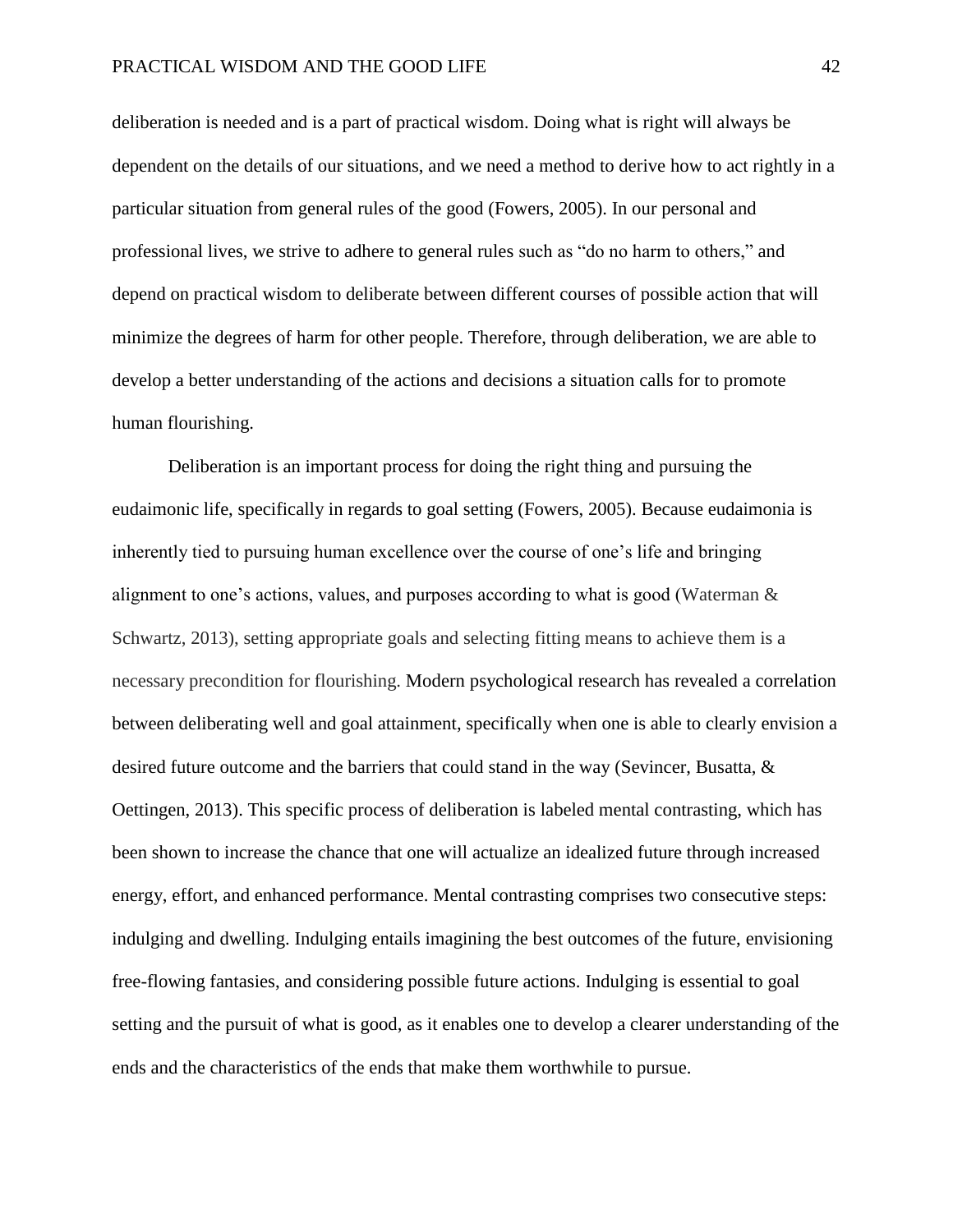Dwelling is the second step in mental contrasting. Dwelling is a process of reflecting on obstacles that might be barriers to goal achievement (Sevincer, Busatta, & Oettingen, 2013). Dwelling allows one to realize a better understanding of the present reality and what practical actions can be taken to overcome the identified obstacles and achieve a worthwhile end in an appropriate way (Fowers, 2005). Mental contrasting is related to practical wisdom as it allows one to deliberate both between worthwhile ends and appropriate means, thereby helping one understand whether or not pursuing a goal continues to be the right thing to do in striving for the life most worth living.

While mental contrasting is a useful process for constructing and attaining individualized goals, it does not provide individuals with the necessary skills to deliberate between various goals one may be pursuing simultaneously. Due the complexity of our daily lives and circumstances, rarely are we pursuing one goal in isolation (Fowers, 2005). Often times, we are pursing multiple ends simultaneously, some of which may be contingent on other goals, or even stand in opposition against them. Thus, to pursue human flourishing, we need to use practical wisdom to deliberate between various goals and determine the best way to align our short-term actions with our overarching life goals (Fowers, 2005). Practical wisdom is a framework that allows us to work towards this harmonization and deliberate between means and ends that will lead to coherence in our endeavors to the best of our ability. Just as deliberation is dependent on moral perception, reasoned choice is dependent on deliberation. This allows one to act in the best possible way to do the right thing at the right time.

**Reasoned choice.** After engaging in the process of deliberation, the next step of using practical wisdom to do the right thing is to make a reasoned choice, which is the ability to choose the best of all possible alternatives (Fowers, 2005). A reasoned choice is the unification of desire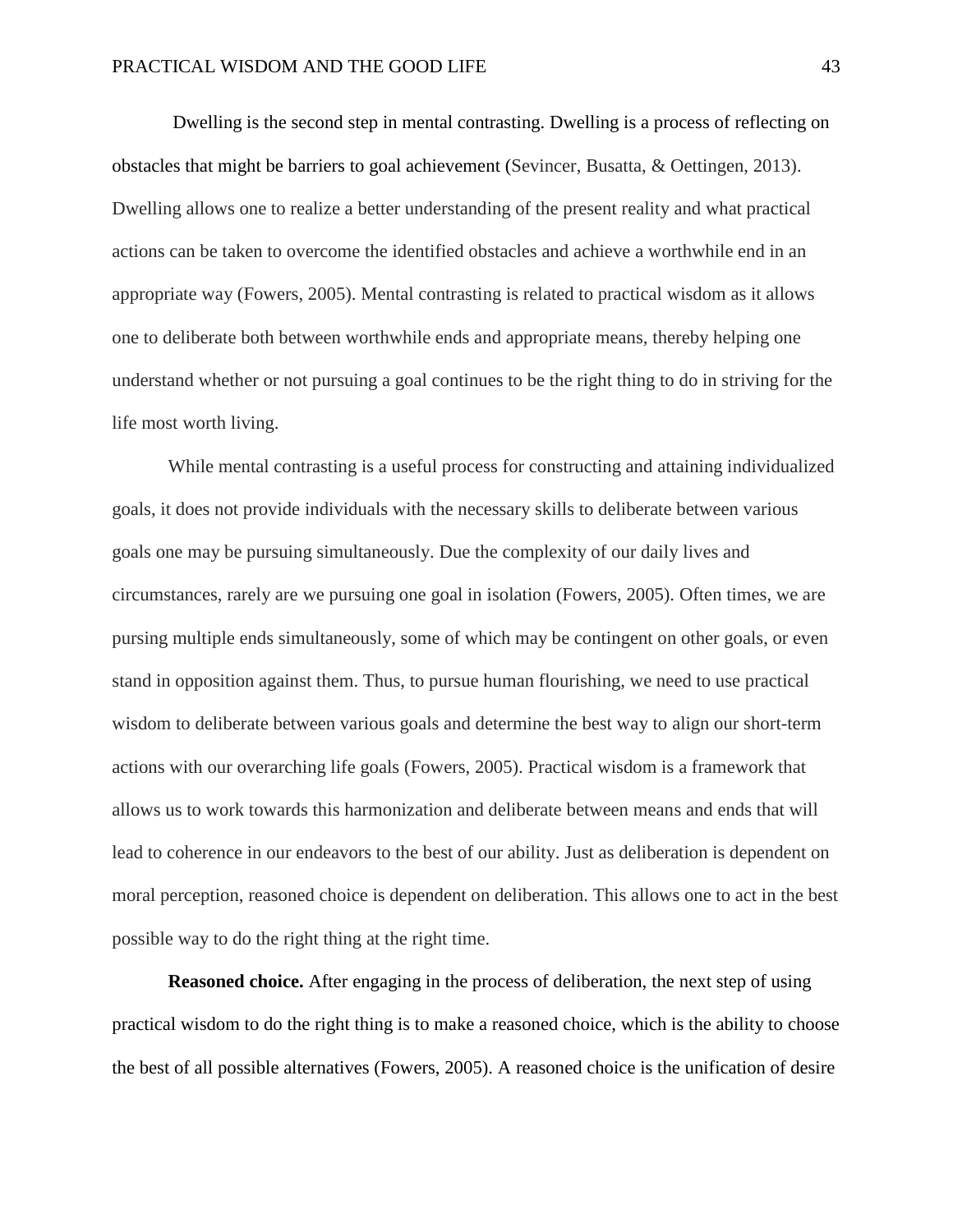and what is good and results in a concrete action that is appropriate given the circumstances and results in the best pursuit of the end. To make a reasoned choice entails the ability to see what actions are possible, anticipate the likely outcomes of each action, and the engagement in selfreflective practices including seeking instruction, receiving feedback, and learning from previous experience (Fowers, 2005). Having relevant experience is necessary for making well-reasoned choices, but it is not sufficient. We depend on reason, guidance, and correction along with experience, for without them we run the risk of solidifying bad habits and stifling our ability to achieve excellence (Fowers, 2005). As an example, without guidance and correction, one cannot become a masterful musician no matter how much experience one has with practicing his/her respective instrument. For this reason, wisdom is not simply a result of age and experience, as one requires the use of reason and intention to learn from his/her previous endeavors to be considered wise (Staudinger & Baltes, 1996). Making a reasoned choice ensures after one perceives the relevant information about appropriate means and the ends one pursues, deliberates between various goals and actions to be taken, and considers the possible actions, anticipated outcomes, and evaluates these actions by considering one's previous experiences.

Recent psychological research demonstrates that engaging in a cognitive exercise called implementation intentions helps individuals make reasoned choices and close the gap between goals that they set and goals that are actualized (Golwitzer & Oettingen, 2011). Implementation intentions are mental representations of possible future outcomes and structured cognitive plans for overcoming obstacles if they arise. Essentially, implementation intentions are if/then statements that help individuals start working towards a goal, prevent individuals from getting derailed, and even help individuals discern when it's best to abandon a goal (Golwitzer & Oettingen, 2011). To set an implementation intention, one thinks of a future situational cue that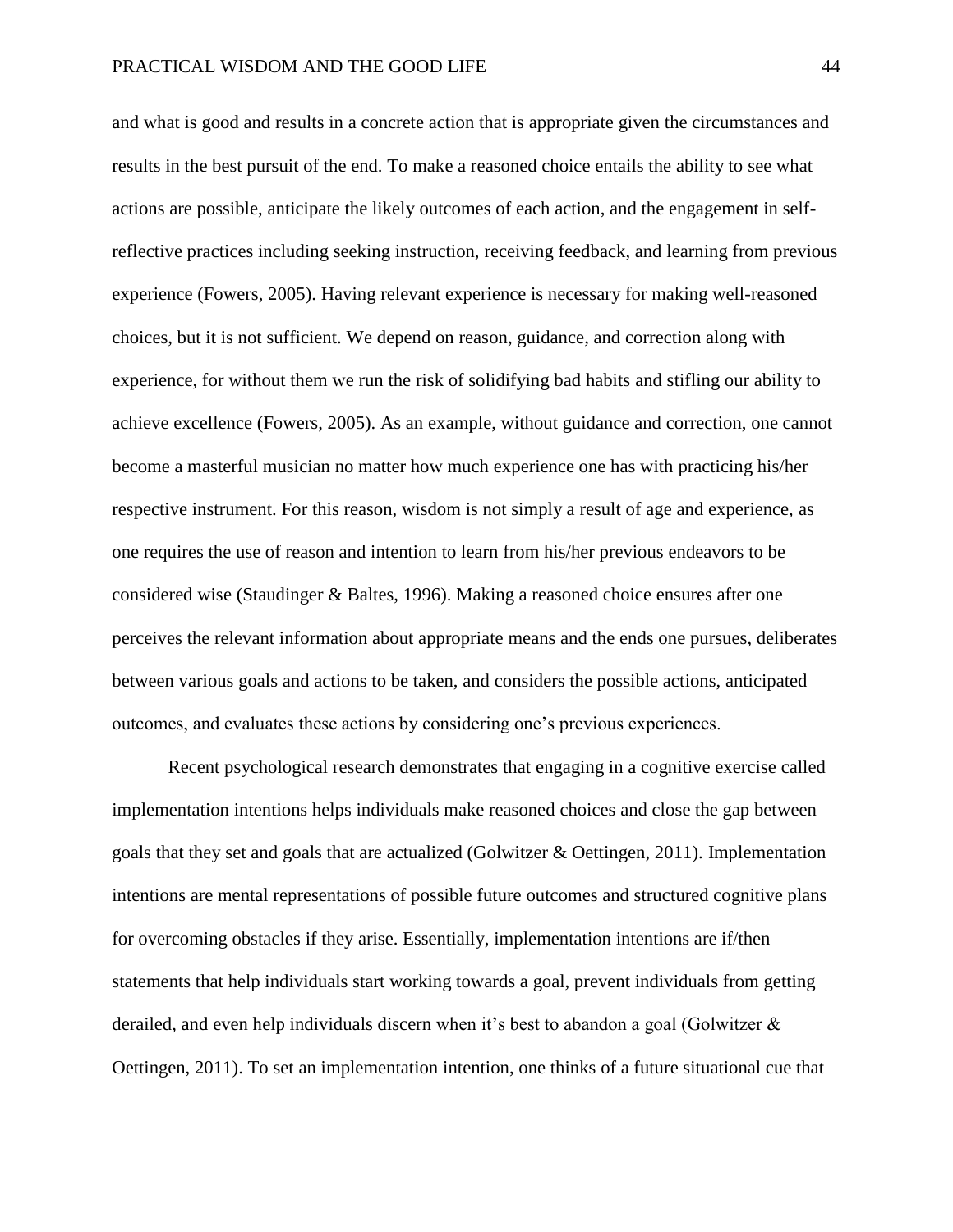is related to one's goal, and then links a goal-directed response to the cue. For example, one can consider "if I encounter obstacle X, I will do action Y to overcome X." In doing so, one is able to come to a better understanding of the likelihood of accomplishing the goal and respond to obstacles with goal- affirming behaviors reflexively. Because making a reasoned choice is contingent on assessing possible actions and potential strengths and weaknesses of successful implementation of a short term or long term goal, implementation intentions are useful cognitive strategies to help individuals assess and weigh potential future outcomes and make a reasoned choice to ultimately do the right thing.

Practical wisdom's psychological mechanisms of moral perception, deliberation, and reasoned choice, give individuals greater acuity in discerning the right thing to do and promote decisive action in accordance with the good. It helps individuals understand possible actions given situational constraints, as well as the skills to reflexively overcome obstacles when they arise. These skills are also embedded in Phillip Zimbardo's work with the Heroic Imagination Project. In 2010, Zimbardo created the Heroic Imagination Project with the intention to empower people to make difficult moral decisions with confidence and decisive action in the face of challenges and obstacles (Zimbardo, 2010). It contains a curriculum that is being launched in schools, corporate, and military settings to help individuals adopt a mindset that they can do the right thing by teaching skills that enable individuals to act wisely and courageously beyond their comfort zone in pursue of the good. To do this wisely, individuals can use the psychological skills of practical wisdom to overcome the temptation to pursue inferior aims and build the moral skill and will to do what is right. Through programs such as the Heroic Imagination Project, individuals can use practical wisdom and gain the necessary skill and motivation to contribute to and build individual and collective flourishing.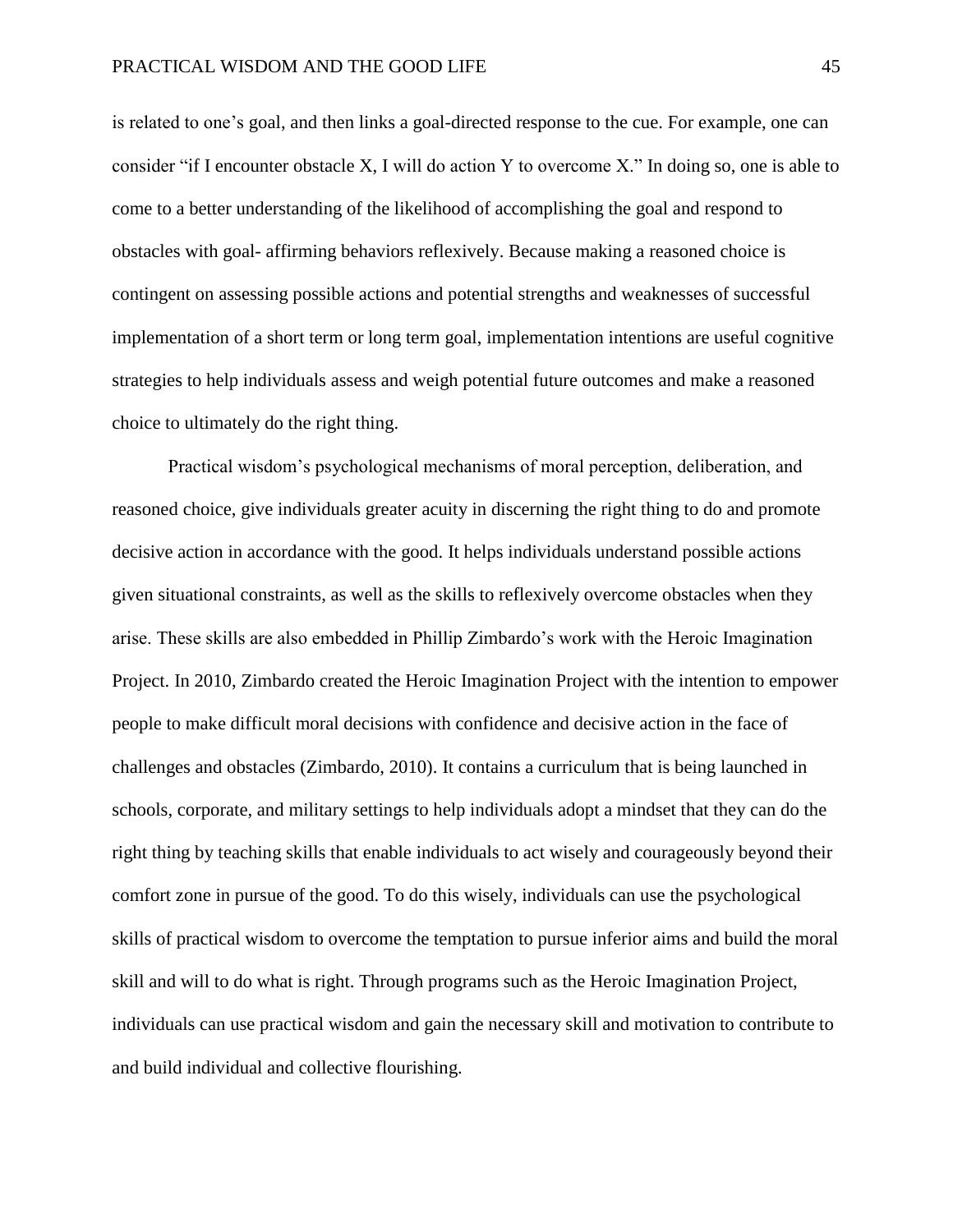Practical wisdom is an integrative concept that helps individuals align their thoughts, actions, emotions, and goals towards what is worthwhile and good. Being practically wise involves an amalgamation of pursuing worthwhile ends with appropriate actions, forming good habits, striving for virtuous character, and the effective use of cognition to be perceptive, to deliberate well, and to make reasoned choices. Practical wisdom is essential for flourishing given that flourishing involves the way one's life is taking shape as a whole as opposed to the pursuit of momentary happiness. In this sense, practical wisdom is a construct that leads to refinement in action, habit, and character, allowing individuals to become the best that they can be in the pursuit of the good life. Now that practical wisdom has been defined in regards to its components and related concepts, I will turn to a discussion of the use of practical wisdom in individual pursuits of what is good.

### **IV. Practical Wisdom in Individual Pursuits of the Good**

## **Character Strengths and Virtues**

Any discussion of the good life and practical wisdom would be incomplete without mentioning character strengths and virtues. Throughout history, philosophers, theologians, legislatures, and educators have put forth various accounts of human strengths that underpin well-being and enable us to work towards living a life of human flourishing (Dahlsgaard, Peterson, & Seligman, 2005). These accounts provide valuable insight into the nature of the good life, yet some are critiqued for being tilted and biased, bound by culture and implicit values. In response, positive psychology undertook a groundbreaking project of creating a classification of human strengths that are considered to be universally valued across culture and time (Peterson, 2006b). This classification lays the groundwork for a descriptive empirical study of the strengths and virtues that make life most worth living (Park, Peterson, & Seligman, 2004). After a rigorous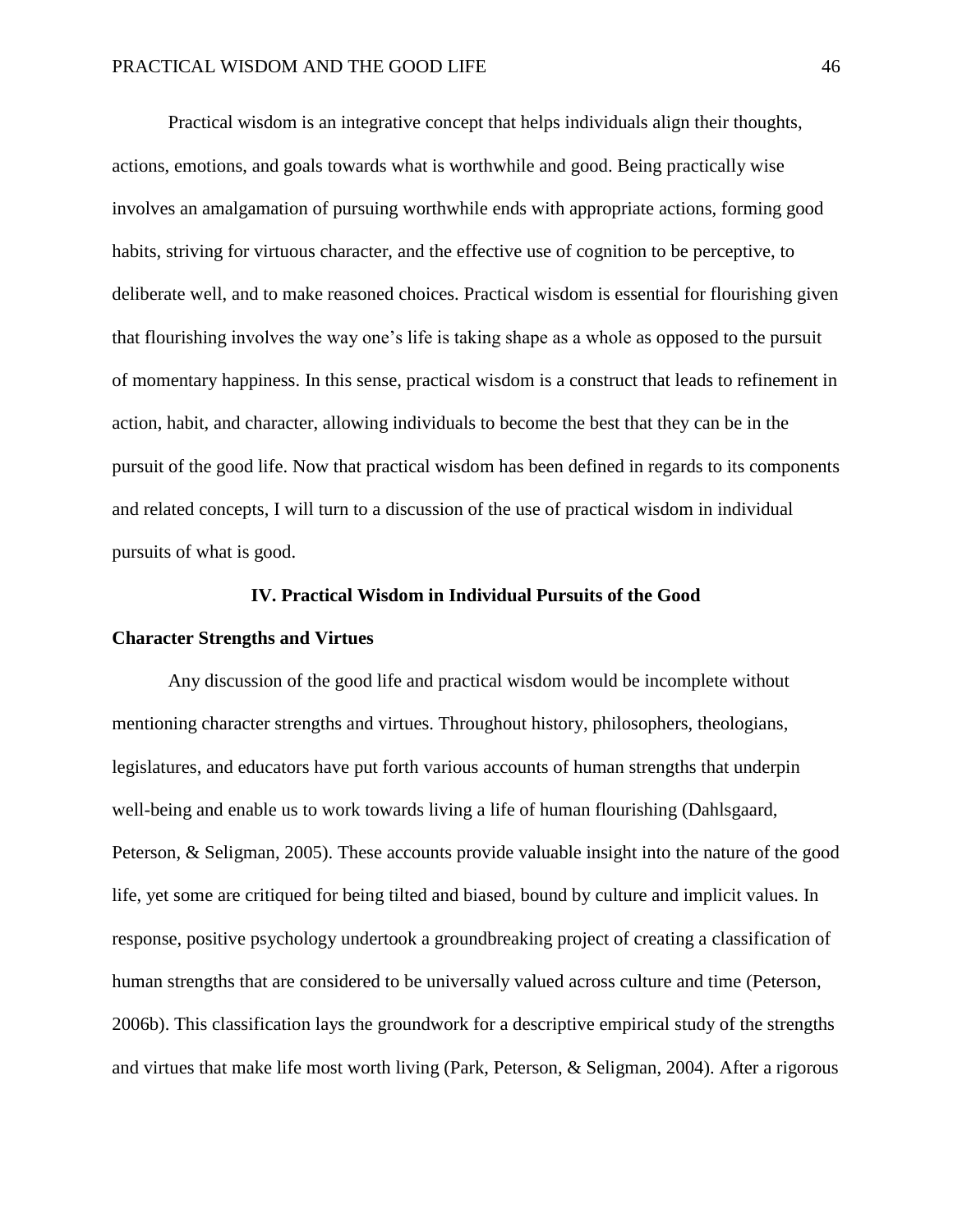three year collaborative process of reviewing relevant historical literature, Peterson and Seligman (2004) created a typology that consisted of 6 overarching virtues (wisdom, courage, humanity, justice, temperance, and transcendence) and 24 accompanying strengths (see appendix A). In the classification, virtues are defined as core characteristics endorsed by moral philosophers and religious thinkers across culture and throughout history, and character strengths as the psychological mechanisms that comprise the virtues. For example, justice is classified as a virtue that can be achieved by using the strengths of fairness, loyalty, or by exercising the strength of leadership. This classification is accompanied by a measure called the Values In Action survey (VIA), which can be used by individuals to become more aware of their strengths and researchers to empirically study the various character strengths and their correlations to wellbeing and human flourishing.

Peterson and Seligman (2004) classified the strengths using the following criteria: strengths must contribute towards fulfillment, be morally valued, not diminish the strengths of others, have an opposite, be traitlike, be distinct from other strengths, embodied in a paragon, seen is prodigies, are absent from some individuals in certain situations, and are promoted and encouraged by larger society. They acknowledge that not all traits fulfill all 10 criteria, making the criteria a guiding framework rather than a necessary and sufficient evaluative measure. Additionally, this classification of universal character strengths is not intended to be exhaustive and leaves room for researchers to continue working on character strengths and virtues. Peterson and Seligman (2004) express their hopes for subsequent research on this topic and state that positive psychology will flourish if their classification evolves into a taxonomy and contributes to the development of one or more deep theories of the good life. While this paper does not contribute to the catalogue of strengths and virtues, it seeks to raise questions about the best use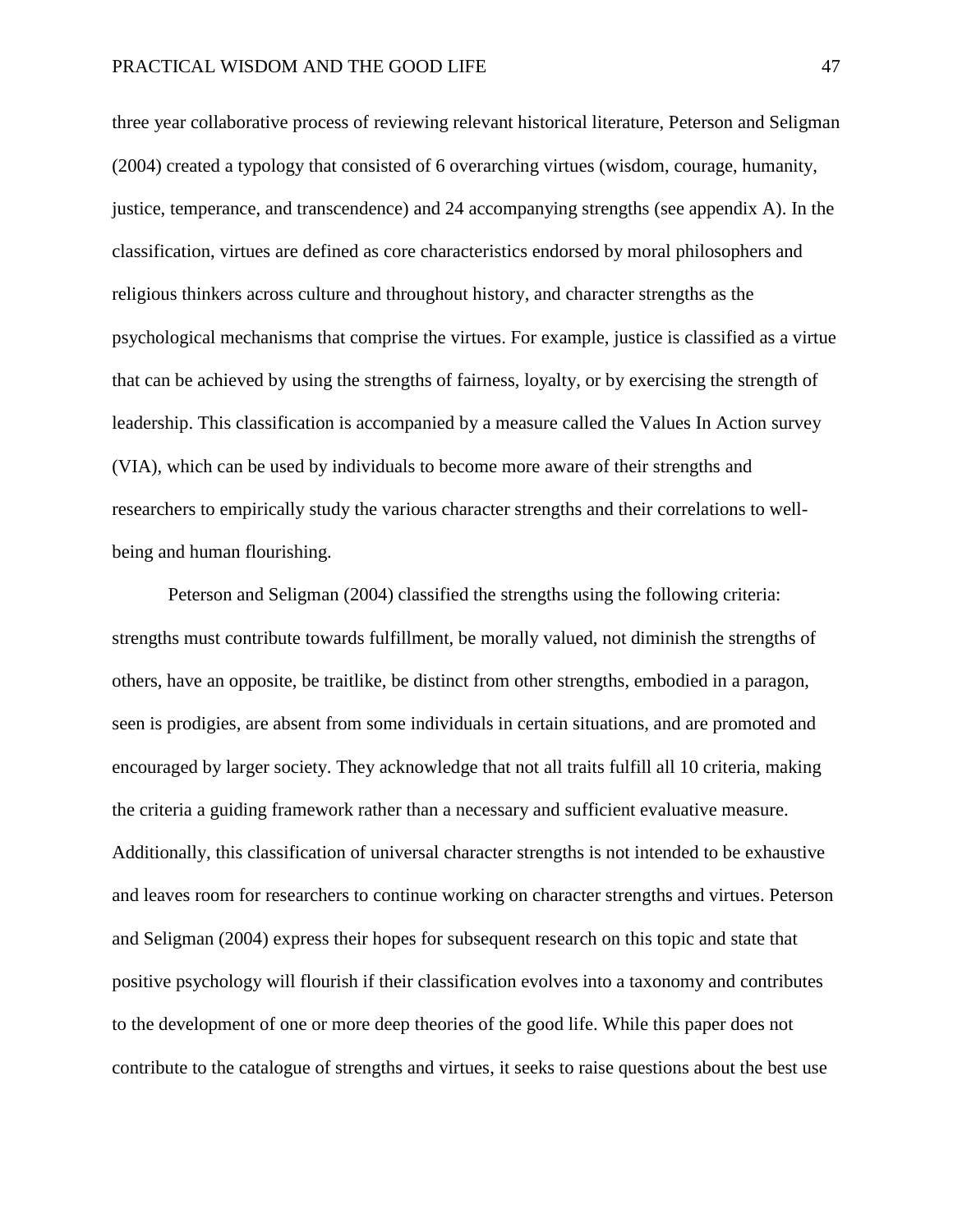of strengths and how they contribute to the good life. Specifically, it will explore the role of practical wisdom as a master strength that allows individuals to use their strengths more effectively, and ultimately achieve human excellence in the way that Aristotle depicted eudaimonia, which is essential to his conception of the good life.

**Character strengths in positive psychology.** The field of positive psychology has produced an impressive amount of research in the domain of character strengths and virtues since the classification was released in 2004. Most studies have explored the relationship between strengths and subjective well-being while a moderate amount of research has established a link between the construct psychological well-being and character strengths (Linely, 2013). Studies demonstrate that the well-being effects of using character strengths are diverse and abundant, ranging from repairing negative affective states (Lavy,Litman-Ovadia, & Bareli, 2014) to increasing life satisfaction (Park, Peterson, & Seligman, 2004). Additionally, research reveals that the most commonly endorsed strengths are kindness, fairness, authenticity, gratitude, and open-mindedness while the least endorsed strengths are prudence, modesty, and self-regulation (Seligman, Steen, Park, & Peterson, 2005). This can be seen across cultures, which provides fertile ground for further psychological research around universal strengths and what it means to flourish according to a shared human nature (Peterson & Park, 2005). Seligman et al. (2005) also found the "strengths of the heart" which include zest, gratitude, hope, and love, are better predictors of satisfaction with life than "strengths of the head." This may suggest that the kind of person one is as opposed to what external ends one gains or accomplishes with his/her strengths is what significantly impacts subjective well-being and leads to a flourishing life. More research that explores the relationship between eudaimonic well-being and strengths is needed to corroborate this claim, however, which Linley (2013) reports is the least empirically studied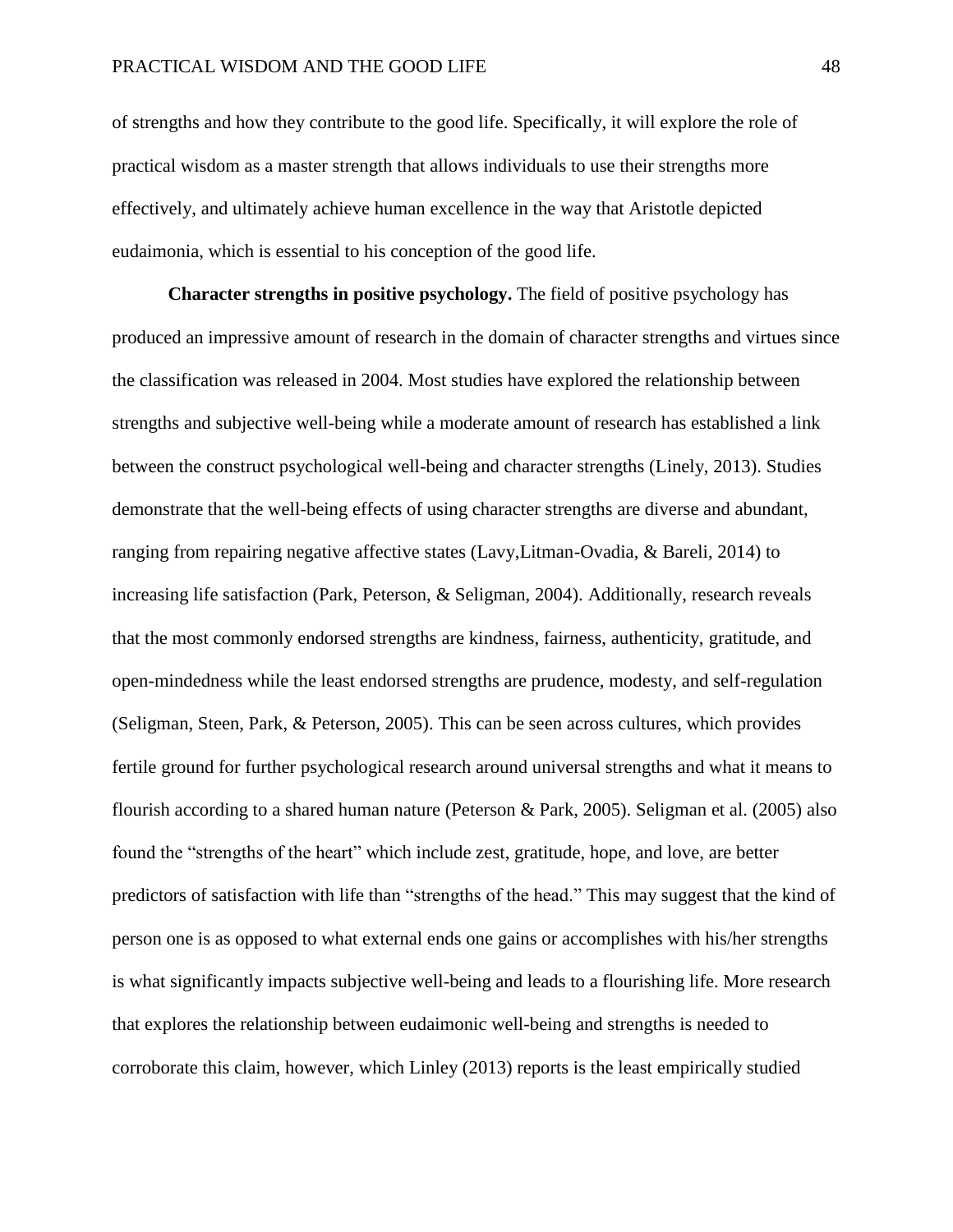conceptualization of well-being in relation to strengths, but is one of the greatest new research opportunities for the future of positive psychology.

With a robust understanding of the benefits of using character strengths for increasing our well-being, researchers and scholars have begun to consider different models and various frameworks for strengths development, cultivation, and use. Positive psychology practitioners often use a strengths assessment tool, such as the VIA, to increase a client's awareness of his/her strengths and how these strengths can be leveraged to increase success, happiness, and other selfidentified aims (Biswas-Diener, Kashdan, & Minhas, 2010). This "identify and use" approach has proven to be an effective and straightforward intervention that enables individuals to uncover their strengths and actively search for new situations that can be used in their daily lives. As an example, one of positive psychology's seminal positive interventions, using signature strengths in a new way, helps individuals become aware of their top five strengths, and use them in new ways and more frequently each week (Selgiman et al., 2005). Results from this intervention consistently show that individuals experience an increase in well-being and less depressive symptoms following the intervention, which demonstrates that becoming aware of and using strengths can make us lastingly happier (Selgiman, 2002).

What if instead of becoming happier, individuals strive to flourish by becoming the best version of themselves through seeking good ends by using their strengths in the right context to do the right thing? Peterson and Seligman (2004) articulate that strengths should be used appropriately and should not diminish others, yet the identify and use approach doesn't prevent individuals from using character strengths for instrumental purposes. Implicitly, the identify and use approach suggests that we should use our strengths more often and in new ways, and that more of a strength leads to improvement and beneficial outcomes (Biswas-Diener et al., 2010).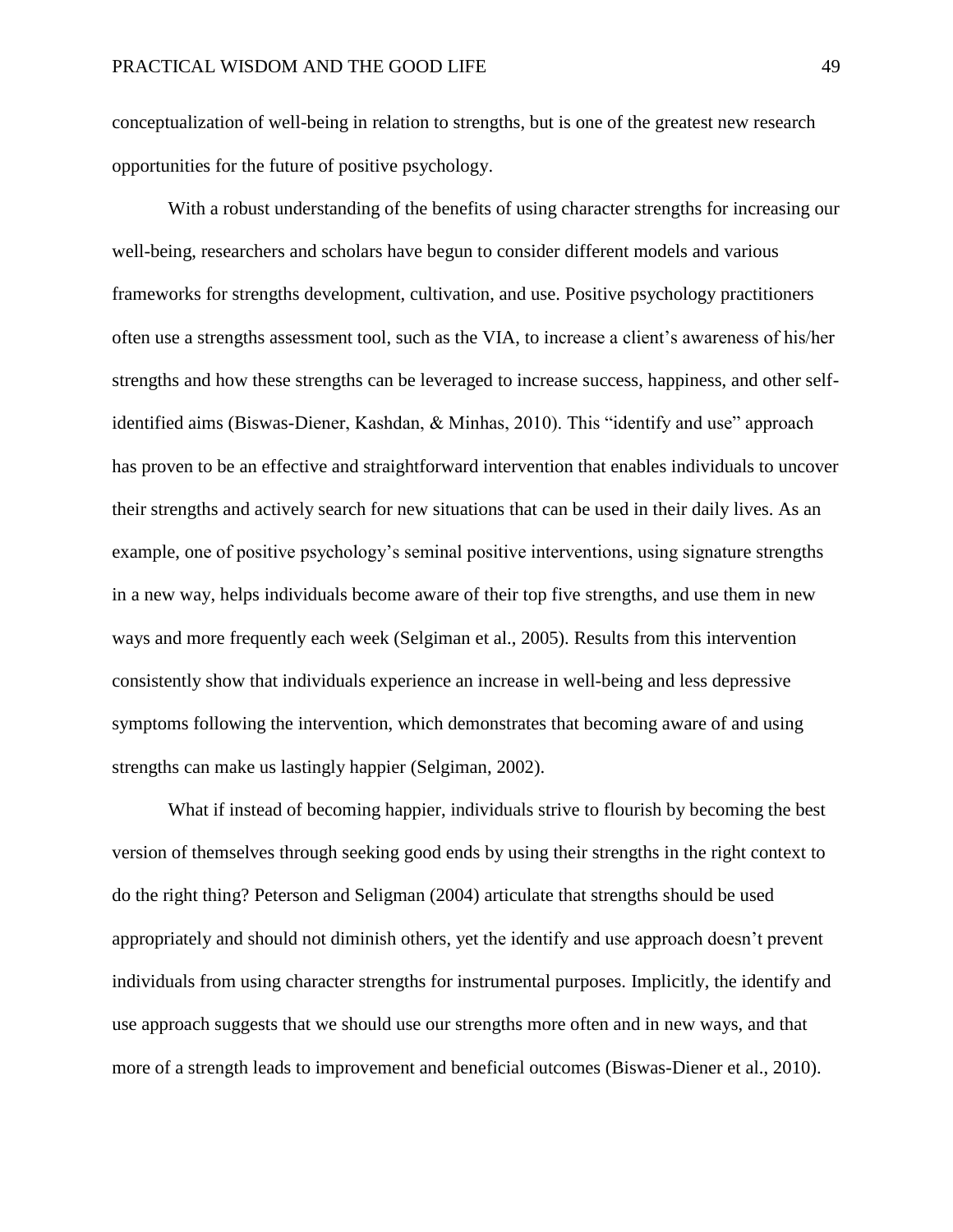However, exploitive individuals often use their strengths frequently and successfully with disregard to the needs and well-being of others (Fowers, 2005). Considering the example of Adolf Hitler, he possessed and effectively exercised multiple strengths including leadership, social intelligence, perseverance, among others, yet used his strengths for subjectively chosen, highly damaging and malevolent ends. In this extreme example, becoming increasingly selfaware of one's strengths and using them more frequently and in new ways in the service of harmful ends impedes one's ability to flourish according to Aristotle's description of eudaimonia and undermines positive psychology's aim of increasing civic virtues and flourishing societies. This has lead some researchers to consider more nuanced approaches to strengths development and use that align more closely with the eudaimonic conception of well-being.

**Character strengths: An emerging perspective towards eudaimonia.** Biswas-Diener et al. (2010) proposed a subtle shift in strengths interventions that provide individuals with a framework to answer questions about what their individual strengths are and how they can be exercised to increase individual well-being, as well as how to use character strengths in the right context and amount by considering the impact the use of strengths will have on other people. Contrary to the identify and use approach, they advocate for a "strengths development approach," which asserts that strengths interventions should be more concerned about the proper use and development of strengths than using strengths for meeting performance goals. This shift in perspective allows practitioners and individuals to acknowledge that strengths are contingent on situational factors and are used in a specific context. Individuals are then able to shift their thinking from "how can I use my strengths to fit in this situation?" to "what strengths does this situation call for and how do I effectively use them?" In this way, the strengths development approach prompts individuals to use practical wisdom to understand the environment and to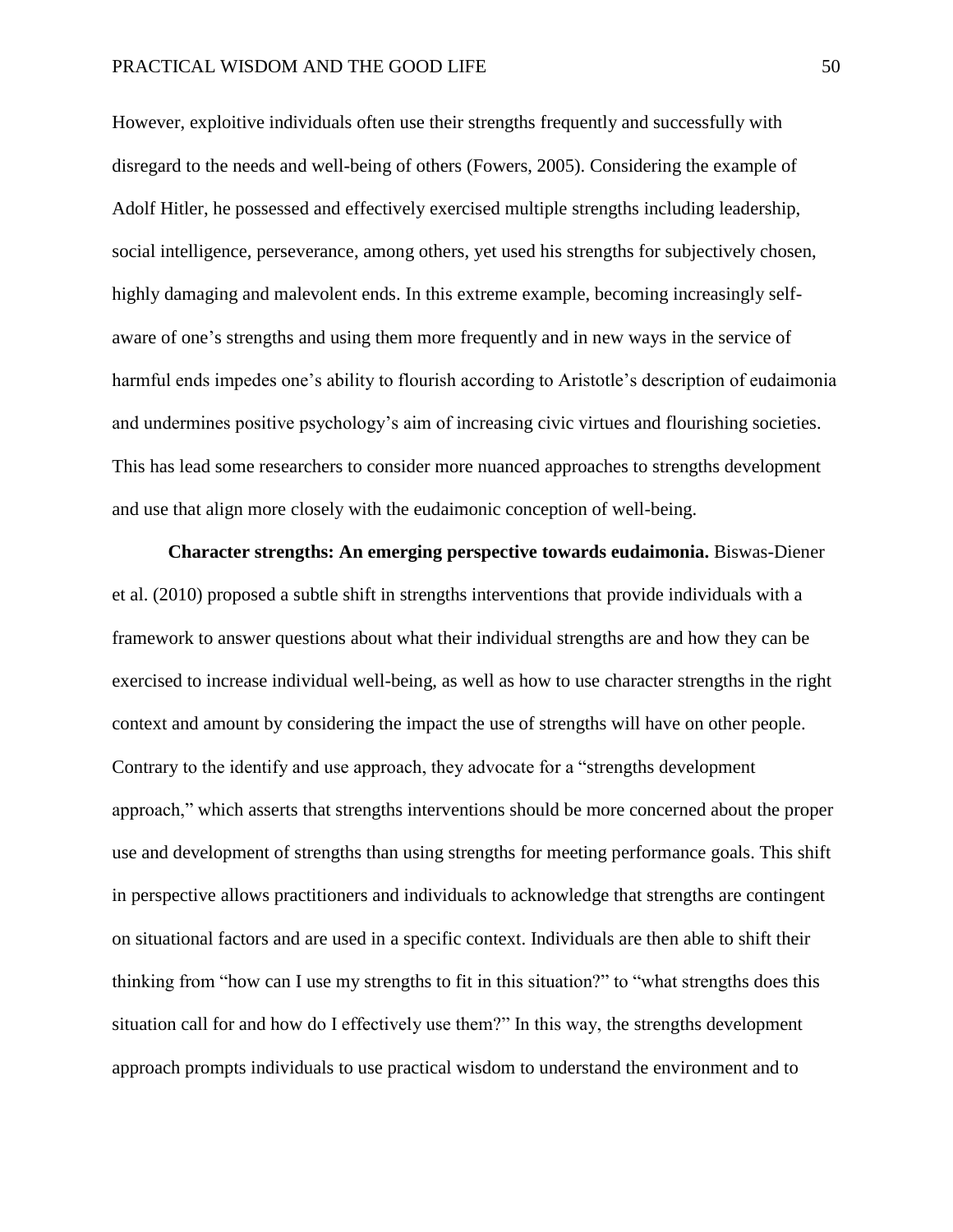deliberate about the possible ways to employ their strengths given the context to do the right thing.

Additionally, if one desires to do the right thing, it is important to develop and possess the relevant strengths that the situation might call for, to use them in the right proportion, and to use the strengths in proper conjunction with one another. These beliefs that strengths don't exist in isolation and should be used in the optimal amount are additional tenets of the strengths development approach (Biswas-Diener et al., 2010). Schwartz and Sharpe (2006) share these thoughts and call them the problems of relevance, conflict, and specificity. They argue that strengths are not effective if used in isolation, and that more of any specific strength is not necessarily a good thing. They equate strengths to muscles, and just as a bodybuilder must develop the whole body to perform optimally, so must the individual develop the strengths and virtues to prevent a deformity in character (Schwartz & Sharpe, 2006). Additionally, there are many situations we may find ourselves in where virtuous actions might be in conflict. Some examples could include a tension between honesty and kindness, justice and forgiveness, or being courageous and exercising self-regulation in the face of uncertainty. Through the development and use of practical wisdom, one can discern how to best resolve such conflicts and to determine which and how much of a virtue is most appropriate for each situation. Without practical wisdom, one might be able to use strengths to become happier and effectively work towards one's inappropriate ends, but would not be able to effectively use his/her strengths to do the right thing in the right way.

**Finding the mean: Using strengths in moderation.** Over two thousand years ago, Aristotle claimed that strengths lie as the mean between deficiency and excess and that practical wisdom is the master virtue that calculates the mean given each circumstance for each person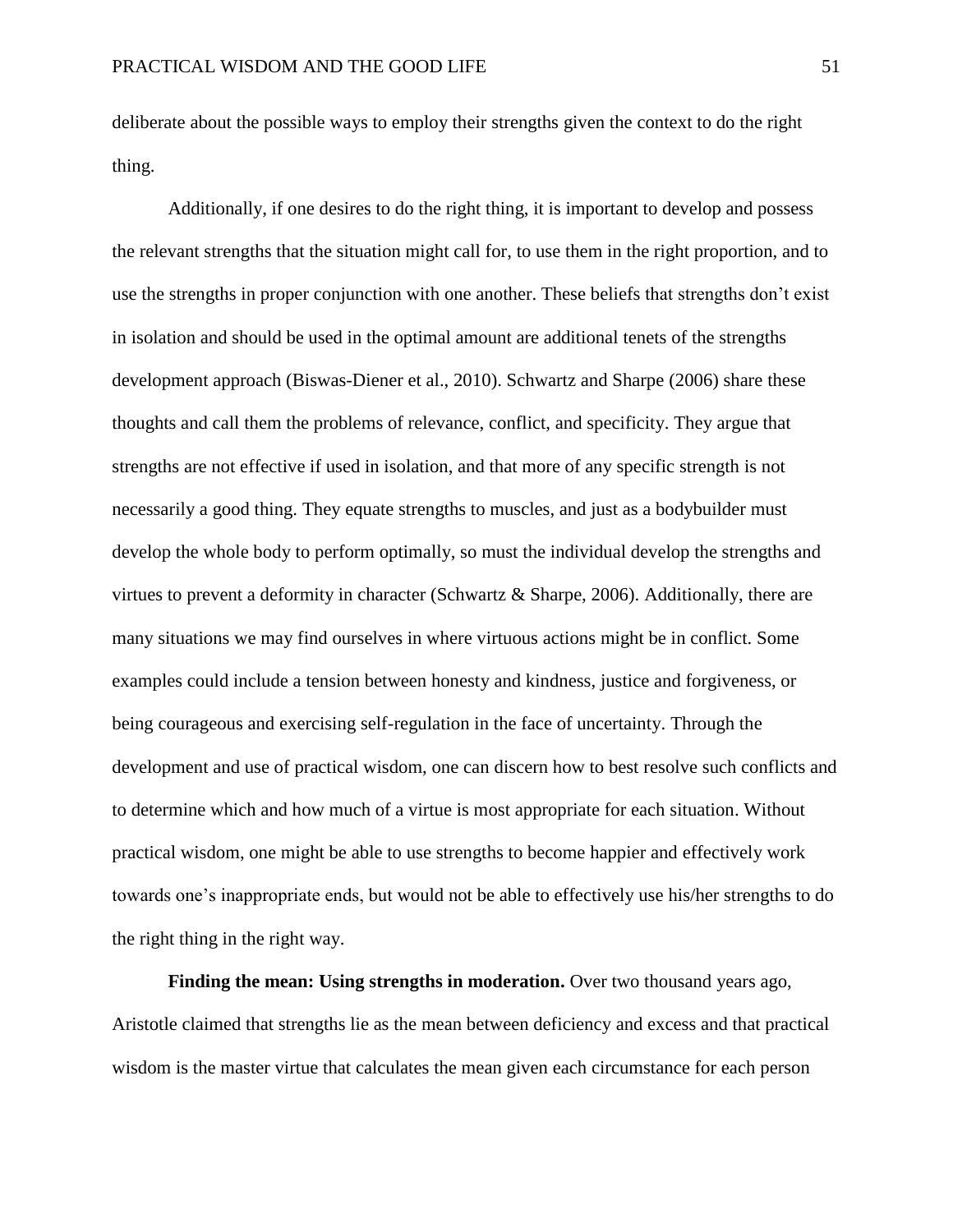(Aristotle, trans. 1985). This theory continues to be corroborated by modern psychological science. Grant and Schwartz (2011) explored various empirical studies regarding strengths and well-being and discovered an inverted u-shaped relationship between the use of strengths and the benefit produced for four out of six virtue categories. As an example, consider the relationship between optimism and performance. Too little optimism results in helplessness and a lack of motivation to perform adequately, whereas a moderate amount of optimism instills an appropriate amount of confidence that leads to increased planning and effort. Too much optimism, on the other hand, can result in complacency and leave an individual underprepared for performance on a specific task. Grant and Schwartz's (2011) findings are significant because they demonstrate that too much of a given strength does more than simply cease to provide benefit, it begins to cause more harm than good. As eudaimonia is characterized by excellence and becoming the best one can be, the underuse and overuse of strengths deviates from the actions necessary for optimal functioning, and have even been classified as disorders (Peterson, 2006b).

Two years after the release of the Character Strengths and Virtues Classification, Peterson wrote an article suggesting that positive psychology, specifically the classification of character strengths and virtues, can provide information about disorders through a lens of normality and supernormality (Peterson, 2006b). In addition to schizophrenia and bipolar disorders, he argues that real psychological disorders are also disorders of character, which includes the absence and misuse of strengths. He suggests that many people go to therapy to work on goals related to character strengths, as some may feel they are not kind enough, need to become a team player, don't experience enough gratitude, are unable to appreciate the beauty and good in the world in which they live, etc. This suggests that mitigating and preventing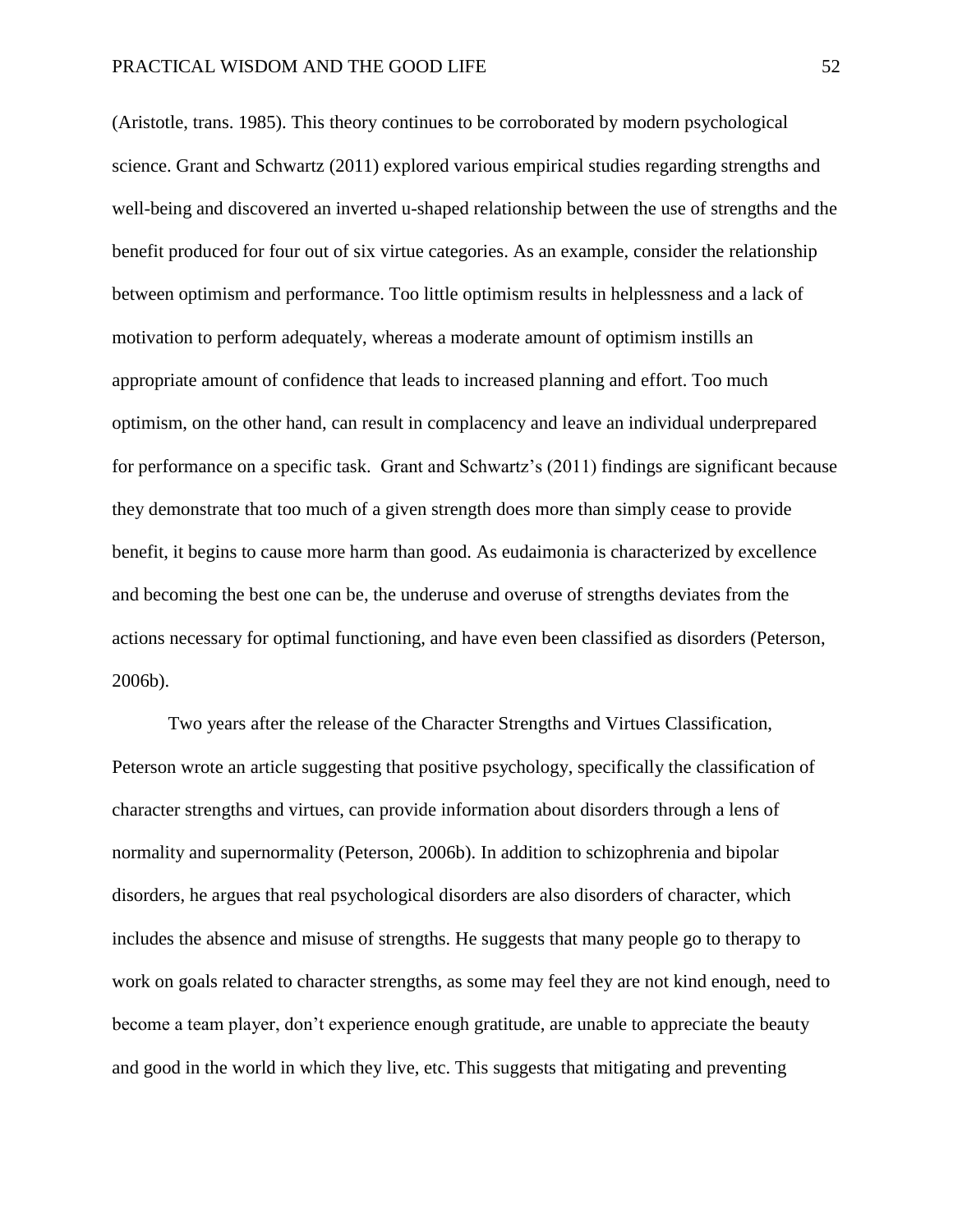disorders of character lie in the ability to use strengths appropriately in the right amount and context.

Like Aristotle, Peterson (2006b) suggests that strengths are exercised in moderation, and that underuse and overuse of strengths results in disorder/vice. To demonstrate this point, he created a taxonomy of the 24 character strengths from the Character Strengths and Virtues classification, along with each strength's absence, opposite, and exaggeration (See Appendix B). For example creativity is a strength, but becomes conformity if underused and eccentricity if overused. This taxonomy is a helpful framework individuals can use to being to think about specific ways to develop strengths and use them in the right amount. However, this classification doesn't resolve the problem of specificity (Schwartz & Sharpe, 2006). Knowing that kindness is the mean between indifference and intrusiveness helps individuals begin to deliberate between various courses of action, but to make a reasoned choice, one must know how to be kind in the specific circumstance in this particular time. Consequently, rules and formulas are helpful, but not sufficient for individuals to discern and do the right thing (Schwartz & Sharpe, 2006). This is why practical wisdom is needed as the master virtue; it translates the abstract ideal into particular actions, and helps one use the other strengths in the right way. Without practical wisdom, one may be well intentioned to use one's strengths in moderation, but may inadvertently use a strength in its excess or deficiency. Practical wisdom may not be needed if one's end is to use strengths to increase one's subjective well-being; however, if one is more interested in living well than feeling good, practical wisdom is the construct that guides right actions through the proper use of strengths, which will lead to good habits, form a virtuous character, and ultimately contribute to the good life.

# **Pursuing Worthwhile Ends: An Exploration of External, Internal, and Shared Goods**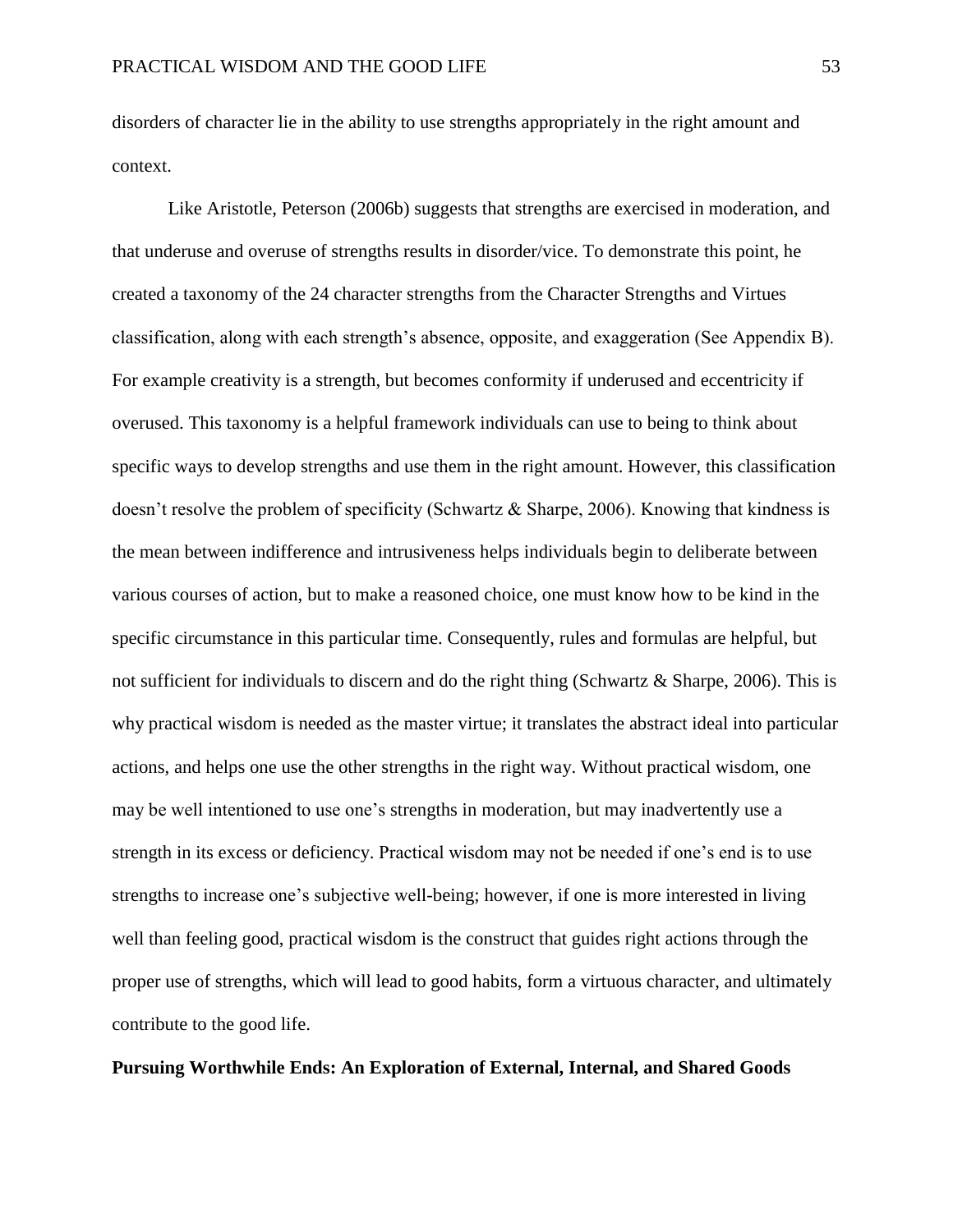Given that eudaimonia is defined as a way of living in accordance with the pursuit of human excellence through orienting one's life towards worthwhile ends, our actions and aims directly impact our ability to live a flourishing life (Ryan et al., 2008). Our goals and actions are voluntarily taken and determined, which suggests that living well entails a continual search and dedication to pursue what is intrinsically good. As stated previously, practical wisdom as a master virtue enables individuals to find balance between the strengths and do the right thing in a given situation. Practical wisdom also acts on a broader level as an organizing agent to align one's ends towards an integrated whole or way of being (Fowers, 2005). Thus, to live the best kind of life, individuals depend on practical wisdom to balance and integrate pursuits towards external, internal, and shared goods.

**External goods.** The first category of goods that make up our goals and pursuits are external goods. These are goods that can be possessed that are typically objects and states of affairs such as money, a career, social status, power, etc. (Fowers, 2005). Such goods are considered external, as the end goal is different than the activity itself. Many external goods are commodities that are divided and shared between individuals, meaning they can be limited or scarce. External goods are important for living well, but are also shown to have diminishing marginal utility (Diener & Ryan, 2009). Studies show that money leads to increased subjective well-being initially, but as one's income continues to increase, the less impact additional money has on overall happiness and subjective well-being. (Diener, Ng, & Tov, 2009). External goods are subject to the phenomenon of the "hedonic treadmill" which states that individuals adapt to their external conditions and circumstances, and the happiness produced by acquiring external goods is not as long-lasting as we might expect it to be (Diener, Lucas, & Scollon, 2006). Thus, if one is solely pursuing external goods, one will be chasing episodic and fleeting fulfillment,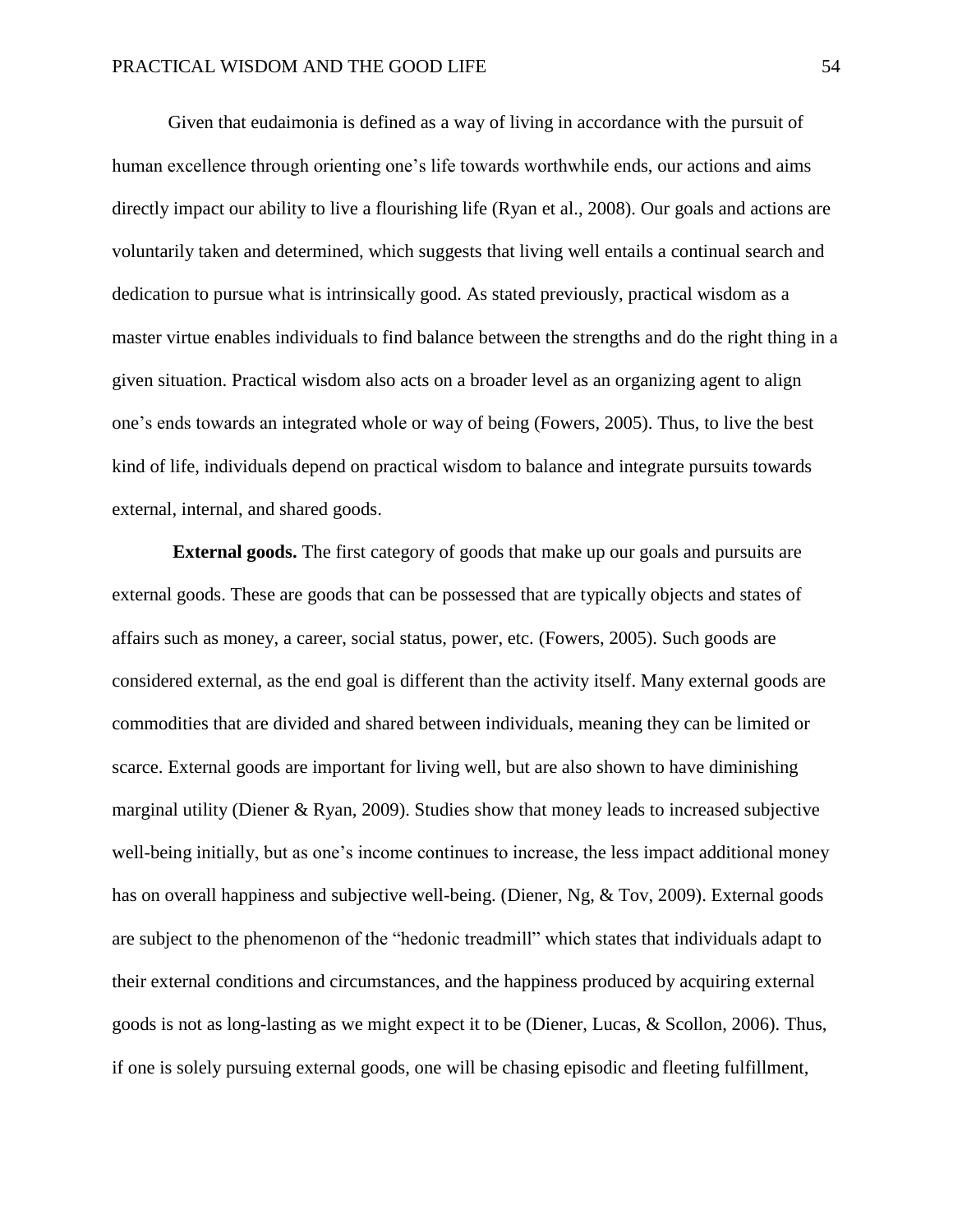and will not have an overarching life narrative or deep sense of meaning that the good life entails (Fowers, 2005).

External goods contribute to our well-being and are needed in moderation to live a life most worth living (Fowers, 2005), yet they have a shadow side and can sometimes act as a barrier to the eudaimonic life (Ryan et al., 2008). External goods can be pursued by various subjectively chosen strategies, which puts external goods at risk of being attained through instrumental means. For example, one can become wealthy by either working hard or by deceiving and exploiting others. Because there are multiple strategies one can adopt to acquire external goods, individuals can choose the simplest or least costly means to achievement, even if their actions are detrimental to others (Fowers, 2005). Practical wisdom can help individuals discern the appropriate amount of external good needed for the good life, and how to obtain these goods in the best possible way. These external goods must be balanced and aligned with a second category of goods, internal goods, for one to flourish and become the best that one can be.

**Internal goods.** Internal goods are a second form of end that contributes to the good life. As opposed to external goods, internal goods are first ordered goods, meaning that they have inherent value in and of themselves (Ryan et al., 2008). Examples of internal goods include friendship, personal growth, community, family security, etc. (Fowers, 2005). These goods are internal because they cannot be separated from the means to their achievement and are an integral part of one's identity and life. To illustrate this, consider the internal good, friendship. Developing a strong friendship entails being a good friend oneself and taking pleasure in being in the other person's company. True friendship in this sense is not developed for secondary or instrumental reasons, but is a result of a bond that is inherently worthwhile. In this way,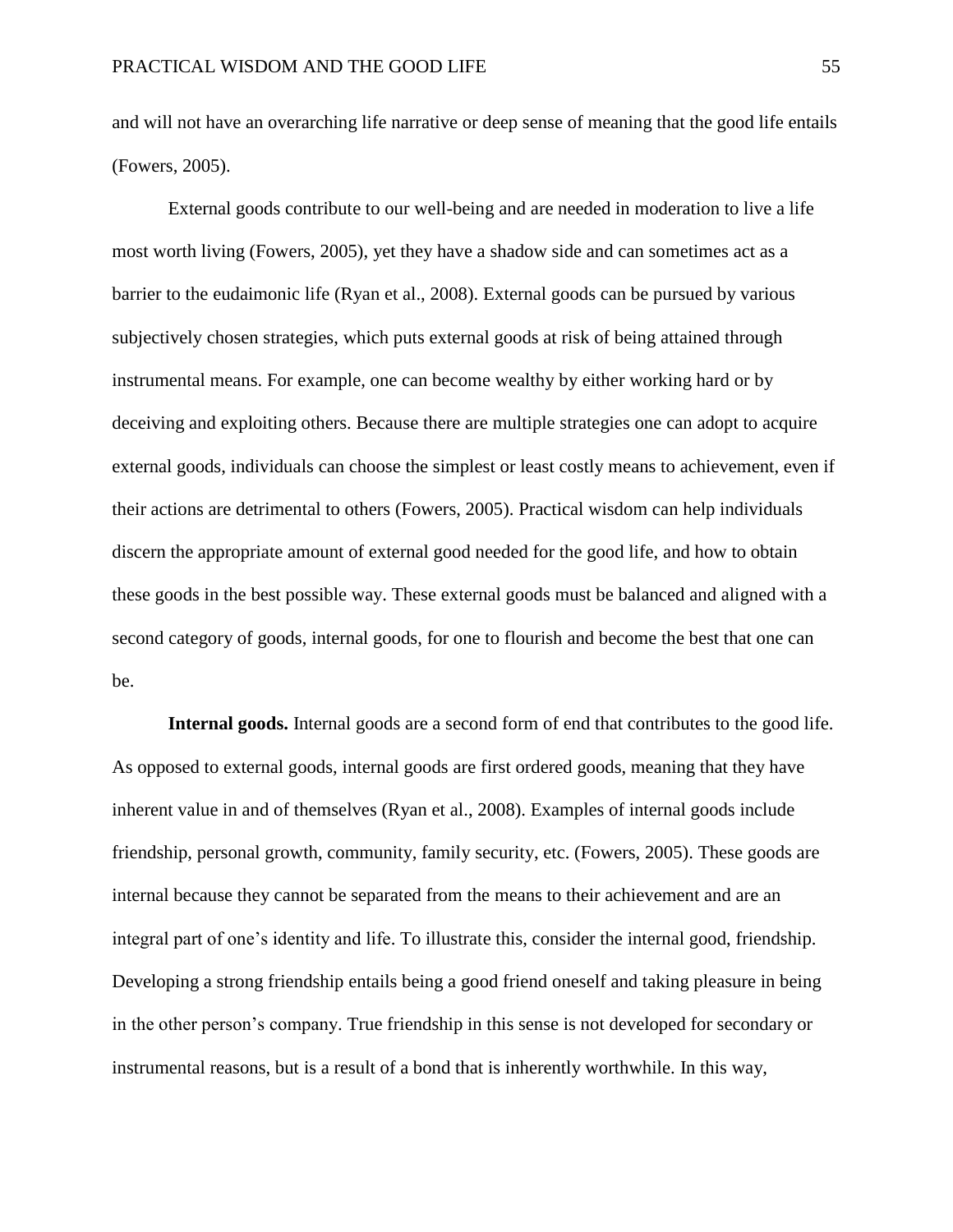cultivating an internal good is dependent on an individual and the kind of life one lives, and is a central component to the life well-lived.

It is important to note that internal and external goods are not completely independent and that quite often, external goods provide a foundation for which internal goods can be pursued. Fowers (2005) demonstrates this point with the description of college students. Students will often work hard during a semester to obtain the external good of excellent grades, which will allow them to have an external good of a prestigious job after college, which will ultimately provide the necessary external conditions to allow one to pursue the internal good of human flourishing. Thus, the good life requires an intricate balance of external and internal goods in common daily occurrences and in long-term over-arching life goals. Flourishing is often described as the way that one's life is taking shape as a whole, and in order for one to achieve excellence according to one's proper function over time, one can use practical wisdom to perceive what ends are worthwhile, deliberate between different actions, make reasoned decisions, and ultimately align and balance external and internal ends to become the best that one can be.

**Shared goods.** When setting goals and considering worthwhile ends to pursue, psychology has traditionally lead us to question whether our motivation stems from self-interest or from altruism (Fowers, 2005). Even though at times, we may feel forced to make a decision between the two, this is usually a false dichotomy. In many situations, there are ends that can be pursued that are good for a collective "us." These are called shared goods. Shared goods are the ends that cannot be possessed by one person alone: democracy, friendships, professional groups, communities, and the like. For shared goods to exist and thrive, they require active and ongoing participation from a dyad or collection of individuals. Shared goods are essential for participation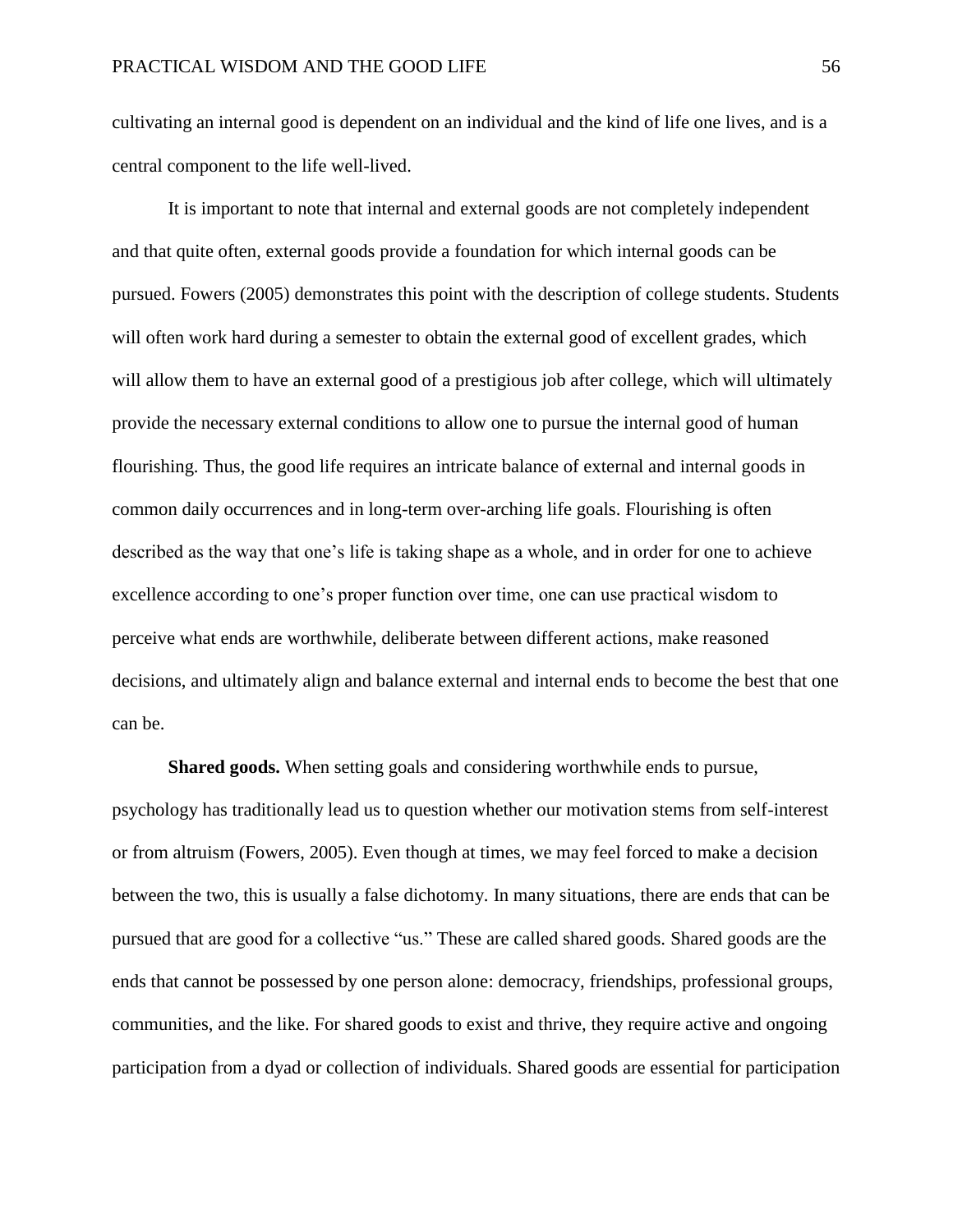in the best kind of life, as we are social by nature and cannot flourish independently outside of a community (Fowers, 2005). The belief that we need other people to achieve excellence and cultivate goodness is not new to positive psychology, and can be traced back to Aristotle's (trans. 1985) claim that it is impossible for one to reach eudaimonia without other people. To be the best kind of person, Aristotle argued that one must participate in community life. If one does not and chooses to receive from others more than one actively participates and contributes back to the whole, one will be restricted to instrumental external goods (Fowers, 2005), which as we have demonstrated, are not sustainable and are subject to hedonic adaptation.

Related to the notion of shared goods is a way of acting that Rebele (2013) calls being "otherish." Being "otherish" means finding where our interest and others' interests intersect, and choosing actions that are simultaneously good for all parties involved. He acknowledges that this is not always easy and that individuals often face dilemmas between personal and prosocial goals. However resolving this conflict is theoretically possible and through effort, individuals can sometimes find a third, "otherish" option. Rebele (2013) argues that learning to be otherish requires thoughtful problem solving abilities and he outlines ten strategies as a helpful starting point. Some strategies include understanding our own needs and goals, helping in small amounts over time, learning when it's best to say no, asking for help from others, learning when helping is energizing or depleting, among other strategies. On a fundamental level, learning how to be otherish is parallel to asking what is the right thing to do in a given situation. Both questions entail seeking balance, considering individual and external factors, and making a decision to maximize the desired beneficial outcome. Thus, practical wisdom can help individuals find balance between individual and shared goods, as well as personal and prosocial interests. I argue that being "otherish" is synonymous with being practically wise, and that through moral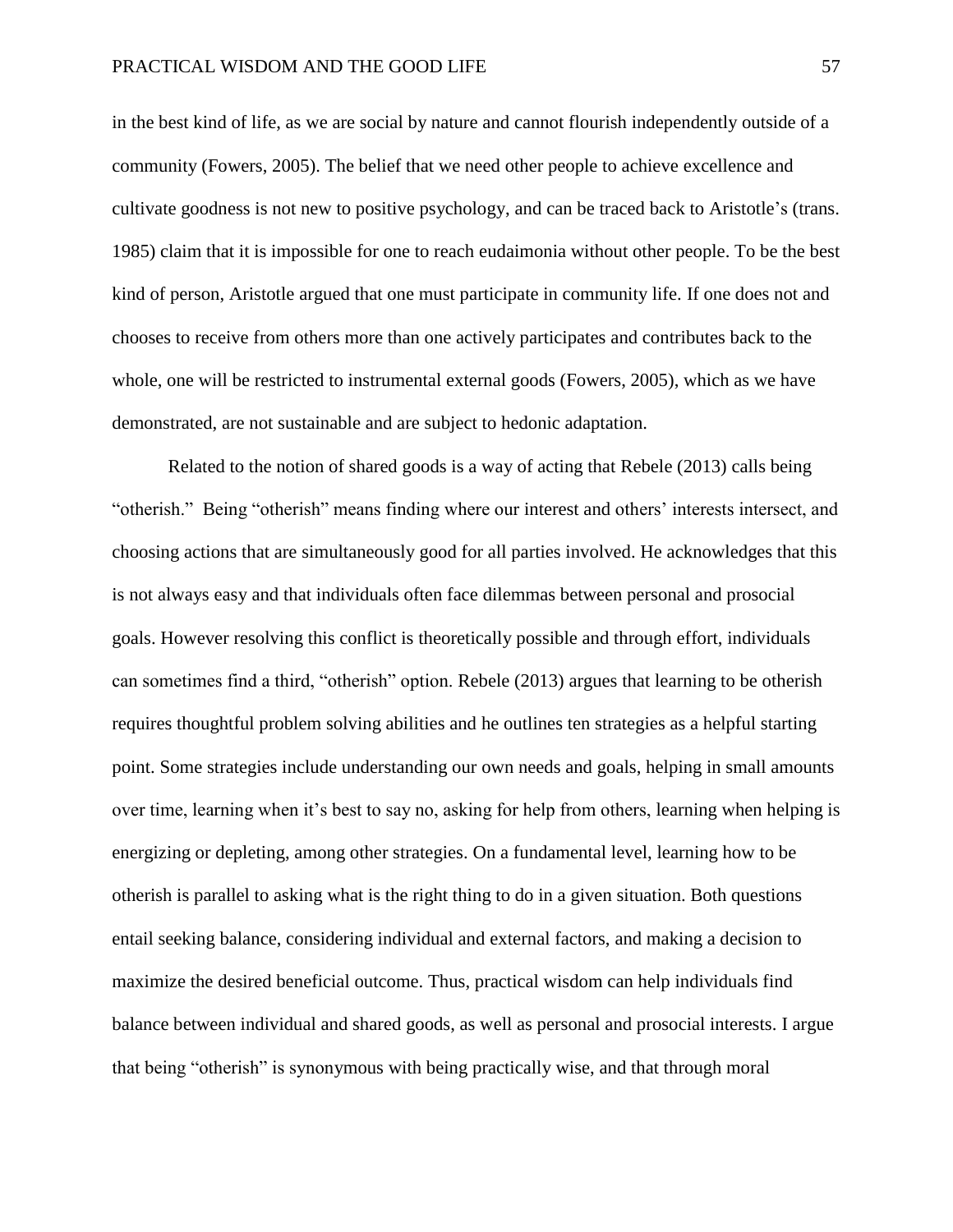perception, deliberation, and reasoned choice, individuals can learn to do the right thing for oneself, for others, and for society at large. In 1998, Martin Seligman articulated a vision that positive psychology would restore balance to the field of psychology and would help cultivate excellence and human flourishing in both individuals and communities (Seligman, 1999). By helping individuals discern and pursue worthwhile ends, practical wisdom is the tool that can bring this vision to fruition.

#### **V. Practical Wisdom: Flourishing in the Workplace**

Many individuals spend a majority of their waking hours doing some form of work (Rath & Harter, 2010). The work one does has the potential to become more than a job or a means to a paycheck; it can become a defining feature of one's identity and provide a deep sense of meaning and purpose for one's life (Wrzesniewski, 2013). The work individuals choose to engage in can help shape them into who they wish to become and can contribute to their happiness, health, and well-being. Research has shown that having a high sense of well-being at work makes individuals twice as likely to report high levels of well-being in other domains of life (Rath & Harter, 2010). On the other hand, Rath and Harter (2010) also show that being unhappy and/or disengaged at work can detract from one's ability to become who one wants to be and can lead to increased stress, poorer health, and impair one's ability to flourish in other domains of life. In this sense, work plays a prominent role in one's overall well-being, perhaps even more so than most people realize. One way positive psychology can help protect individuals against the negative effects of workplace stress, burnout, and disengagement and instead promote growth and flourishing is through teaching the skills of resilience. Early research on cognitive therapy suggests that learning how to recognize maladaptive thoughts and challenge irrational beliefs allow individuals to gain more control over their emotional responses to external stimuli at work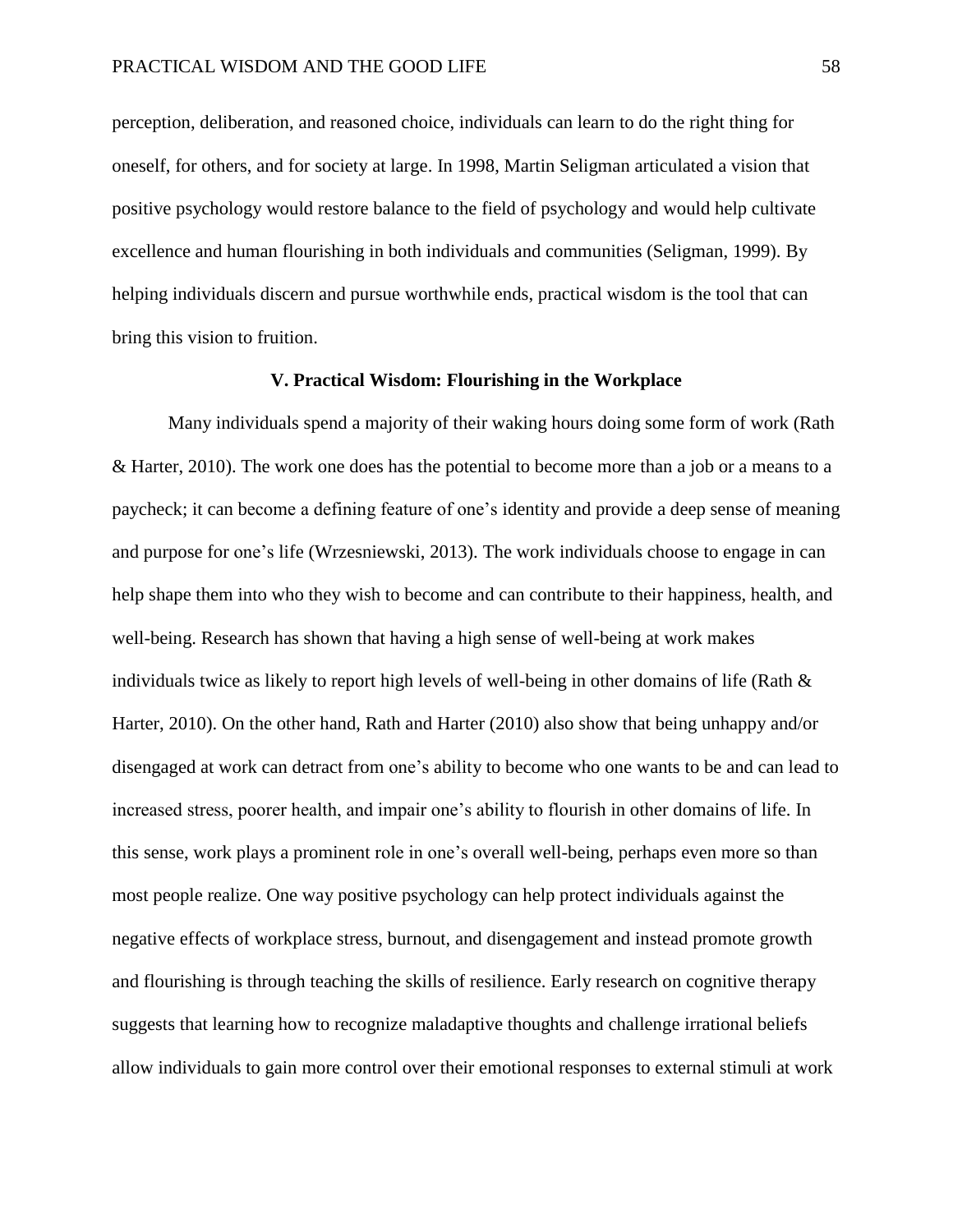and mitigate unnecessary negative responses (Beck, 1991). This bolsters resilience by helping employees think realistically, flexibly, and thoroughly at work in the face of uncertain or ambiguous situational factors (Reivich & Shatte, 2002). Consider an employee who receives an email from his/her supervisor that simply states they need to talk. Chances are, an employee under considerable stress who adopts a pessimistic explanatory style will jump to a negative conclusion that he/she did something wrong and is bound to be reproached by his/her supervisor. However, it is also plausible that the supervisor was in a rush when sending the email, wanted to personally acknowledge the employee's hard work, or wanted to ask for advice for an upcoming project. Without sufficient evidence, individuals are prone to fall into similar thinking traps, but by noticing and challenging irrational thoughts, employees can become more resilient and experience increased well-being at work (Reivich & Shatte, 2002). Because human flourishing is the integration of different aspects of one's life into a coherent whole, increasing one's wellbeing at work is essential to promote the pursuit of the good life and the life most worth living.

Various fields from organizational behavior to positive organizational scholarship have studied various factors that promote happiness and well-being at work. Many researchers have outlined diverse interventions and strategies individuals and employers can take to enhance employee well-being, some of which are related to hedonic happiness and others eudaimonic happiness. For the purpose of this paper, I will explore just one route to eudaimonia at work, specifically, the use of practical wisdom to do the right thing and pursue the good of one's profession.

By pursuing virtuousness in an organizational setting, individuals are able to be "otherish" (Rebele, 2015) and engage in actions that provide benefit to organizations, employees, and society at large (Cameron & Caza, 2013). By striving to do the right thing and seek the good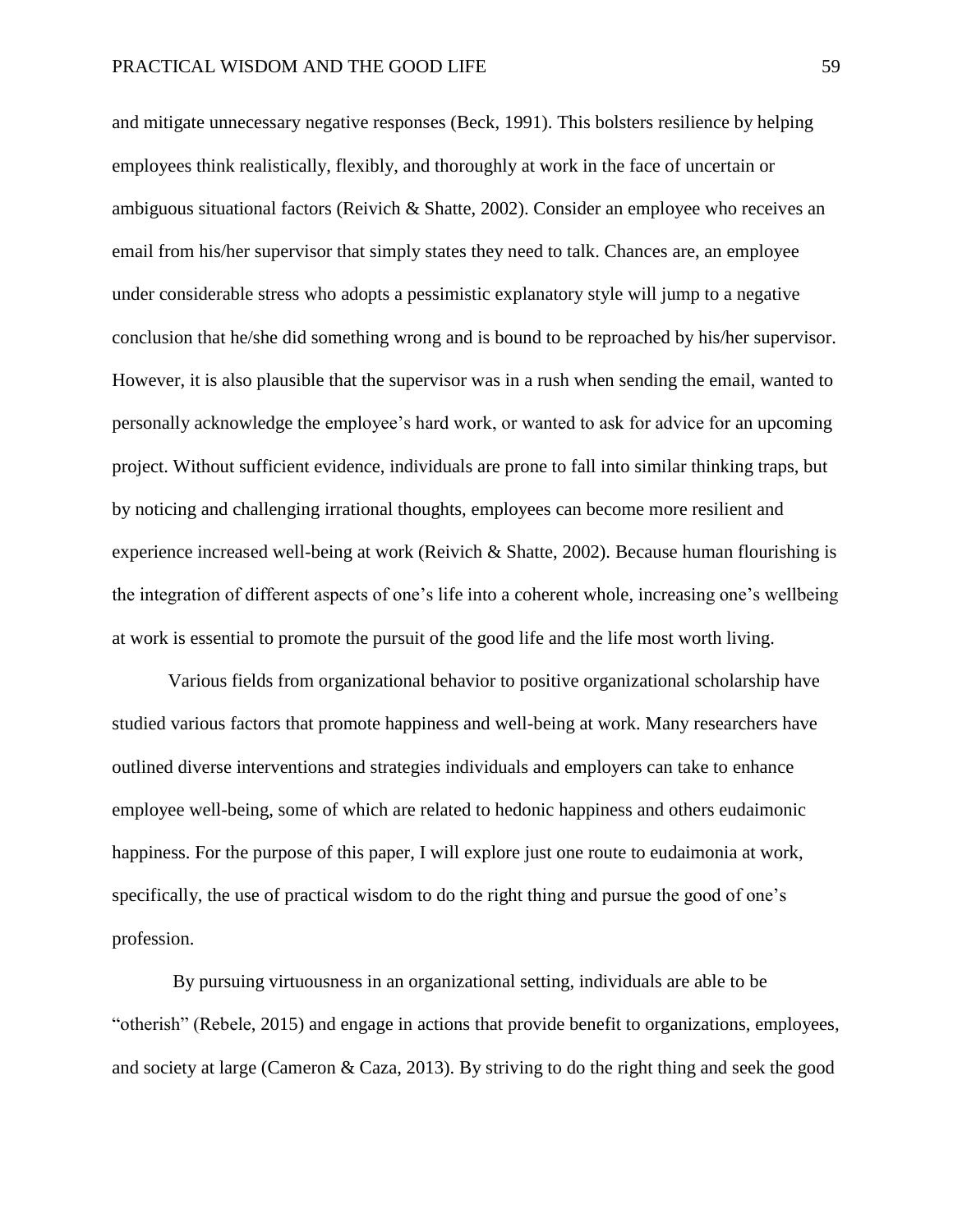of the profession, individuals can flourish through achieving professional excellence and can experience their job as a calling (Wrzesniewski, 2013). Doing the right thing entails pursing the internal goods of the profession (Dunne, 2011), but also requires that one fulfill the appropriate external ends of his/her profession in non-instrumental ways, so that he/she contributes towards and not detract from what is inherently good (Fowers, 2005). Being a good professional in this sense means having the moral skill and will to do the right thing at work (Schwartz and Sharpe, 2006). Often this entails the ability to balance competing ends, to use various strengths in moderation, to deliberate between internal and external goods, and ultimately, to use practical wisdom to guide one's thoughts, actions, and professional aims towards what is ultimately good.

# **Pursing the Ends of the Profession**

Just as Aristotle (trans.1985) argued that a good person acts virtuously towards the proper function of a human being, being a good professional entails seeking and acting towards the proper end of the profession (Schwartz & Sharpe, 2006). For example, being a good doctor entails promoting the health of his/her patients and recommending the best kind of treatment. Additionally, being a good teacher involves educating students and instilling motivation and passion for knowledge. Being a good professional means entering into a civic agreement where one works to provide public value and benefit the population the profession works with (Sullivan, 2013). In this sense, one becomes a professional to sustain and promote the public good through pursuing the internal goods of the profession (Dunne, 2011). However, just understanding the ends of the profession and how it benefits others is not enough to do the right thing at work. The ends of professions are described in abstraction, and one needs to be able to discern how to act rightly in a specific situation, given the relevant circumstances. Thus practical wisdom is what allows the good doctor to recognize that a patient should change his/her diet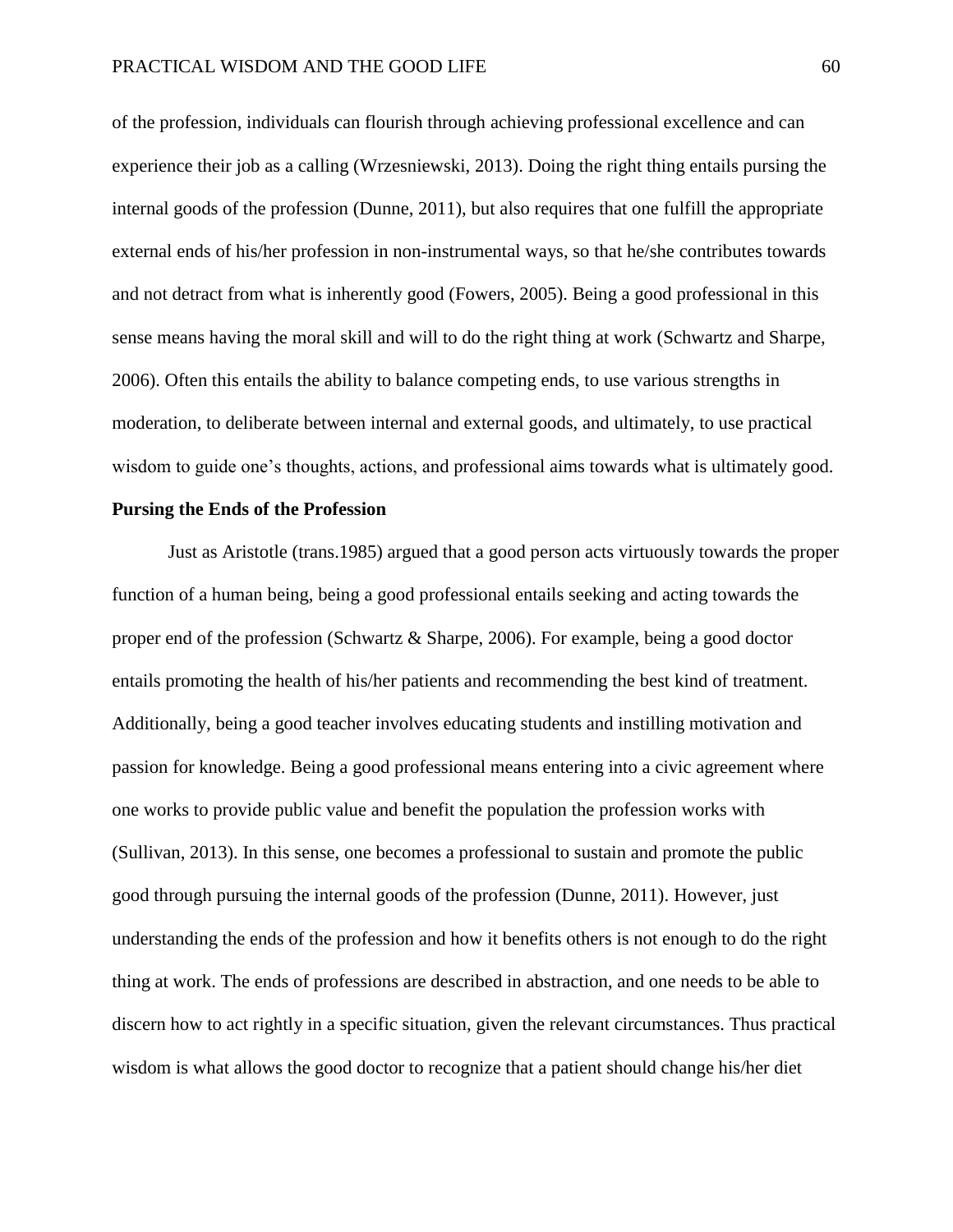instead of take a new medication, and the good teacher to realize that a particular student will best understand the material if an explanation is paired with a visual image. Many doctors want to contribute to their patients' health; it is only the good doctors that are able to perceive, deliberate, and wisely choose the correct means to promote the health and well-being of their patients.

Often times when there is a problem in an organization or a scandal broadcasted in the news, the root cause can be traced back to an employee or an organization pursuing alternate goods, many of which are external like money, power, or prestige (Schwartz & Sharpe, 2006). Because external goods can be pursued through instrumental means, they run the risk of causing harm to others and undermining the mission of the organization and/or the end of the field. On a small scale, this can be seen in lawyers who pad their timesheets to acquire more billable hours. Lawyers are often ranked by billable units, and adding just a little more time to a timesheet is an effective, yet unethical, way to advance in the field. These small actions can ultimately act as a significant barrier to one's ability to flourish, because as Aristotle (trans. 1985) argues, actions lead to habits, habits shape our character, and ultimately, our characters determine who we are holistically. Thus with each small action that is not aligned with what is good, professionals run the risk of becoming extremely successful, yet exploitive, malicious, vicious individuals who gradually lose the moral will to do what is right. The banking crisis of 2008 is a clear depiction of this gradual decline and ultimate neglect of the ends of the profession (Schwartz & Sharpe, 2006). For most of the twentieth century, a good banker was characterized by a commitment to help the community in a trustworthy manner. Good bankers relied on practical wisdom to balance the interests of their clients, the community, and the bank. As time progressed, the aim of the banks shifted away from providing for the community, to simply making money. The most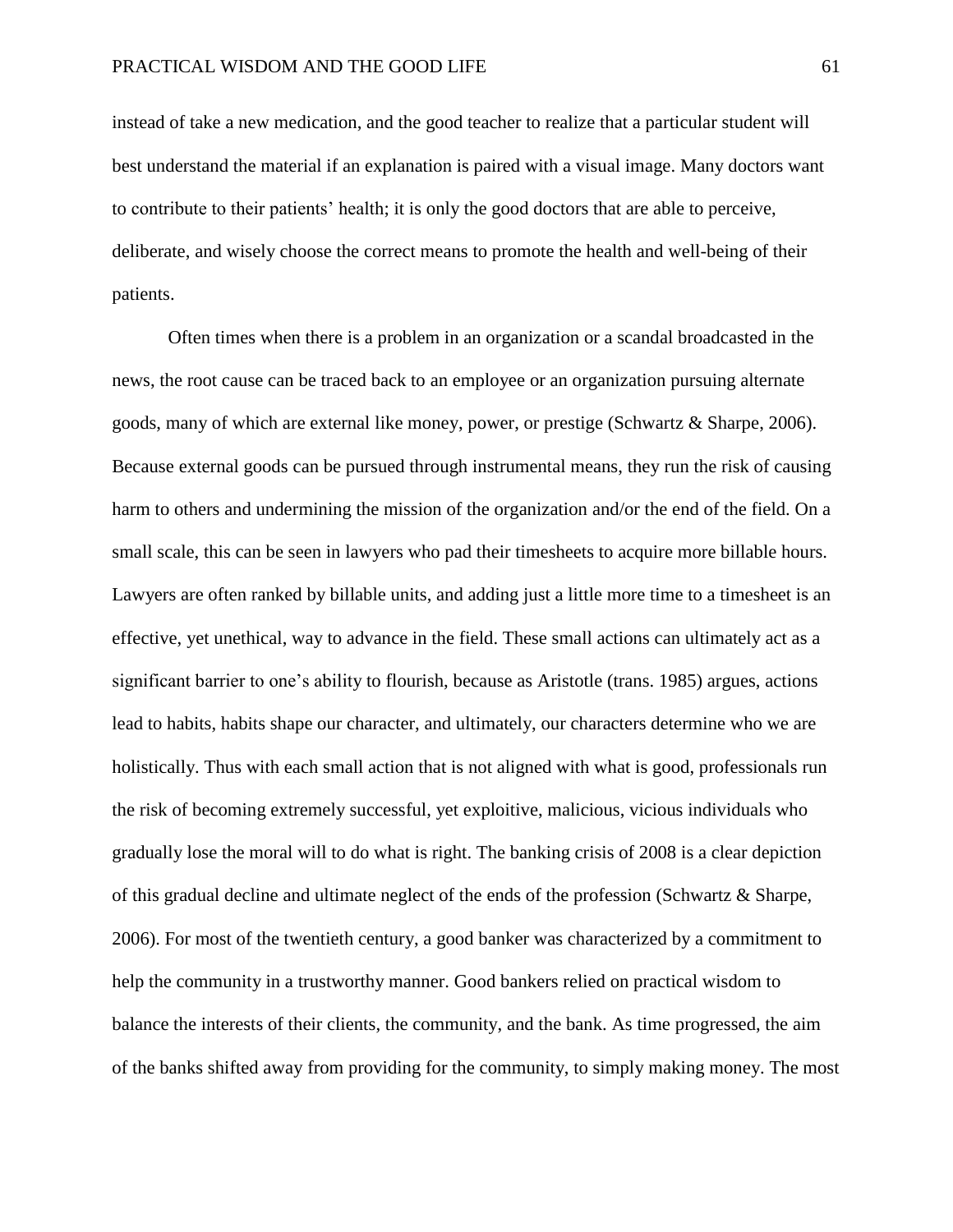effective means to this end were to deceive and exploit clients into buying risky irresponsible loans that they could not afford. This ultimately resulted in substantial financial hardship for businesses and millions of households in the United States.

Clearly, pursuing subjectively chosen external ends can pose a serious threat to the wellbeing of oneself and others, and organizations and societies should aim to prevent similar crises and foster the best for employees and communities. In general, we tend to enforce stricter rules and create smarter incentives to encourage individuals to do the right thing at work (Schwartz & Sharpe, 2010). However, rules and incentives are not enough; we also need practical wisdom.

# **The Problem with Rules and Incentives**

Professionals need to do the right thing to flourish in the workplace and to contribute to a collective good and fulfill the end of their profession. In some cases, doing the right thing is a simple choice between what is clearly right and wrong, but in other situations, what is right is obscured between conflicting obligations, complicated situational factors, and uncertain outcomes. Consider a psychologist who learned about a client's hostile feelings towards a third party and the client's intention to buy a gun (Fowers, 2005). Should the psychologist honor his/her field's aim of protecting confidentiality or should he/she break confidentiality to warn the potential victim? While situations like this may not be the norm, they carry significant weight and have considerable consequences for professionals, organizations, and society at large. To prevent crises and ensure employees do the right thing, organizations and ethics boards tend to create more rules and stricter regulations (Schwartz & Sharpe, 2010). Rules and regulations are an important starting point, as they outline general conceptions of how one should act, but are written in abstraction and often include ambiguity (Fowers, 2005). Rules and regulations act as guidelines and rules of thumb, but they need to be applied to concrete situations that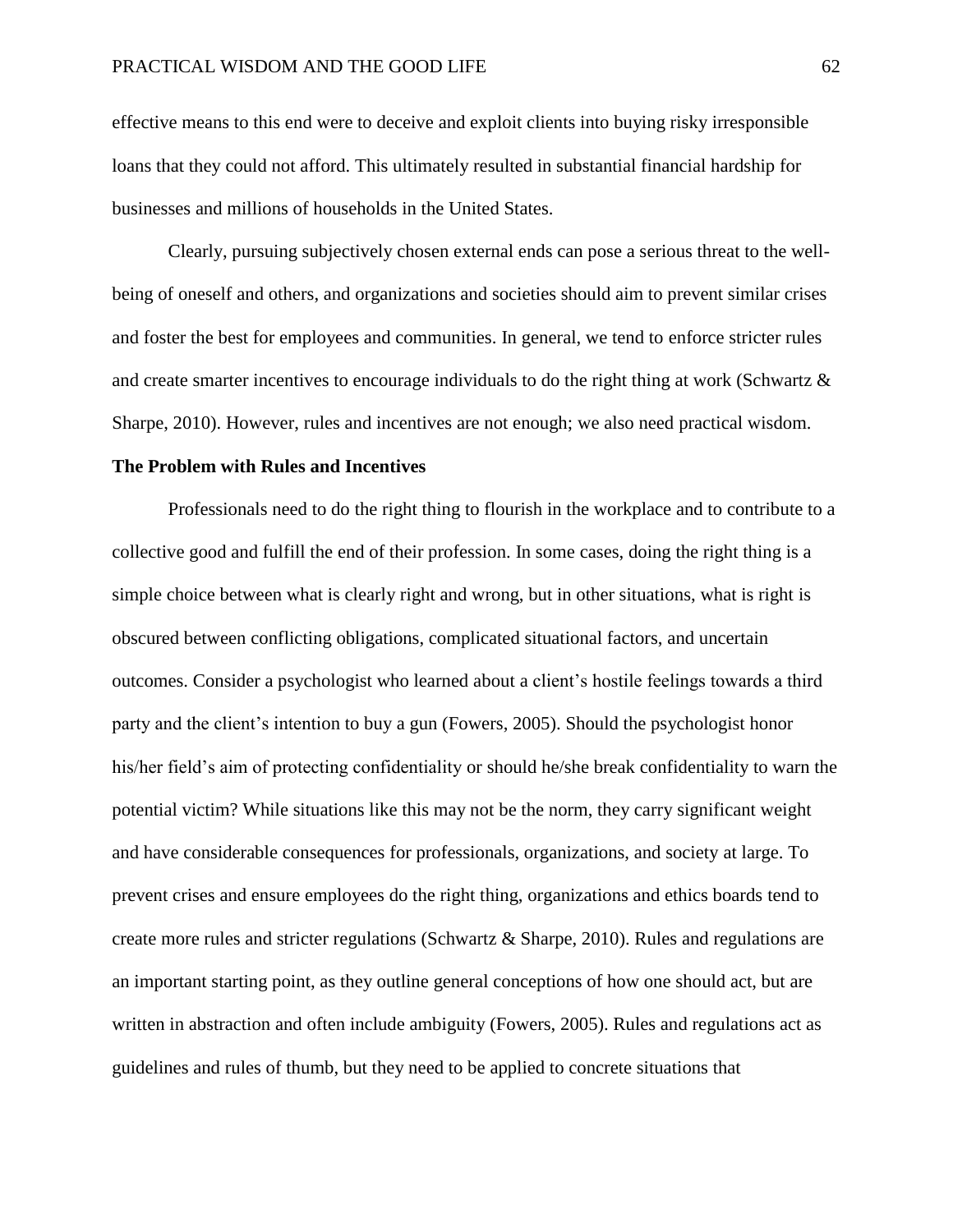professionals face on a daily basis. Schwartz and Sharpe (2006) provide an analogy of rules as a road map to help individuals get to the right city, but not the right street. To find the right "street," one needs to be able to perceive what needs to be done in a specific context, given the individuals involved, with the possible actions that can be taken. Rules guide individuals in the right general direction, and practical wisdom produces right action in each particular situation. General rules can prevent professionals from pursuing clearly wrong and malicious ends, but if flourishing entails pursuing excellence and becoming the best one can be, then professionals need a framework to resolve moral dilemmas, to be morally perceptive, deliberate well, and make rightly ordered decisions in line with the good of the profession. In addition to rules, we need practical wisdom.

Another reason rules are insufficient for professionals to flourish is that rules can undermine the moral skill needed for one to do the right thing (Schwartz & Sharpe, 2010). Practical wisdom is the culmination of moral will and moral skill, which includes perceptiveness, nuanced-thinking, aligning thoughts and emotions, and an appreciation of the context and situation at hand. Using practical wisdom to do the right thing requires seeking balance and moderation relative to the situation. Rules, on the other hand, do not require deliberation; they necessitate adherence. Rules are universal black and white statements while the right thing to do is an ever-changing shade of gray. We depend on rules to prevent egregious errors and wrong doings, but simultaneously stifle creativity, flexible thinking, and other necessary skills to act appropriately in new or ambiguous situations. Thus, an overreliance on rules will leave an individual's moral skills underdeveloped, and he/she will not be able to effectively perceive, deliberate, and choose an appropriate action to suit the situation. Becoming practically wise is a process in which skills are strengthened through experience and practice (Schwartz & Sharpe,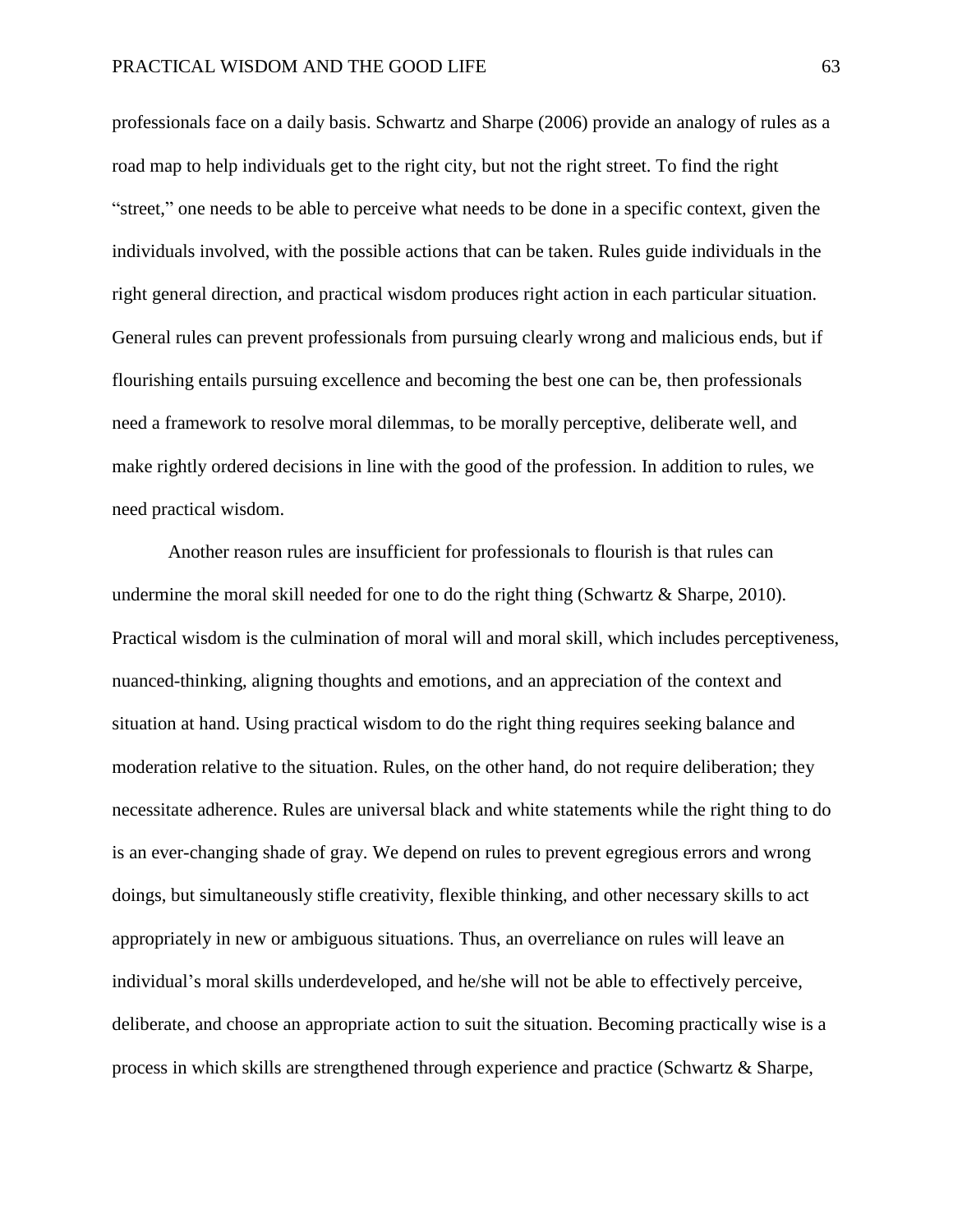2006). The less one practices the skills of practical wisdom, the worse one's judgment and actions will be. When employees demonstrate poor judgment, organizations strive to create stricter rules to guide action, thus creating a vicious cycle. Interrupting this cycle is essential to promote flourishing at work and can be accomplished by recognizing the limitations of rules and regulations, and dedicating oneself as a professional to pursuing relevant experiences and practices to strengthen the moral skills to do the right thing in accordance with the ends of the profession.

In addition to establishing stricter rules and regulations, organizations often attempt to create smarter incentives to promote flourishing and to encourage individuals to do the right thing at work (Schwartz & Sharpe, 2010). The intention behind creating smarter incentives is that through providing an additional external motivator, individuals will be more inclined to do the right thing. Incentivizing specific behaviors in this way may lead to increased performance, but this comes with a cost. By providing external incentives to do the right thing, one's intrinsic motivation to perform the specific behavior in the future will be undermined (Brown  $\&$  Ryan, 2004). Extrinsic incentives for performance can cause individuals to see their actions as being dependent on rewards and the organization distributing the incentive, thereby eroding individuals intrinsic motivation to act. To illustrate this notion, consider a child who enjoys reading. If a parent begins to give a child a financial incentive every time he/she finishes a book, the child will attribute his/her motivation to read to the money and not as a result of his/her internal desires (Schwartz & Sharpe, 2006). Take away the incentive, and the child will be less likely to read a book on his/her own. In this sense, incentives run the risk of eroding intrinsic motivation and the moral will to do the right thing.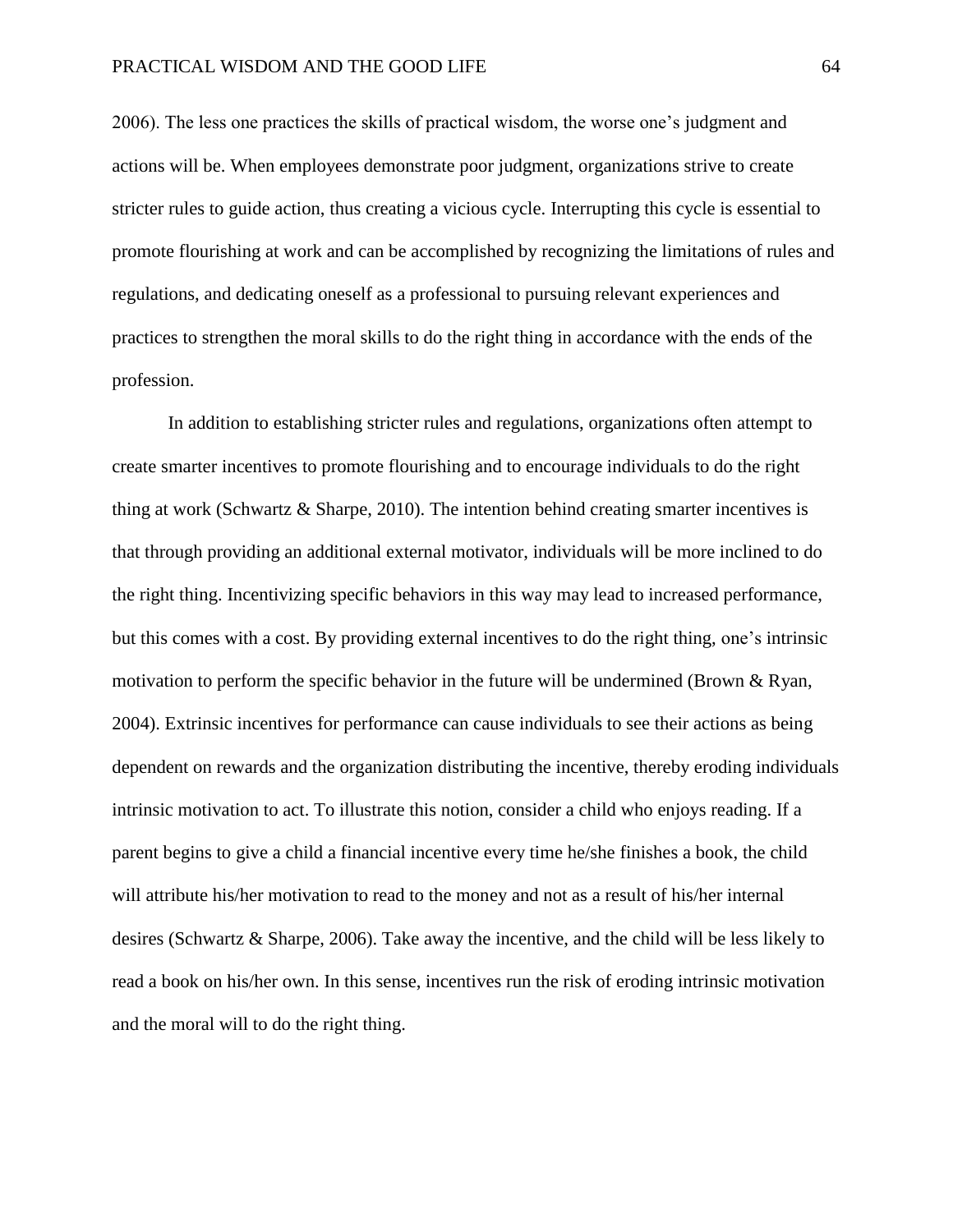A related problem with incentives is that they have the potential to undermine the internal goods of the field or profession (Schwartz & Sharpe, 2010). Many incentives are external goods, such as money, prestige, and power, and can be pursued for instrumental purposes that are separate from the ends of the profession. Incentives can divert one's commitment to seeking balance in the pursuit of what is right towards self-serving individualistic aims. Employees can lose sight of the goods of the profession for their own wealth, prestige, and happiness. Additionally, individuals will begin to evaluate their performance in relationship to the incentives and will seek to do "just enough" to meet the quota as opposed to finding the "right amount" (Schwartz & Sharpe, 2006). Lastly, because incentives can be pursued instrumentally, they can be achieved at the expense of other employees, clients, or society at large. As flourishing entails exercising the strengths and virtues appropriately to fulfill the proper ends on oneself and one's profession, incentives can prevent professionals from flourishing by diverting their attention away from doing the right thing for the right reasons. As Schwartz and Sharpe (2010) stated, if not used correctly, incentives undermine one's moral will to do the right thing.

For these reasons, there is no substitute for practical wisdom to promote flourishing at work. Practical wisdom allows professionals to navigate complex and ambiguous situations at work while exercising and cultivating the moral skill and moral will to do the right thing. Often, this means finding a balance between pursuing the internal ends of the profession and doing subsidiary things to keep the organization afloat and in operation (Schwartz & Sharpe, 2010). Rules and incentives guide individuals in the right direction, but they are not nuanced enough to find and strike the right balance. An overreliance on rules can cause imbalance by weakening one's moral skill, where incentives can diminish one's moral will. Rules and incentives are not inherently bad, however, and when used appropriately, contribute to employee's well-being and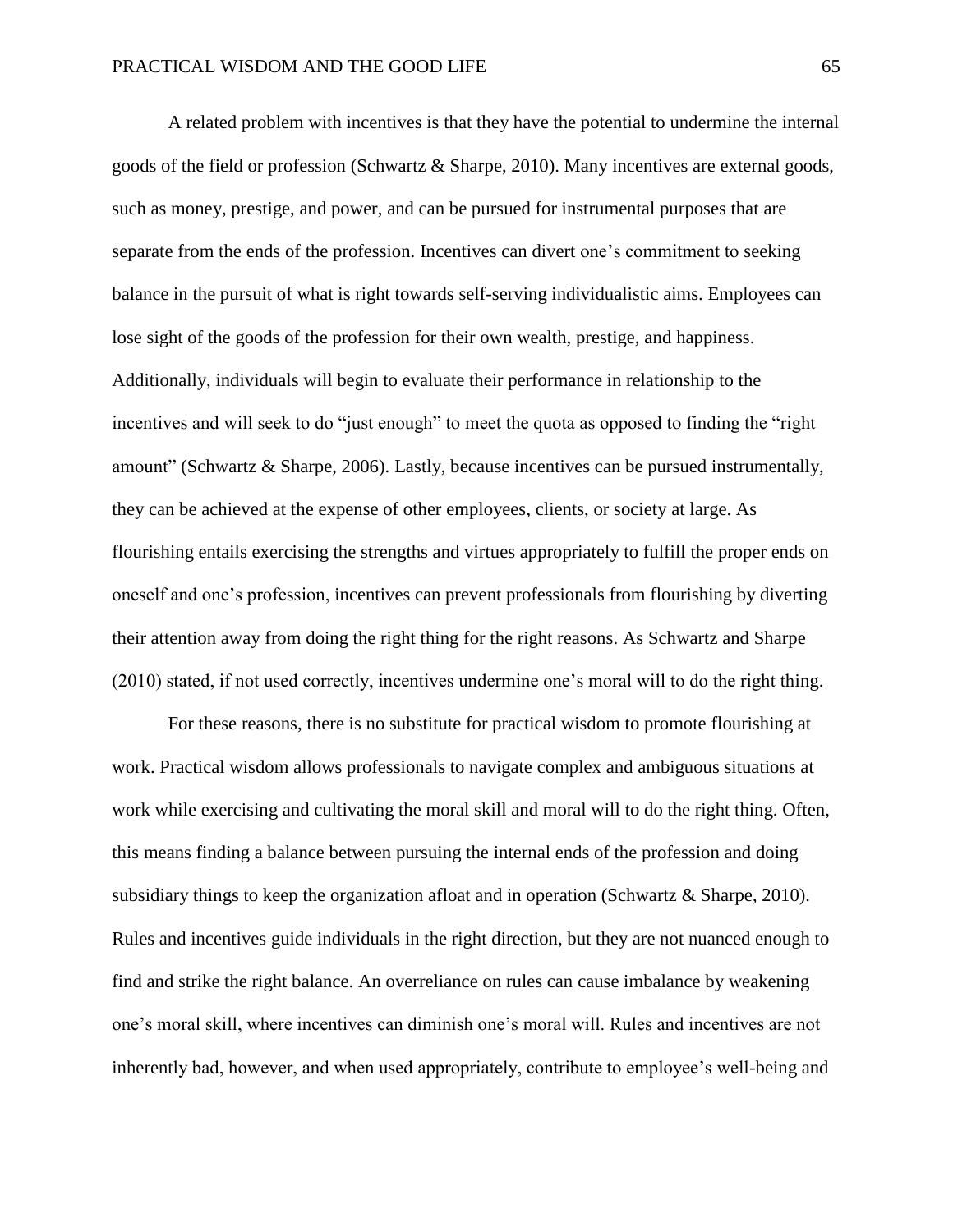performance. But rules and incentives are not enough to do the right thing. To do the right thing, we ultimately need practical wisdom.

# **Practical Wisdom and Callings**

The work we do pervades our identity and our lives as a whole. Because work plays such a foundational role in our lives, it can be a significant source of joy, engagement, sustenance, and overall well-being (Caza & Wrzesniewski, 2013). Doing the right thing at work promotes various positive outcomes, and research has shown that individuals and organizations ranking high in virtuousness are correlated with increased productivity, happiness, and higher patient/client satisfaction ratings (Cameron & Caza, 2013). This research suggests that using practical wisdom to act virtuously has intrinsic worth that benefits all parties involved. For this reason, how we approach the work that we do shapes us as professionals and the larger society in which we work, and can either contribute to or detract from our ability to flourish.

Organizational researcher, Amy Wrzesniewski, studies the importance that one's work orientation has on one's ability to flourish at work. Her research brings to light additional support for the use and development of practical wisdom in professionals. Wrzesniewski (2013) characterizes work orientations into three broad categories: job orientations, career orientations, and calling orientations. Those who view work as a job tend to focus on material benefits and other external goods they receive from engaging in their work. Traditionally, these individuals are motivated by financial incentives and work to meet their needs and derive their meaning and fulfillment outside of their work lives (Caza & Wrzesniewski, 2013). Professionals adopting a job orientation may experience high levels of positive emotions and hedonic happiness, but this is not sustainable and is subject to adaptation over time (Diener, Lucas, & Scollon, 2006). Additionally, pursuing external goods can stifle one's ability to flourish by seeking self-serving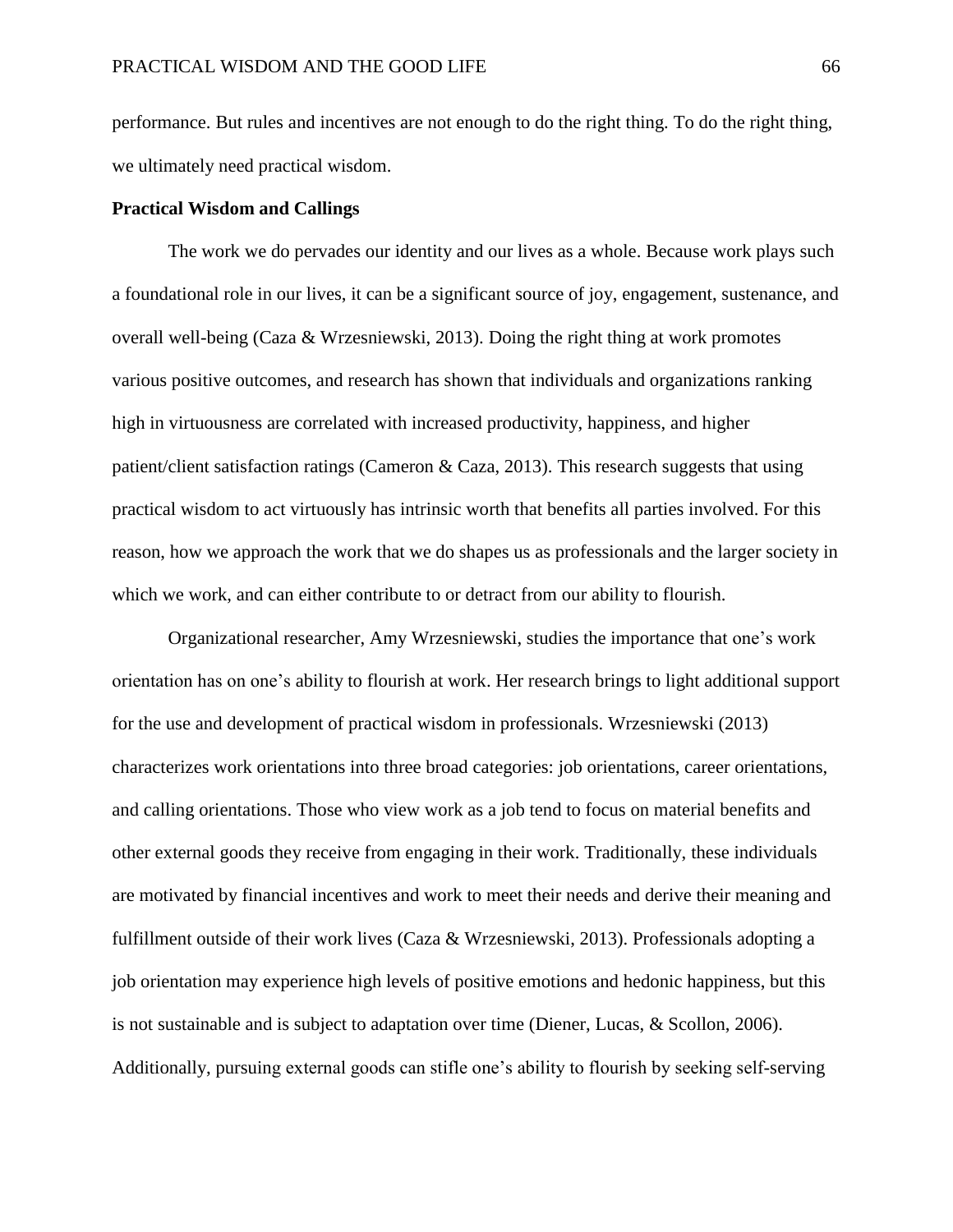ends at the expense of others and distracting one from what is most worthwhile in the profession. For this reason, adopting a job orientation does not necessitate practical wisdom, as one is not pursuing excellence in accordance with the ends of the field, and is therefore less inclined to find balance between conflicting aims within the profession.

The second orientation that Wrzesnieski (2013) describes is a career orientation. Those with a career orientation are motivated by advancement in their profession. Increased prestige, power, and achievement are many common aims of individuals with this orientation. Similar to job orientations, those with a career orientation are primarily motivated by external goods. These individuals may seek goodness in relation to their profession's ends and act well in an effort to achieve advancement, but possess internal motives that arise from self-interest and an unbalanced commitment to one's own well-being. Individuals with a career orientation have the moral skill to do what's right, but may have a misguided moral will, directed towards lesser and instrumentally chosen ends.

The final work orientation Wreznesieski (2013) describes is a calling orientation. Individuals who view work as a calling find meaning and fulfillment in their work and are motivated by the internal ends of the field. They engage in the work to make the world a better place and derive part of their identity from the work that they do. Seeing one's work as a calling has been shown to increase one's work and life satisfaction, productivity, and sense of meaning more than the other two work orientations (Caza & Wrzesniewski, 2013). Such individuals are intrinsically motivated to pursue excellence and find fulfillment in doing their jobs well. In this sense, professionals with a calling orientation have the moral skill and moral will to do the right thing considering their profession and the situational factors in each given moment. (Schwartz & Sharpe, 2010). Individuals with a calling orientation depend on practical wisdom to be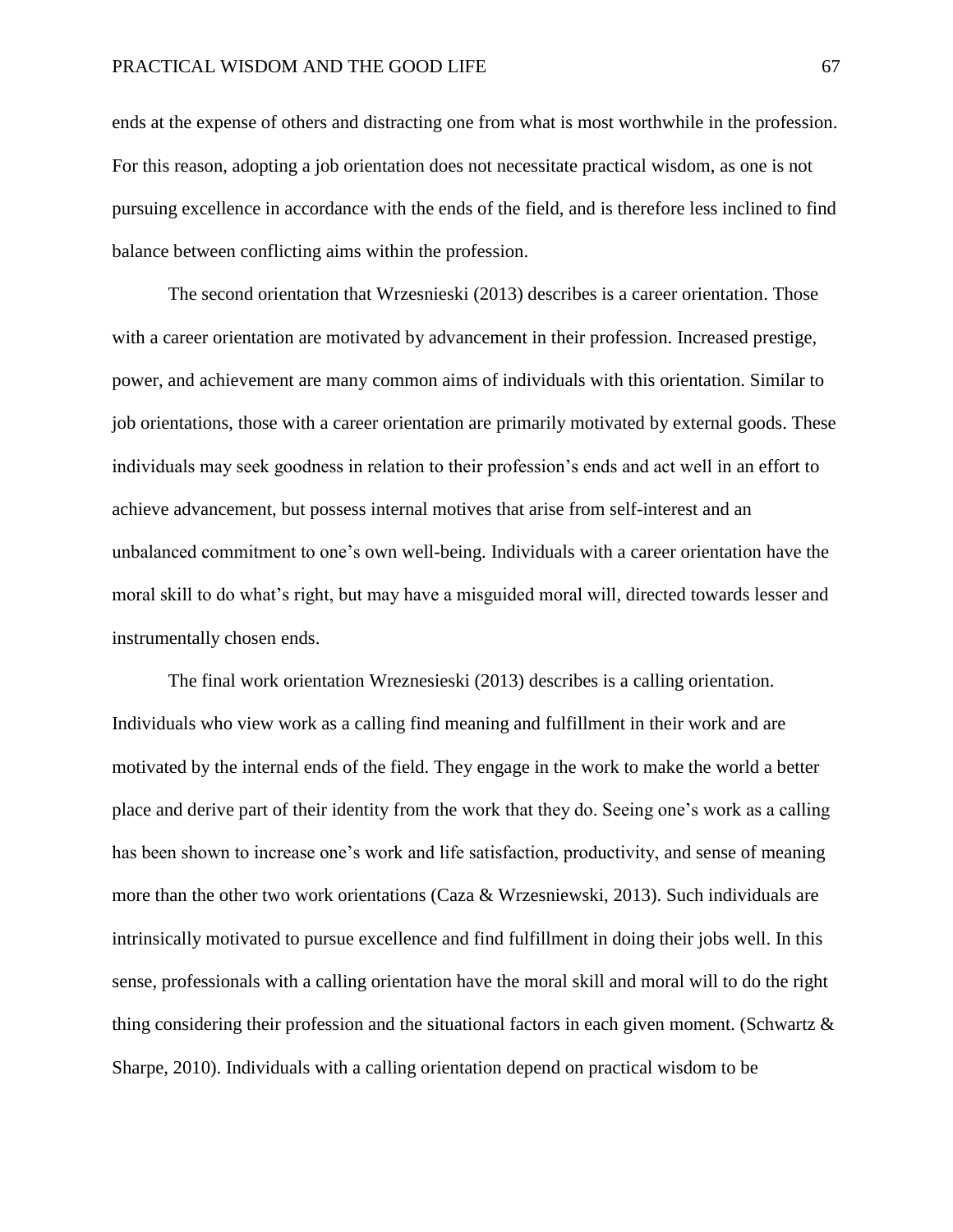perceptive, deliberate between various outcomes, and make decisions to act well given the circumstances. They find balance between the ends of the profession while benefitting themselves and others. Professionals with a calling orientation align and integrate their work with their identity as a whole, while finding fulfillment in pursuing professional excellence and contributing to society at large. Those with a calling orientation work for more than hedonic happiness; they strive for eudaimonia. Flourishing at work depends on having a calling orientation, and having a calling orientation depends on possessing and cultivating practical wisdom.

# **VI. Conclusion**

Practical wisdom is an ancient concept that continues to have modern relevance for individuals, professionals, and the field of positive psychology itself. At its core, practical wisdom is a conceptual framework that helps individuals do the right thing through using moral perception, deliberating between ends and possible actions, making reasoned choices, and taking appropriate actions (Fowers, 2005). The concept of practical wisdom is derived from Aristotle's (trans. 1985) virtue theory, which posits that individuals flourish by using their strengths in moderation to do the right thing and to pursue worthwhile ends according to human excellence given our human nature. This description of human flourishing is akin to the kind of person one is as opposed to the way that one feels in a given moment. Flourishing (eudaimonia) is a state of *being* and an evaluation of the way that one's life is taking shape as a whole. Practical wisdom is a necessary virtue to pursue eudaimonia, as it balances and aligns individuals' actions and aims in accordance with what is ultimately good. It helps individuals understand and do the right thing in novel and ambiguous situations, to form good habits, to cultivate a virtuous character, and to become the best that one can be. By cultivating practical wisdom and striving to do the right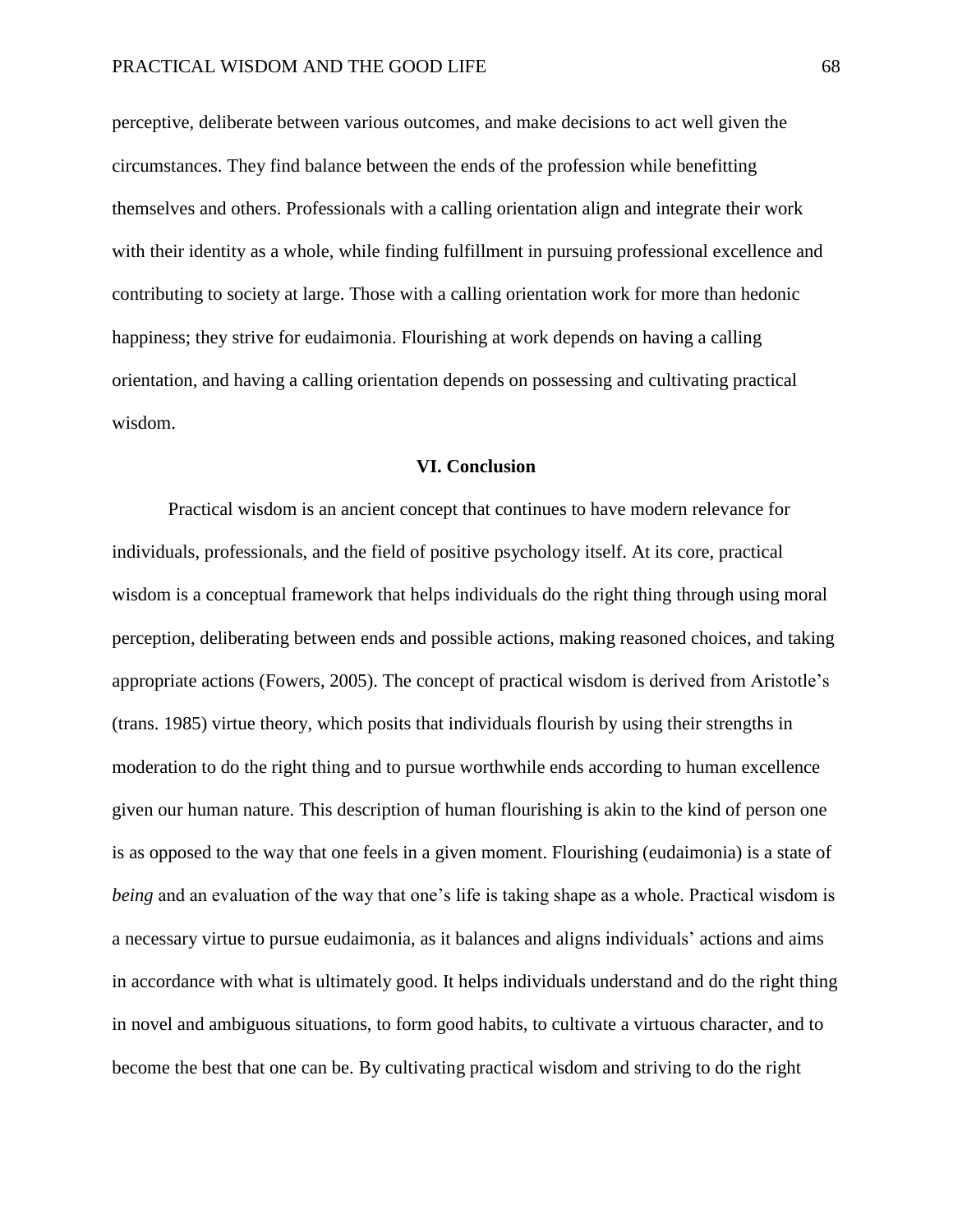thing as individuals, our workplaces will see more employees pursuing the ends of the profession, and our society will reap the benefits of living in a flourishing community. In 1998, positive psychology was founded with the intention of making all human lives better by fostering individual and communal well-being (Seligman, 1999). Positive psychology has already made great strides towards these goals in the past 17 years, and as we look to the future, practical wisdom can help the field of positive psychology fulfill its ends in excellence and promote flourishing for individuals and societies alike.

### **Future Directions**

If this capstone was successful in pursuing its most worthwhile end, readers will have a renewed understanding of the concept of practical wisdom, its relevance to the field of positive psychology, and an invigorating desire to flourish by doing the right thing. My hope is that this capstone begins a conversation about practical wisdom that builds as positive psychology continues to advance.

At the present time, positive psychology studies various eudaimonic theories of wellbeing, but has not fully explored the necessity of practical wisdom as a guiding and integrating framework to do the right thing. Additionally, as presented in this capstone, the field of positive psychology can further explore abstract ideas of goodness and their relationship to the various models of well-being. Practical wisdom has a rich theoretical history and many scholars have offered detailed philosophical accounts of its importance and relationship to the good life. Given that positive psychology is a scientific study of the good life, it can provide a richer and more robust empirical exploration of practical wisdom and its contributions to the life most worth living. To strengthen empirical results, researchers can also work on creating comprehensive measures to operationalize practical wisdom and its related constructs.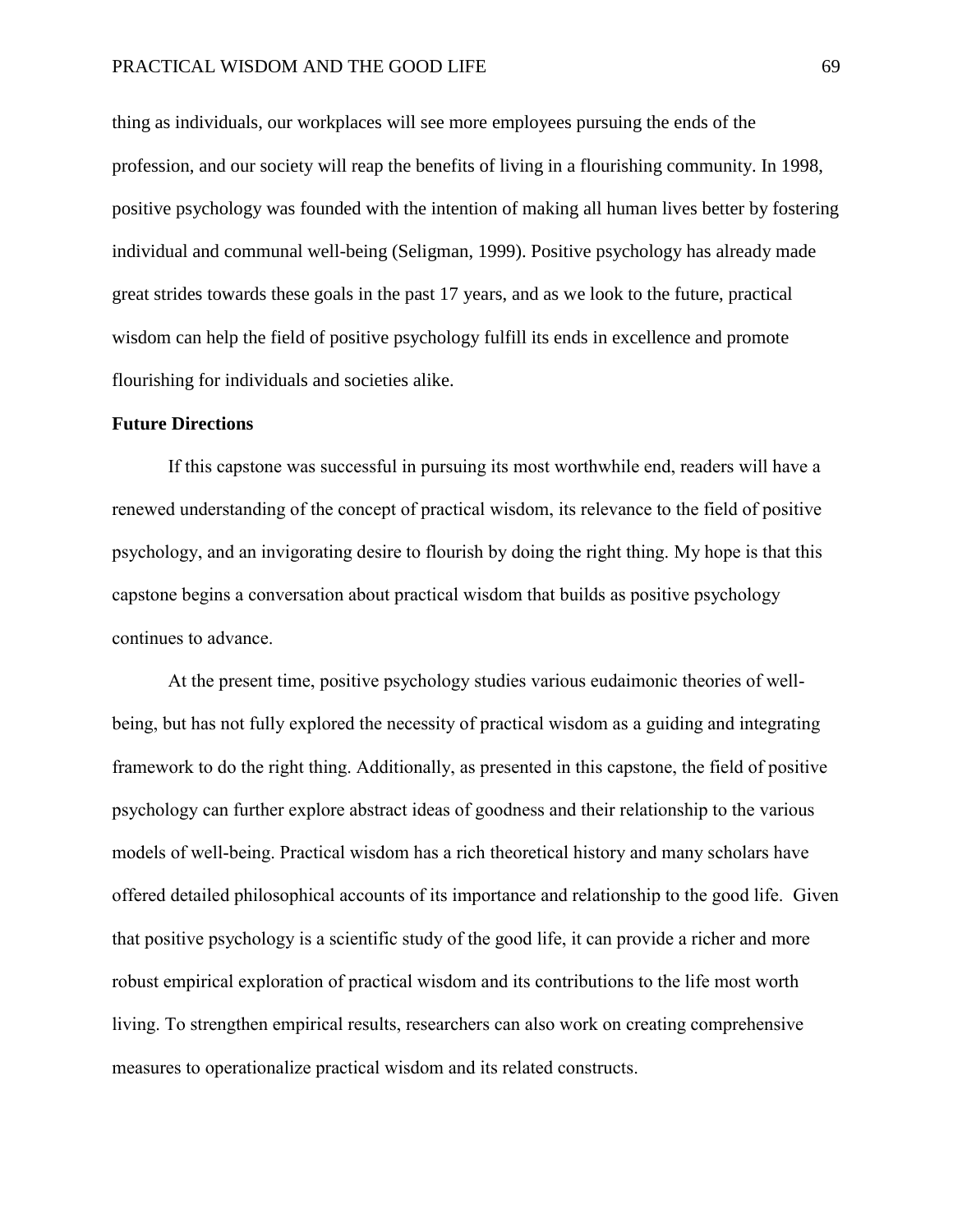One correlation that I hypothesize is ripe for empirical study is the relationship between practical wisdom and resilience. Leading researchers in resilience state that resilience is determined by a complex relationship between environmental factors, beliefs, and abilities (Reivich & Shatte, 2002). They relate resilience to patterns in thought that are flexible, accurate, and thorough. Resilience is undermined when individuals are in situations that are ambiguous and when one has incomplete information, which can cause one to fall into a "thinking trap." Reivich and Shatte (2002) suggest that the key to getting out of thinking traps and increasing one's resilience is to gather more evidence, consider the implications and likelihood that one made an incorrect assessment, and to think critically about the situation. I hypothesize that the skills of resilience are similar to the psychological mechanisms of practical wisdom (moral perception, deliberation, and reasoned choice), and that cultivating practical wisdom will make one more resilient. As the science of positive psychology progresses, researchers can look for additional correlations with other constructs including but not limited to positive emotion, achievement, relationships, goal attainment, and creativity.

Lastly, positive psychology has the opportunity to advance our knowledge and understanding of various methods to cultivate practical wisdom. Research suggests that one can become practically wise through experience (Schwartz & Sharpe, 2010) and by seeking good mentors (Fowers, 2005). Future researchers can explore more nuanced ideas surrounding the kinds of experiences one needs to become practically wise, and what qualities comprise a good mentor. With a better understanding of the means to developing practical wisdom, positive psychology can work towards creating specific interventions to help individuals gain the moral skill and moral will to do the right thing. In doing so, positive psychology is presented with a revolutionary opportunity to leverage practical wisdom as a framework and tool to help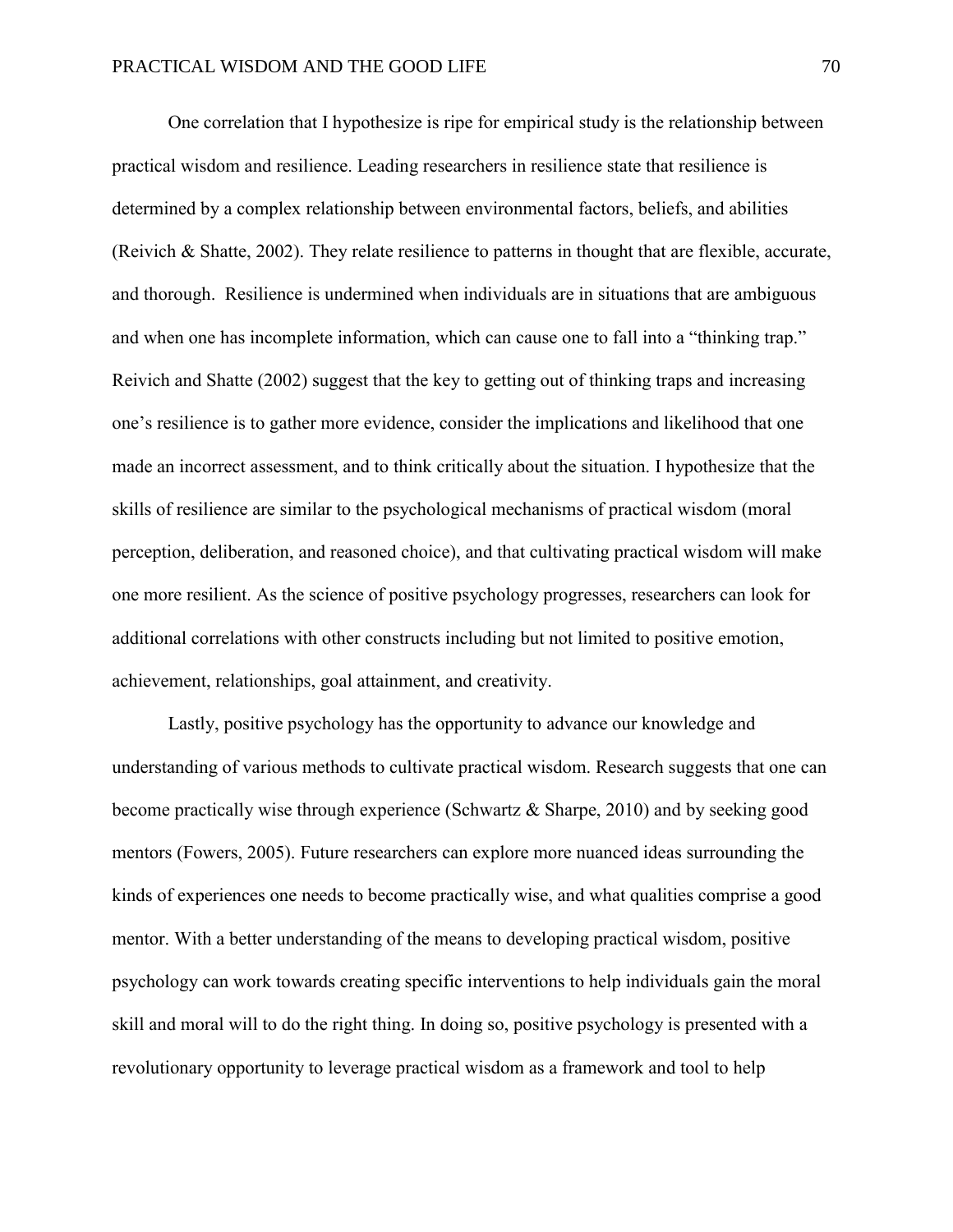individuals become the best that they can be. Over two thousand years ago, Aristotle articulated his account of human flourishing as a life-long process of using practical wisdom to become increasingly virtuous, wise, and excellent. Today, positive psychology is able to support Aristotle's account with empirical evidence that highlights the necessity of virtue, meaning, fulfillment, and growth in the pursuit of the eudaimonic life. Life is complicated and the right thing to do is often obfuscated between conflicting aims and situational ambiguity. This is why we need practical wisdom. In his reflections, Christopher Peterson (2012) wisely stated, "No one said doing the right thing is easy. But the right thing remains the right thing." (p. 172).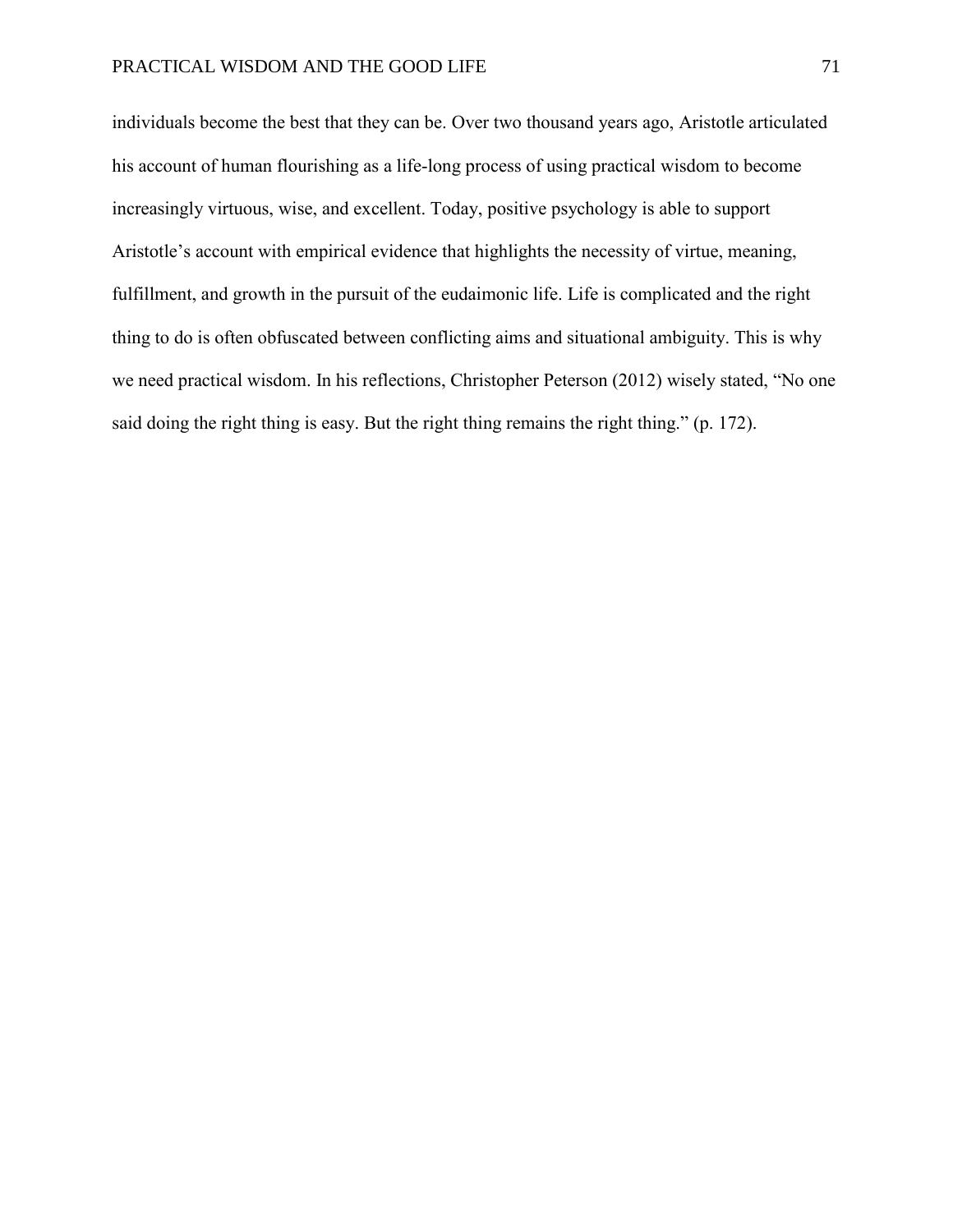#### **References**

Anders, G. (2012, April 4). Jeff bezos reveals his no. 1 leadership secret. *Forbes*. Retrieved from http://www.forbes.com/forbes/2012/0423/ceo-compensation-12-amazon-technology-jeffbezos-gets-it.html

Aristotle. (1985) *Nicomachean ethics*. (T. Irwin, Trans.). Indianapolis, IN: Hackett.

- Baumeister, R. F., & Exline, J. J. (1999). Virtue, personality, and social relations: Self-control as the moral muscle. *Journal of Personality, 67*(6), 1165-1194.
- Baumeister, R. F., & Leary, M. R. (1995) The need to belong: Desire for interpersonal attachments as a fundamental human motivation. *Psychological Bulletin, 117*, 497-529.
- Baumeister, R. F., Vohs, K. D., & Tice, D. M. (2007) The strength model of self-control. *Current Directions in Psychological Science, 16*(6), 351-355.
- Beck, A. T. (1991). Cognitive therapy: A 30-year retrospective. *American Psychologist, 46*(4), 368-375.
- Biswas-Diener, R., Kashdan, T. B., & Minhas, G. (2011). A dynamic approach to psychological strength development and intervention. *Journal of Positive Psychology, 6*(2), 106-118

Bloom, P. (2013) *Just babies: The origins of good and evil.* New York, NY: Crown Publishers

- Boniwell, I. (2012) *Positive psychology in a nutshell: The science of happiness* (3rd ed.). New York: Open University Press.
- Brown, K. W., & Ryan, R. M. (2004). Fostering healthy self-regulation from within and without: A self-determination theory perspective. In P. A. Linley & S. Joseph (Eds.), *Positive psychology in practice* (pp. 105-124). Hoboken, NJ: Wiley.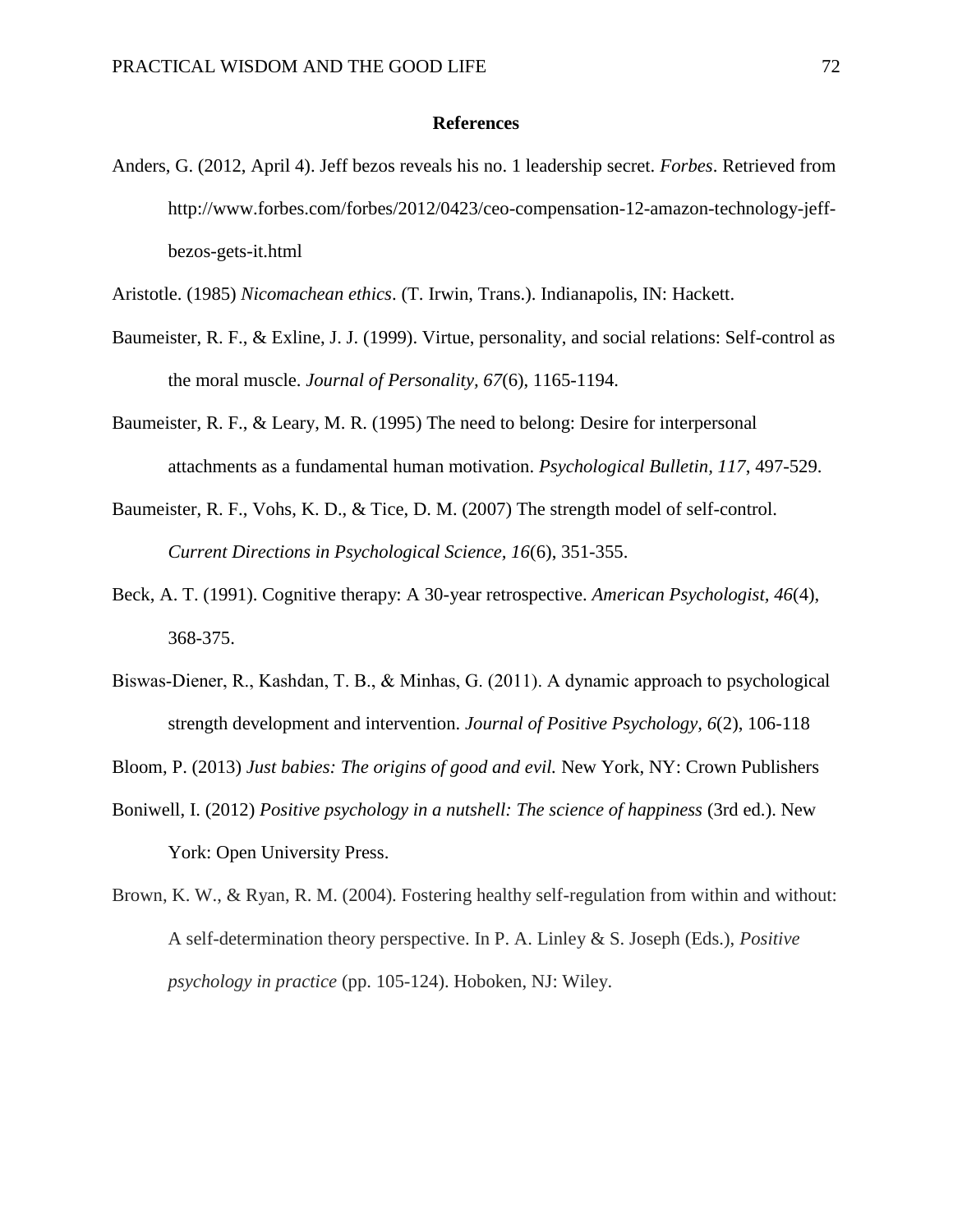- Cameron, K. S., & Caza, A. (2013). Virtuousness as a source of happiness in organizations. In S. David, I. Boniwell, & A. Conley Ayers (Eds.), *The oxford handbook of happiness.* (pp. 676-692). Oxford: Oxford University Press.
- Caza, B. B., & Wrzesniewski, A. (2013). How work shapes well-being. In S. David, I. Boniwell, & A. Conley Ayers (Eds.), *The oxford handbook of happiness.* (pp. 693-710). Oxford: Oxford University Press.
- Coatsworth, J. D., & Sharp, E. H. (2013). Discovering positive lives and futures: Adolescent eudaimonic expression through activity involvement. In A. S. Waterman (Ed.) *The best within us: Positive psychology perspectives on eudaimonia*. (pp. 249-267). Washington DC: American Psychological Association.
- Csikszentmihalyi, M. (1990). *Flow: The psychology of optimal experience*. New York: Harper Perennial.
- Dahlsgaard, K., Peterson, C. & Seligman, M. E. P. (2005). Shared virtue: The convergence of valued human strengths across culture and history. *Review of General Psychology. 9*(3), 203-213.
- Diener, E., Lucas, R. E., & Scollon, C. N. (2006). Beyond the hedonic treadmill: revising the adaptation theory of well-being. *American Psychologist, 61*(4), 305
- Diener, E., Ng, W., & Tov, W. (2009). Balance in life and declining marginal utility of diverse resources. *Applied Research in Quality of Life, 3*(4), 277-291.
- Diener, E. & Ryan, K. (2009). Subjective well-being: A general overview. South African Journal of Psychology, 39(4). 391-406.
- Duckworth, A., Peterson, C., Matthews, M. D., & Kelly, D. R. (2007). Grit: perseverance and passion for long-term goals. *Journal of Personality and Social Psychology. 92*(6), 1087-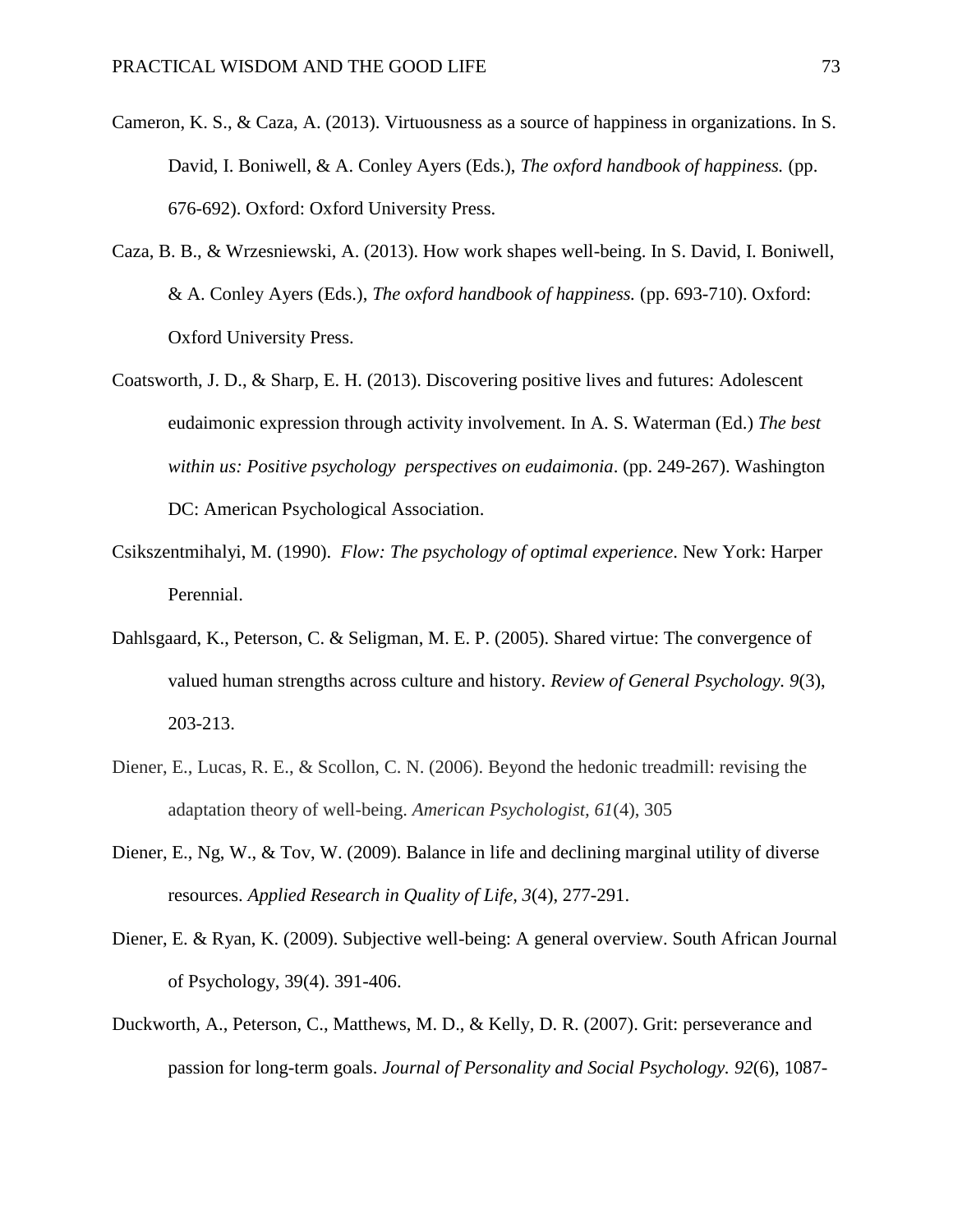110.

- Dunne, J. (2011) 'Profession wisdom' in 'practice'. In L. Bondi, D. Carr, C. Clark, & C. Clegg (eds.). *Towards professional wisdom: Practical deliberation in the people professions.* (pp. 13-26). Burlington, VT: Ashgate Publishing Company.
- Ellis, A. (2003). Similarities and differences between rational emotive behavior therapy and cognitive behavioral therapy. *Journal of Cognitive Psychotherapy: An International Quarterly, 17*(3), 225-240.
- Forgeard, M. J. C., Jayawickreme, E., Kern, M. L, & Seligman, M. E. P. (2011). Doing the right thing: Measuring wellbeing for public policy. *International Journal of Wellbeing, 1*(1), 79-106.
- Fowers, B. J. (2005). *Virtue and Psychology: Pursuing excellence in ordinary practices.* Washington DC: American Psychological Association.
- Fowers, B. J. (2008). From continence to virtue: Recovering goodness, character unity, and character types for positive psychology. *Theory & Psychology, 18*(5), 629-653.
- Fowers, B. J. (2010). Instrumentalism and psychology: Beyond using and being used. *Theory & Psychology, 20*(1), 102-124.
- Fowler, J. H., & Christakis, N. A. (2009). Dynamic spread of happiness in a large social network: Longitudinal analysis of the Framingham heart study social network. *British Medical Journal, 337,* 23-28.

Frankl, V. E. (1963) *Man's search for meaning.* London: Hooder & Stoughton

- Fredrickson, B., L. (2013). Updated thinking on positivity ratios. *American Psychologist 68*(9), 814-822.
- Gable, S. L., Gonzaga, G. C., & Strachman, A. (2006). Will you be there for me when things go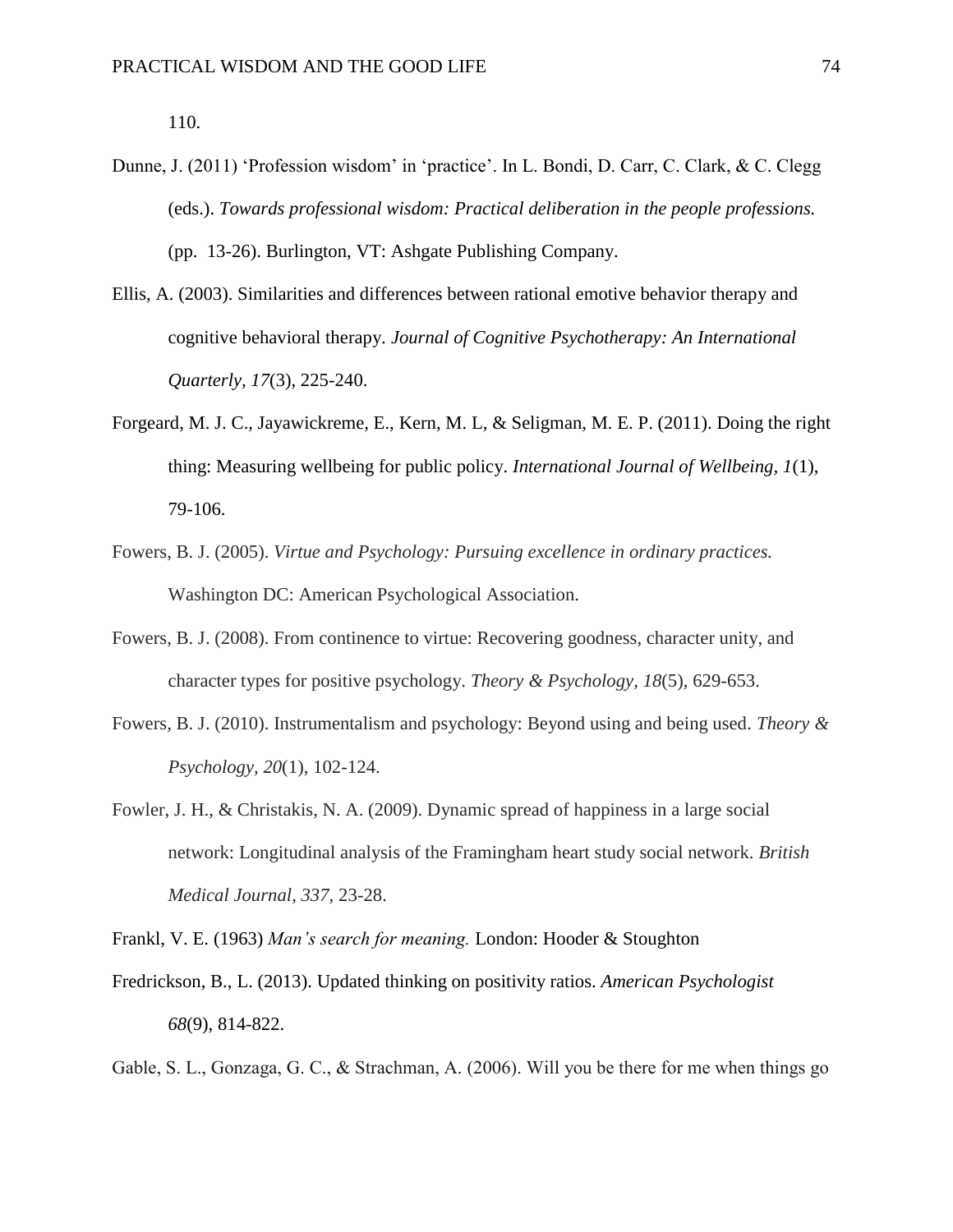right? Supportive responses to positive event disclosures. *Journal of Personality and Social Psychology, 91*(5), 904-917.

- Gable, G. L., & Haidt, J. (2005). What (and why) is positive psychology? *Review of General Psychology, 9*(2), 103-110.
- Gollwitzer, P. M., & Oettingen, G. (2011). Planning promotes goal striving. In K. D. Vohs & R. F. Baumeister (Eds.), *Handbook of self-regulation: Research, theory, and applications*  (2nd ed.). New York: Guilford
- Grant, A. M., & Schwartz, B. (2011). Too much of a good thing: The challenge and opportunity of the inverted u. *Perspectives on Psychological Science, 6*(1), 61-76.
- Haidt, J., Seder, J. P., & Kesebir, S. (2008). Hive psychology, happiness, and public policy. *Journal of Legal Studies, 37*(2), S133-S156.
- Heine, S. J., Proulx, T., & Vohs, K. D. (2006). The meaning maintenance model: On the coherence of social motivations. *Personality and Social Psychology Review, 10*, 88-110.
- Huta, V. (2013). Pursuing eudaimonia versus hedonia: Distinctions, similarities, and relationships. In A. S. Waterman (Ed.) *The best within us: Positive psychology perspectives on eudaimonia*. (pp. 139-158). Washington DC: American Psychological Association.
- James, W. (1892/1984). Habit. In *Principles of psychology: Briefer course* (pp. 125-138). Cambridge, MA: Harvard University Press.
- Jones, M. (2013). Practical wisdom and vocation in professional formation: A schematic account. In M. L. Jones, P. A. Lewis, & K. E. Reffitt (Eds.), *Toward human flourishing: character, practical wisdom, and professional formation.* (pp.193-198). Macon, GA: Mercer University Press.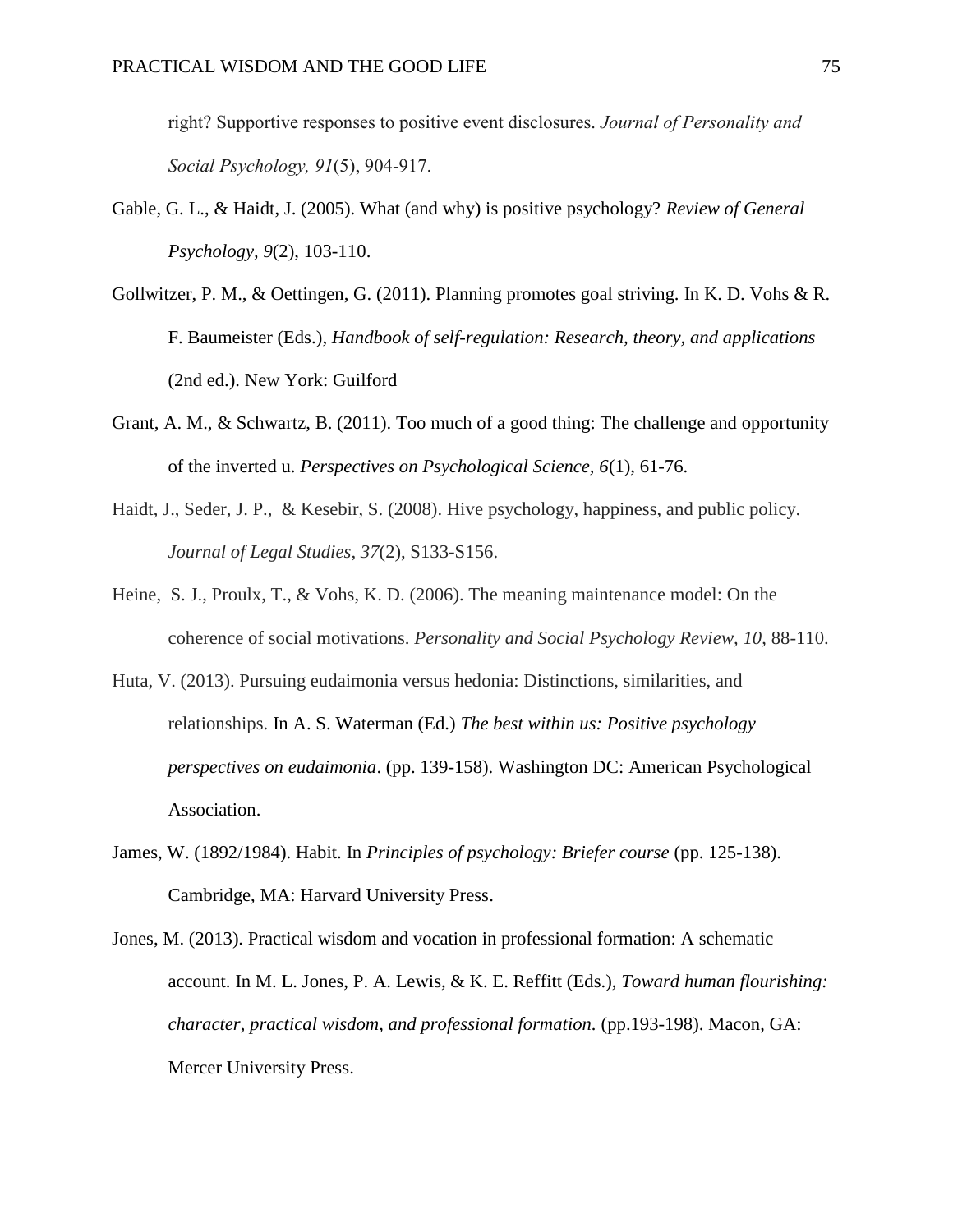- Kahneman, D., Wakker, P. P., & Sarin, R. (1997). Back to bentham? explorations of experienced utility. *The quarterly journal of economics*, *112*, 375-405.
- Kashdan, T.B., & McKnight, P.E. (2009). Origins of purpose in life: Refining our understanding of a life well lived. *Psychological Topics, 18*(2*)*, 303-316.
- Kristjánsson, K. (2013). *Virtues and vices in positive psychology: A philosophical critique*. New York: Cambridge University Press.
- Lavy, S., Littman-Ovadia, H., Bareli, Y. (2014). Strengths development as mood-repair mechanism: Evidence from a diary study wit a relationship exercise group. *The Journal of Positive Psychology*. *9*(6), 547-558.
- Linley, P. A. (2013). Human strengths and well-being: Finding the best within us at the intersection of eudaimonic philosophy, humanistic psychology, and positive psychology. In A. S. Waterman (Ed.) *The best within us: Positive psychology perspectives on eudaimonia*. (pp. 183-206). Washington DC: American Psychological Association
- McMahon, D. M. (2013). The pursuit of happiness in history. In S. David, I. Boniwell, & A. Conley Ayers (Eds.), *The oxford handbook of happiness.* (pp. 252-262). Oxford: Oxford University Press.
- Melchert, N. (2002). Aristotle: The reality of the world. The good life. In *The great conversation: A historical introduction to philosophy*, (4th ed.) (pp. 186-194). Boston: McGraw-Hill.
- Park, N., Peterson, C., & Seligman, M. E. P. (2004). Strengths of character and well-being. *Journal of Social and Clinical Psychology, 23*(5), 603-619.
- Pawelski, J. O. (2013a) Happiness and its opposites. In S. David, I. Boniwell, & A. C. Ayers (Eds.), *The oxford handbook of happiness.* (326-336). Oxford: Oxford University Press.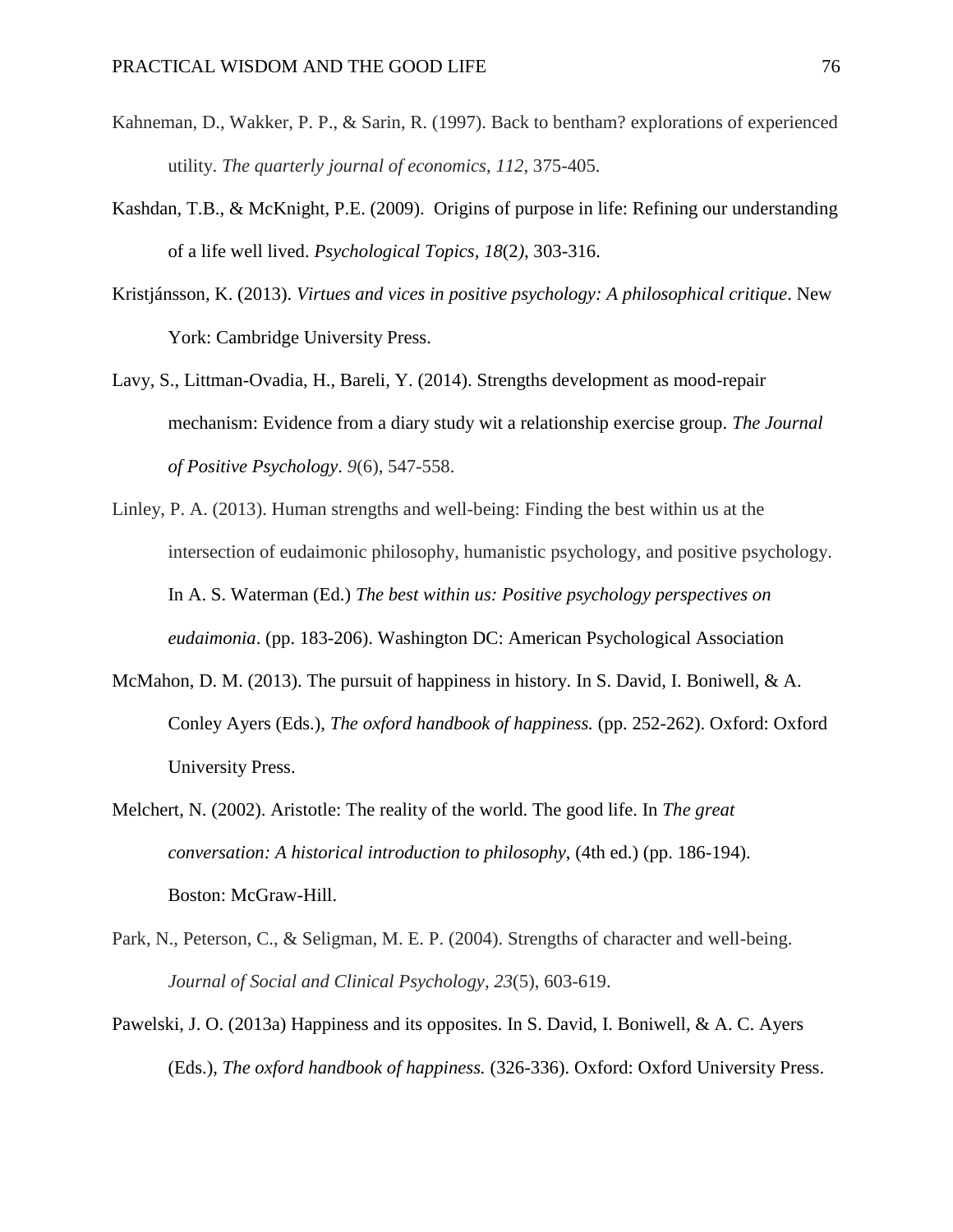- Pawelski, J. O. (2013b). *The humanities and the science of well-being: The eudaimonic turn and the benefits of consilience*. Unpublished manuscript, University of Pennsylvania, Philadelphia, PA.
- Pawelski, J. O., & Moores, D. J. (Eds.). (2013). *The eudaimonic turn: Well-being in literary studies*. Madison, NJ: Fairleigh Dickinson University Press.

Peterson, C. (2006a). *A primer in positive psychology.* New York: Oxford University Press.

- Peterson, C. (2006b). The Values in Action (VIA) Classification of Strengths: The un-DSM and the real DSM. In M. Csikszentmihalyi & I. Csikszentmihalyi (Eds.) *A life worth living: Contributions to positive psychology* (pp. 29-48). New York: Oxford University Press.
- Peterson, C. (2012). *Pursuing the good life: 100 reflections on positive psychology*. New York, NY: Oxford University Press.
- Peterson, C. & Park, N. (2005) Classifying and measuring strengths of character. In S. J. Lopez & C. R. Snyder (Eds.), *Oxford handbook of positive psychology (2nd Ed.)*. (pp. 679-687). Oxford, UK: Oxford University Press.
- Peterson, C. & Seligman, M. E. P. (2004). *Character strengths and virtues: A handbook and classification*. Washington, DC: American Psychological Association.
- Rath, T. & Harter, J. (2010). Well being: The five essential elements. New York, NY: Gallup Press.

Rebele, R.W. (2015). Being "otherish": Resolving the false choice between personal and Prosocial goals. In R.J. Burke, K.M. Page, & C.L. Cooper (Eds.), *Flourishing in Life, Work, and Careers: Individual Wellbeing and Career Experience*. (pp. 26-44) New Horizons in Management. Cheltenham, UK: Edward Elgar Publishing.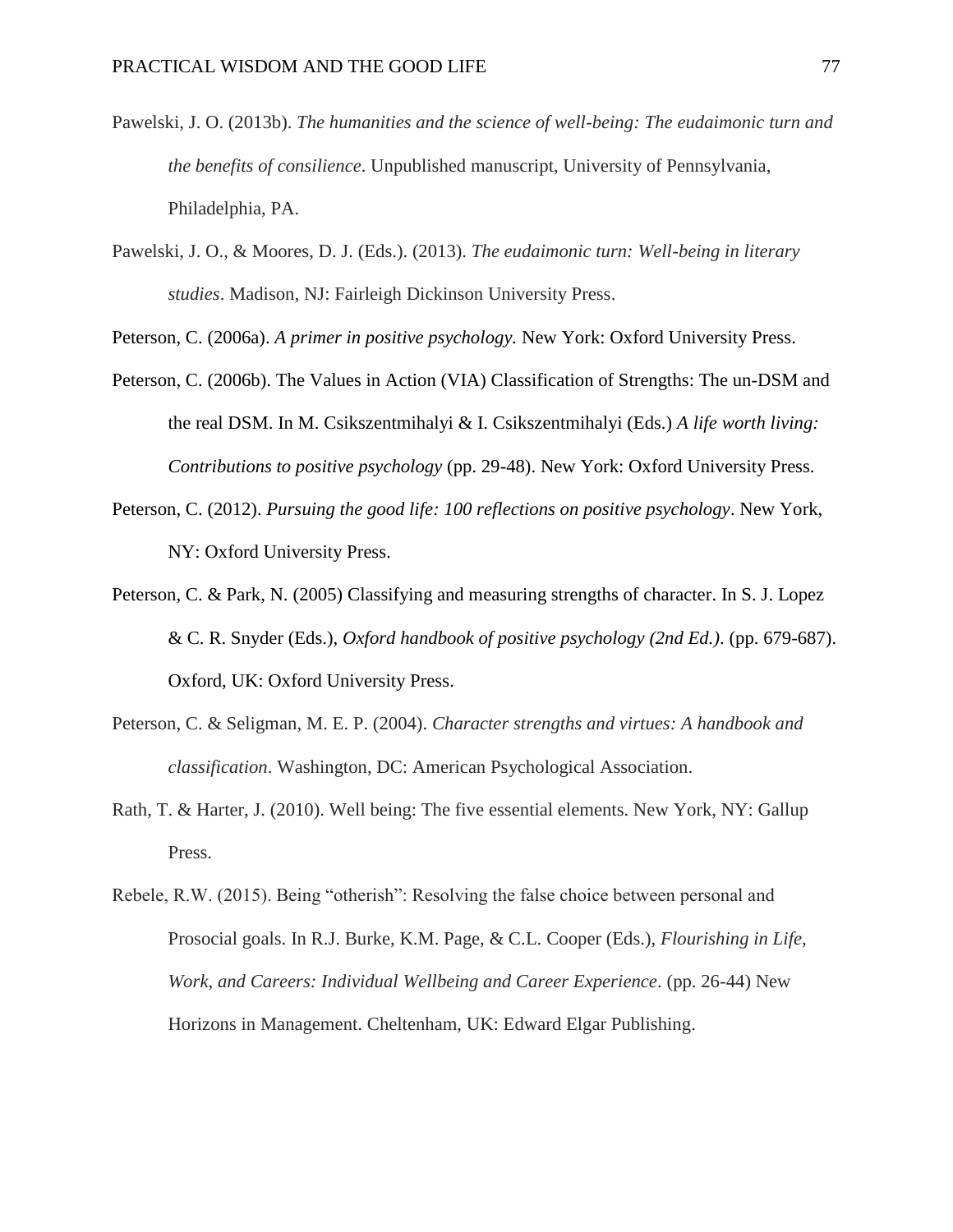- Reivich, K. & Shatte, A. (2002). *The resilience factor: 7 Essential skills for overcoming life's inevitable obstacles*. New York, NY: Broadway Books.
- Ryan, R. M., Huta, V., & Deci, E. L. (2008). Living well: A self-determination theory perspective on eudaimonia. *Journal of Happiness Studies (9)*, 139–170.
- Sandage, S. J. & Hill, P.C. (2001). The virtues of positive psychology: The rapprochement and challenges of an affirmative postmodern perspective. *Journal for the Theory of Social Behavior 31*(3), 241-260.
- Sevincer, A. T., Busatta, P. D., & Oettingen, G. (2013). Mental contrasting and transfer of energization. *Personality and Social Psychology Bulletin 40*(2) 139-152.
- Schwartz, B., & Sharpe, K. E. (2006). Practical wisdom: Aristotle meets positive psychology. *Journal of Happiness Studies*, *7*(3), 377-395.
- Schwartz, B., & Sharpe, K. (2010). *Practical wisdom: The right way to do the right thing*. New York: Riverhead Books.
- Seligman, M. E. P. (1999) The president's address. *American Psychologist*, 54, 559-562.
- Seligman, M. E. P. (2002). *Authentic Happiness*. New York: Free Press.
- Seligman, M. E. P. (2011). *Floursih: A visionary new understanding of happiness and wellbeing*. New York: Free Press.
- Seligman, M. E. P., & Csikszentmihalyi, M. (2000). Positive psychology: An introduction. *American Psychologist*, *55*(1), 5-14.
- Seligman, M. E. P., Steen, T. A., Park, N., & Peterson, C. (2005) Positive psychology progress: Empirical validation of interventions. *American Psychologist 60*(5), 410-421.
- Sherman, F. (2013). Diedrich bohnoeffer: German theologian. In *Encyclopædia Britannica online*. Retrieved from http://www.britannica.com/biography/Dietrich-Bonhoeffer.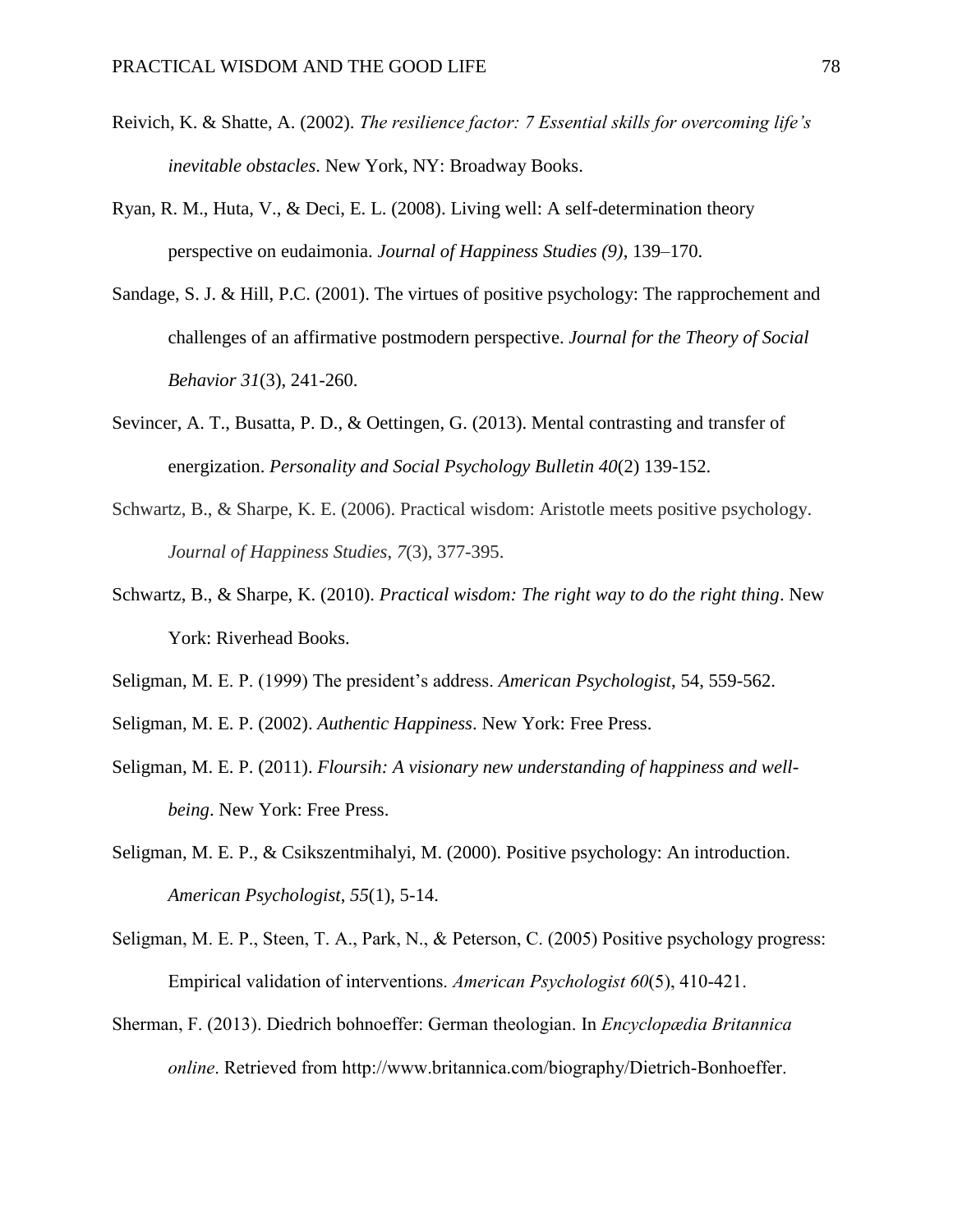- Staudinger, U. M., & Baltes, P. B. (1996). Interactive minds: A facilitative setting for wisdomrelated performance? *Journal of Personality and Social Psychology, 71*, 746-762.
- Sternberg, R. J. (1998). A balance theory of wisdom. *Review of general psychology. 2*(4), 347- 365.
- Sullivan, W. (2013) Professionalism and vocation across the professions. In M. L. Jones, P. A. Lewis, & K. E. Reffitt (Eds.), *Toward human flourishing: character, practical wisdom, and professional formation.* (pp.101-114). Macon, GA: Mercer University Press.
- Tiberius, V. (2013). Philosophical methods in happiness research. In S. David, I. Boniwell, &A. C. Ayers (Eds.), *The oxford handbook of happiness*. (pp. 315-325). Oxford: Oxford University Press.
- Vallerand, R. J. (2013). Passion and optimal functioning in society: A eudaimonic perspective. In A. S. Waterman (Ed.) *The best within us: Positive psychology perspectives on eudaimonia*. (pp. 183-206). Washington DC: American Psychological Association.

Wallach, S. (1933). *Hitler: Menace to mankind*. New York: Emerson Books, Inc.

- Waterman, A., S., & Schwartz, S. J. (2013). Eudaimonic identity theory. In A. S. Waterman (Ed.) *The best within us: Positive psychology perspectives on eudaimonia*. (pp. 99-118). Washington DC: American Psychological Association.
- What is the mission of the APA? (2015, June 20). Retrieved from http://www.apa.org/support/about/apa/mission.aspx#answer
- Wrzesniewski, A. (2003). Finding positive meaning in work. In K. Cameron, J. E. Dutton & R. E. Quinn (Eds.), *Positive Organizational Scholarship* (pp. 296-308). San Francisco: Berrett-Koehler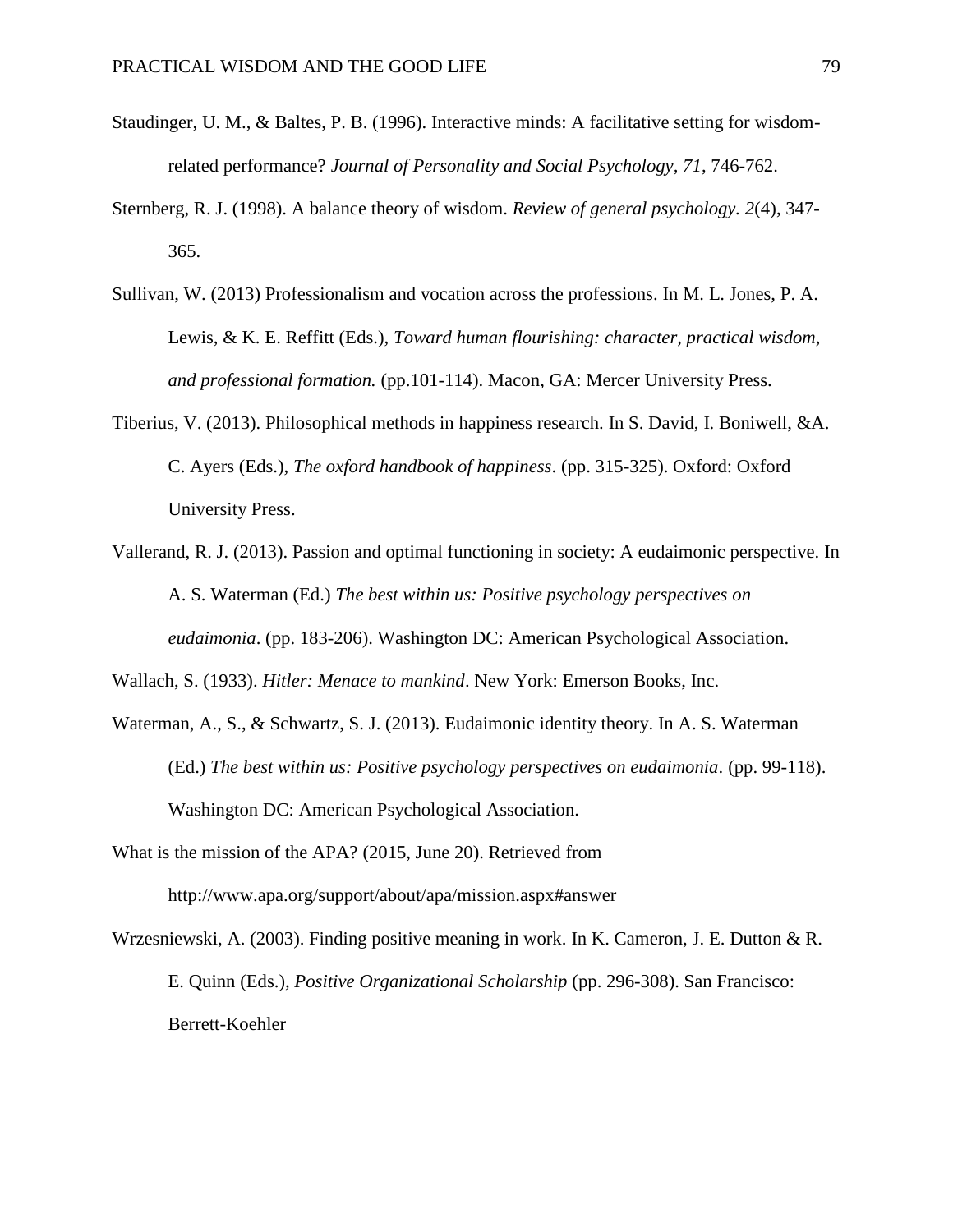Yearley, L. H. (1993). Conflicts among ideals of human flourishing. In G. Outka & J. P. Reeder Jr. (Eds.) *Prospects for a common morality*. (pp. 233-253). Princeton, NJ: Princeton University Press.

Zimbardo, P. (2010). We need a hero. *World Future Society, 44*(6), 25-26.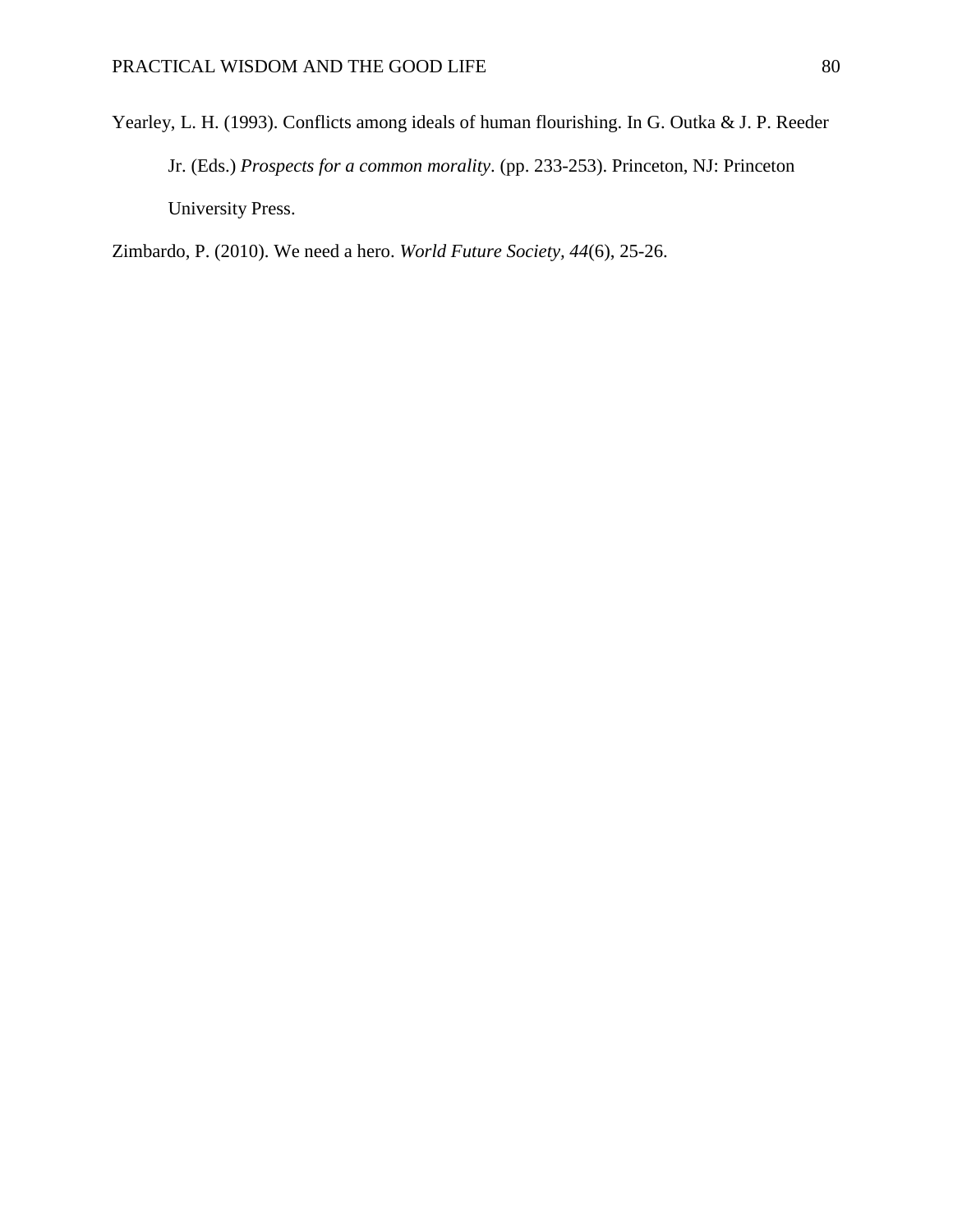#### **Appendix A: Character Strengths and Virtues**

#### **1. Wisdom and knowledge**

Creativity (originality, ingenuity) Curiosity (interest, novelty-seeking, openness to experience) Open-Mindedness (judgment, critical thinking) Love of Learning Perspective (wisdom)

# **2. Courage**

Bravery (valor) Persistence (perseverance, industriousness) Integrity (authenticity, honesty) Vitality (zest, enthusiasm, vigor, energy)

# **3. Humanity**

Love Kindness (generosity, nurturance, care, compassion, altruistic love, "nice-ness") Social Intelligence (emotional intelligence, personal intelligence)

## **4. Justice**

Citizenship (social responsibility, loyalty, teamwork) Fairness Leadership

#### **5. Temperance**

Forgiveness and mercy Humility/Modesty Prudence Self-regulation (Self-control)

#### **6. Transcendence**

Appreciation of beauty and excellence (awe, wonder, elevation) Gratitude Hope (optimism, future-mindedness, future orientation) Humor (playfulness) Spirituality (religiousness, faith, purpose)